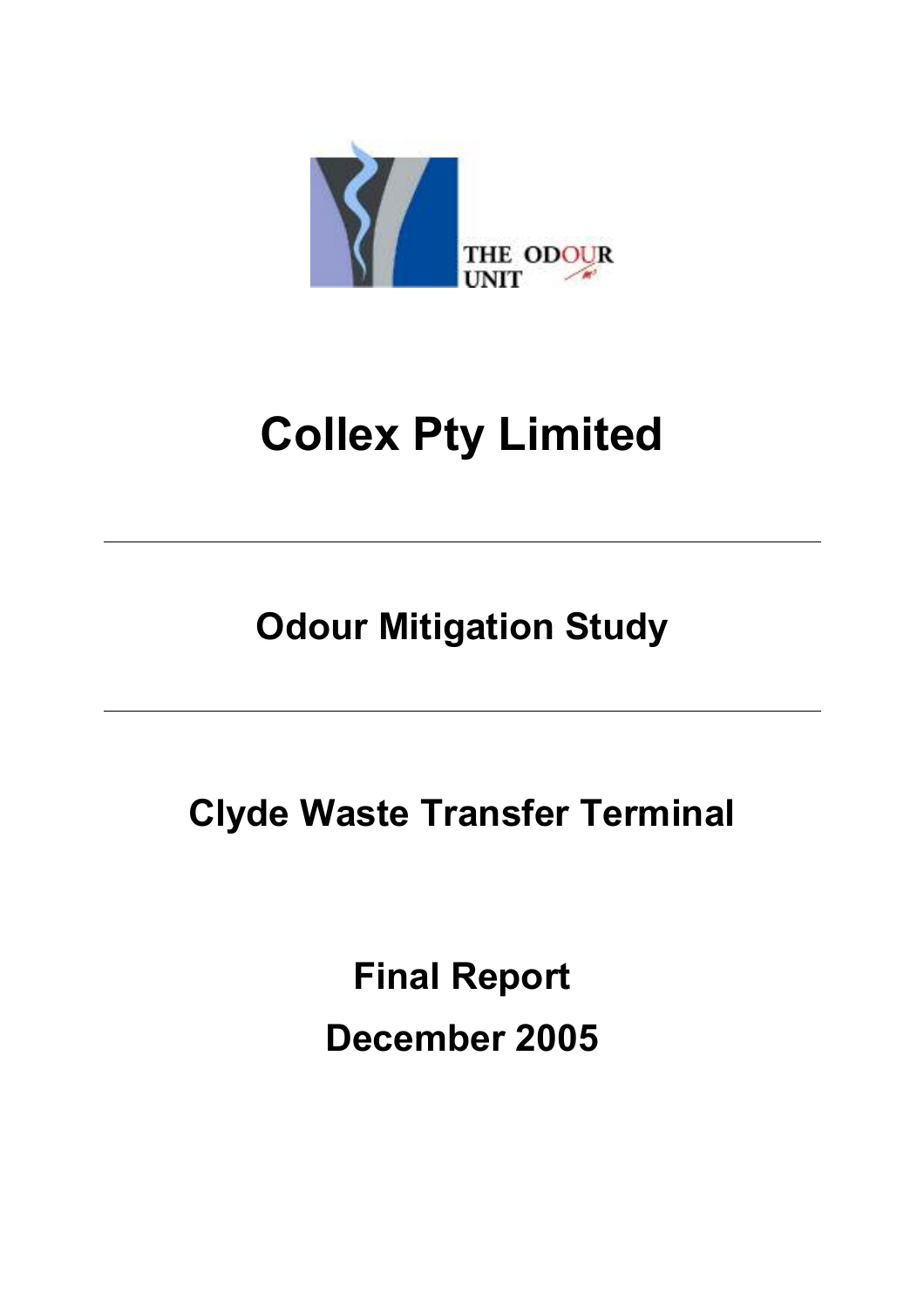

#### **THE ODOUR UNIT PTY LTD**

**ACN 091 165 061**  Suite G03, Bay 16 Locomotive Workshop Building Australian Technology Park Locomotive St, Eveleigh, NSW 1430

This document may only be used for the purpose for which it was commissioned and in accordance with the Terms of Engagement for the commission. This document should not be used or copied without written authorisation from COLLEX PTY LTD.

Project Number: 1230

| <b>Report Revision</b>                                                                    |             |                                           |  |  |  |  |
|-------------------------------------------------------------------------------------------|-------------|-------------------------------------------|--|--|--|--|
| <b>Revision Number</b>                                                                    | <b>Date</b> | <b>Description</b>                        |  |  |  |  |
| Draft (Version 1)                                                                         | 21.12.2005  | Draft Report for Review by Collex Pty Ltd |  |  |  |  |
| <b>Report Preparation</b>                                                                 |             |                                           |  |  |  |  |
| Report Prepared By: A. Balch & T. Schulz<br>Approved By: T. Schulz                        |             |                                           |  |  |  |  |
| Report Title: Collex Pty Limited - Clyde Waste Transfer Terminal - Odour Mitigation Study |             |                                           |  |  |  |  |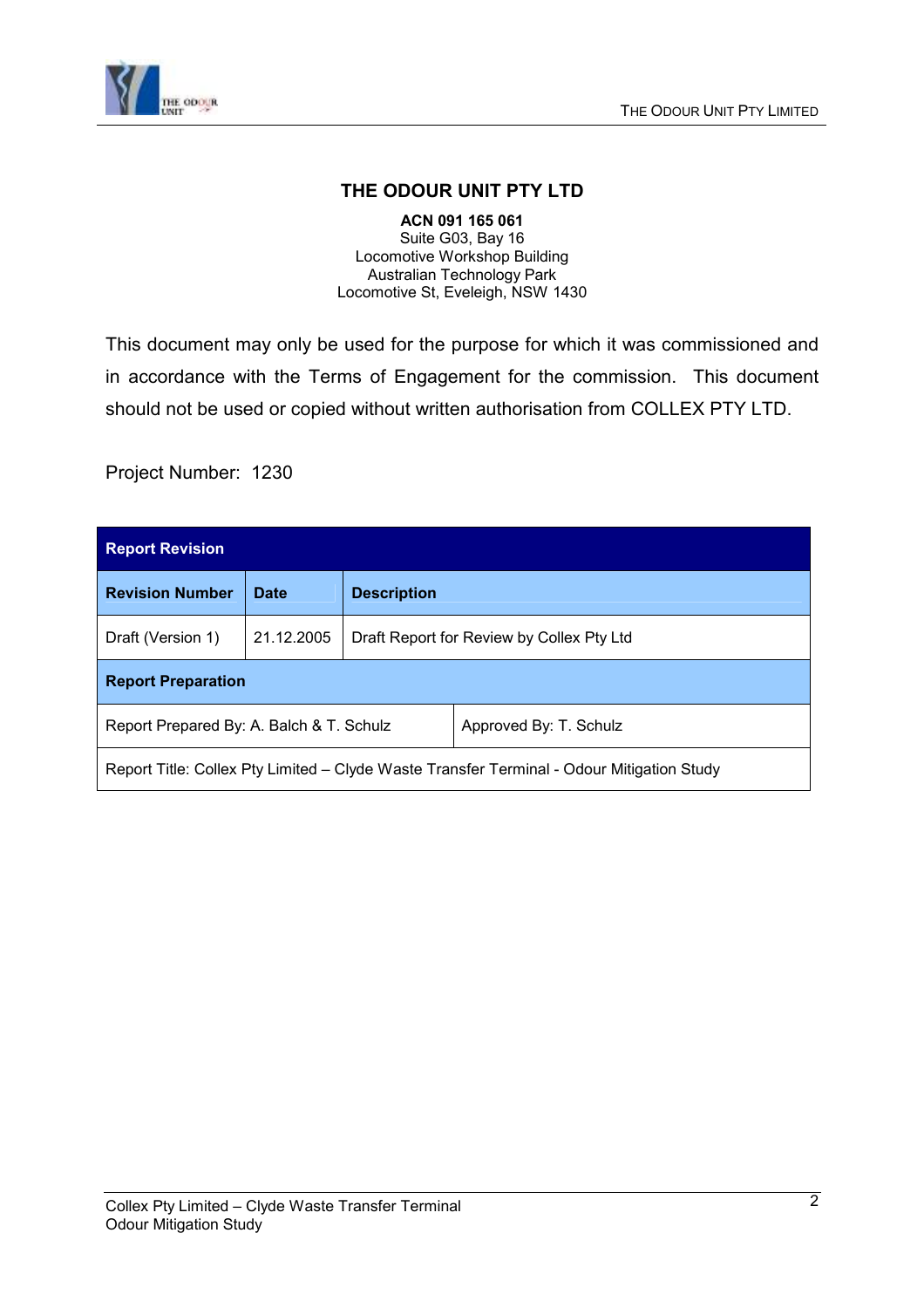

### **TABLE OF CONTENTS**

| 1              |                                                                      |  |
|----------------|----------------------------------------------------------------------|--|
| $\overline{2}$ |                                                                      |  |
| 3              |                                                                      |  |
| 3.1            |                                                                      |  |
| 3.2            |                                                                      |  |
| 4              |                                                                      |  |
| 5              |                                                                      |  |
| 6              | NSW ODOUR CRITERIA AND DISPERSION MODEL GUIDELINES  11               |  |
|                |                                                                      |  |
| $\overline{7}$ |                                                                      |  |
| 7.1            |                                                                      |  |
| 7.2            |                                                                      |  |
| 7.3            |                                                                      |  |
| 7.4            |                                                                      |  |
| 7.5            |                                                                      |  |
| 7.6            | Odour Dispersion Modelling Scenarios - Single External Vent Stack 17 |  |
| 8              |                                                                      |  |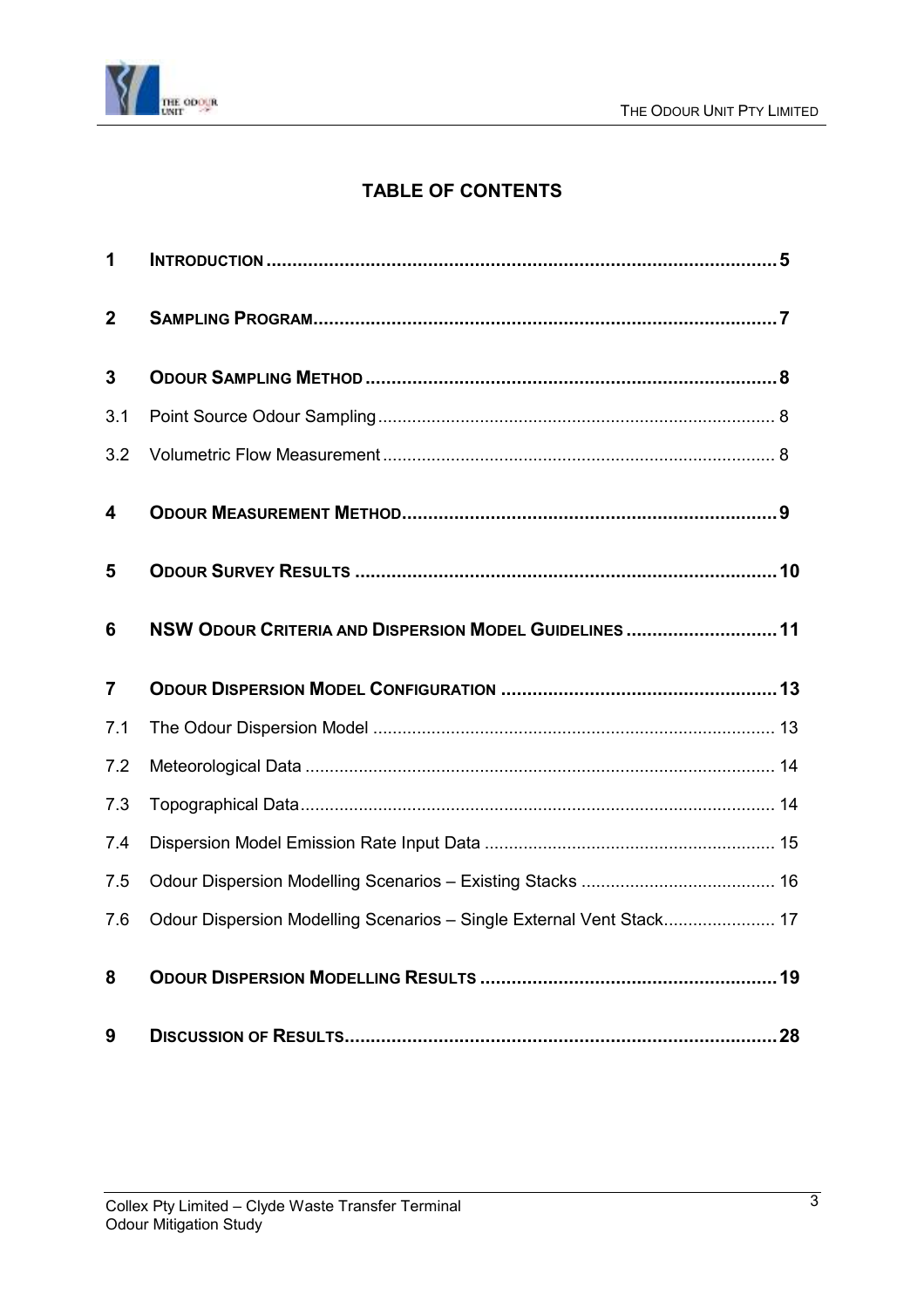



#### **Appendices**

Appendix A: Odour Concentration Results Appendix B: Ausplume Configuration Output File Example

#### **List of Tables**

| Table 5.1: Odour Concentration and Emission Rate Results                 | 10              |
|--------------------------------------------------------------------------|-----------------|
| Table 6.1: Odour Performance Criteria under Various Population Densities | 12 <sup>°</sup> |
| Table 7.1: Modelled Roof Vent Odour Emission Rates by Hour               | 15.             |
| Table 7.2: Six Roof Vents Source Configurations                          | 16.             |
| Table 7.3: Single Stack Source Configuration                             | 17              |

### **List of Figures**

| Figure 8.1: Scenario 1A Odour Modelling Contour Plot                        | 20 |
|-----------------------------------------------------------------------------|----|
| Figure 8.2: Scenario 1B Odour Modelling Contour Plot                        | 21 |
| Figure 8.3: Scenario 2A Odour Modelling Contour Plot                        | 22 |
| Figure 8.4: Scenario 2B Odour Modelling Contour Plot                        | 23 |
| Figure 8.5: Scenario 2C Odour Modelling Contour Plot                        | 24 |
| Figure 8.6: Scenario 2D Odour Modelling Contour Plot                        | 25 |
| Figure 8.7: Scenario 2E Odour Modelling Contour Plot                        | 26 |
| Figure 8.8: Frequency Distribution for 100 Worst Hours for Current 6 Stacks |    |
| with 9m extensions                                                          | 27 |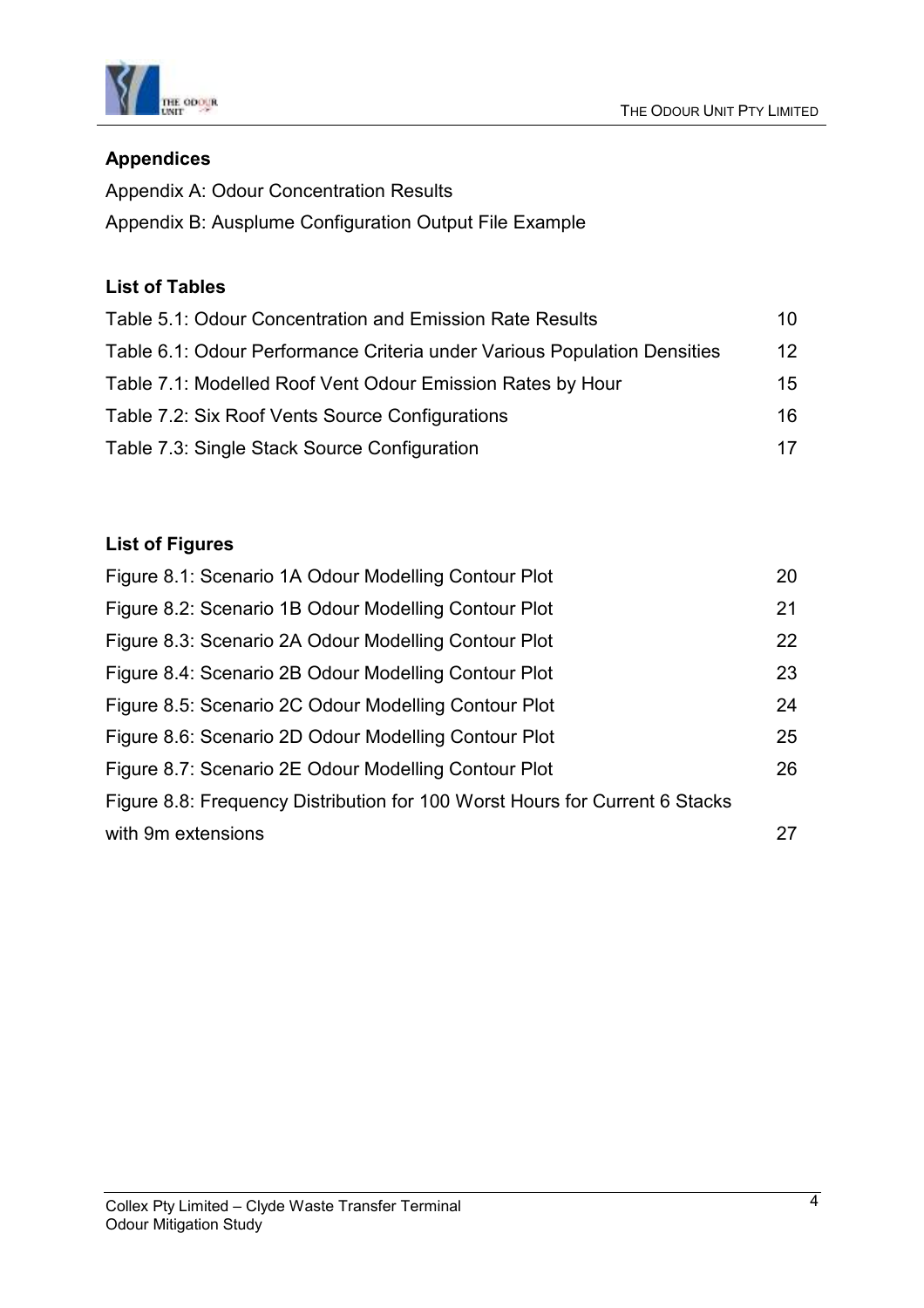<span id="page-4-0"></span>

## **1 INTRODUCTION**

As a follow up to The Odour Unit's (TOU) August 2005 report *Collex Pty Limited: Clyde Waste Transfer Terminal – Odour Control System Design and Performance Review*, TOU was commissioned to conduct an odour sampling study at the Clyde Waste Transfer Terminal to determine the actual odour emissions generated, and develop an odour mitigation strategy based on the Department of Environment and Conservation's (DEC) dispersion modelling criteria.

The approach adopted by TOU was to measure the odour emissions produced by the operations at the waste facility by collecting odour samples from the six stacks, along with volumetric flow data from the stacks. Previous measurements and estimations of odour emission rates from the Clyde facility were based on the use of an Isolation Flux Hood (IFH) method of odour emission measurement. It is TOU's view that if it is possible to measure actual odour emissions from a plant then this data should be used as a basis for odour impact assessment, in preference to indirect emission measurements such as the IFH method. Because these two odour emission measurement methods will yield different odour emission rate values, care is needed when assessing the dispersion modelling results with the DEC criteria.

The odour emission data from the stacks was compared to the volume of waste material present during sampling to produce an odour emission rate per tonne of material on the tipping floor, which was then correlated with the facility's hourly waste throughput through a typical production day. The hourly odour emission rate data was then used as an input into an Ausplume dispersion model. The dispersion modelling study was then conducted in two ways:

- 1. to predict the current ground level odour concentration impact; and
- 2. to determine the likely odour reduction through an increase in the height of the six stacks.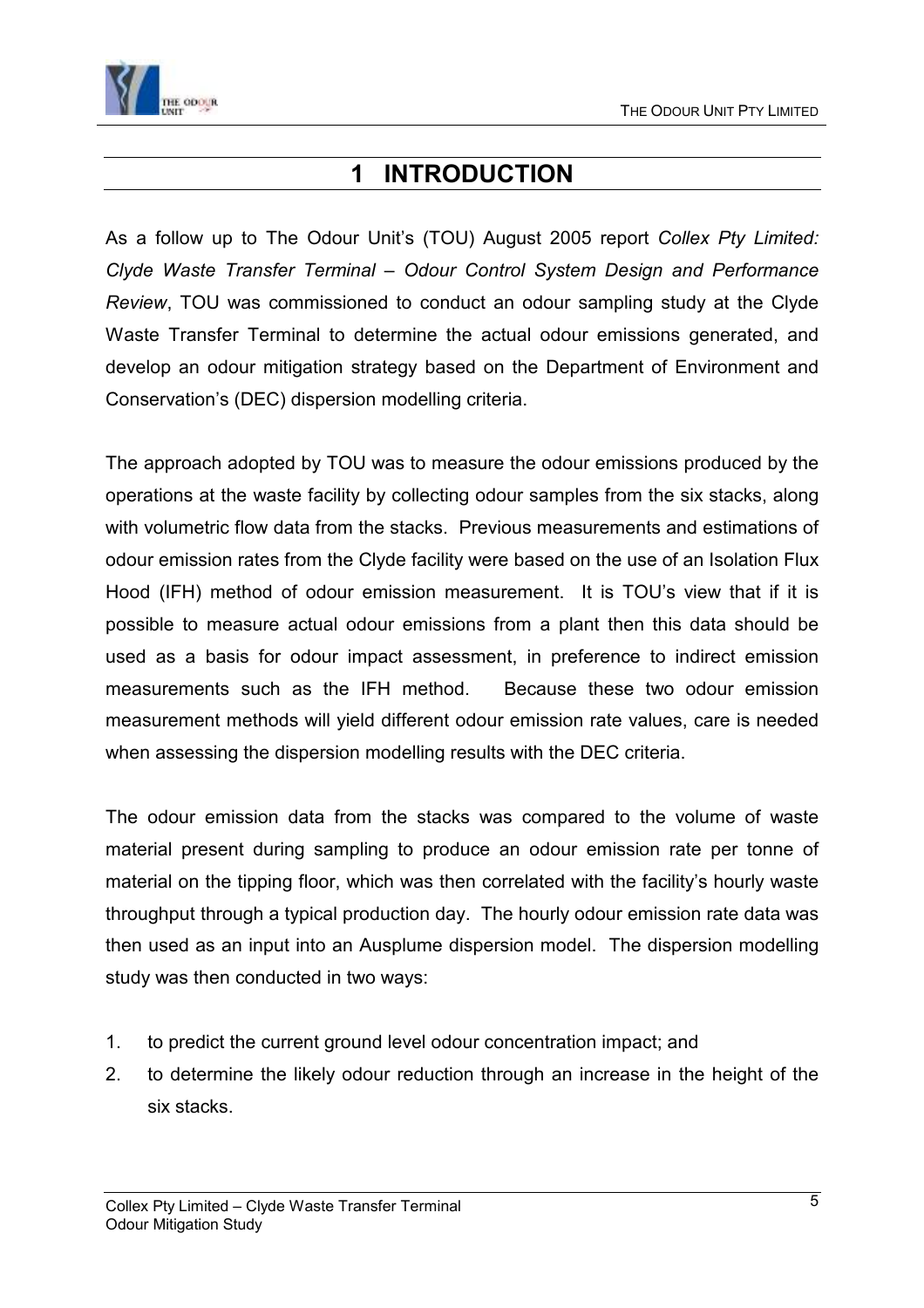

This report documents the findings of both the odour sampling survey and the dispersion modelling study. It describes the method used to sample and analyse odorous emissions from the waste transfer terminal, and presents the relevant NSW Department of Conservation (DEC) odour criteria and results of the odour dispersion modelling study.

The report also examines the likely impact reductions that would arise if a different stack configuration to the current six short stacks were used. A range of stack configurations were modelled, including raising the existing stack heights beyond the height where plume downwash effects are likely, and a single external ventilation stack. This latter configuration also examined the effects of increasing mechanical air ventilation rates in the building, from the current seven air changes per hour.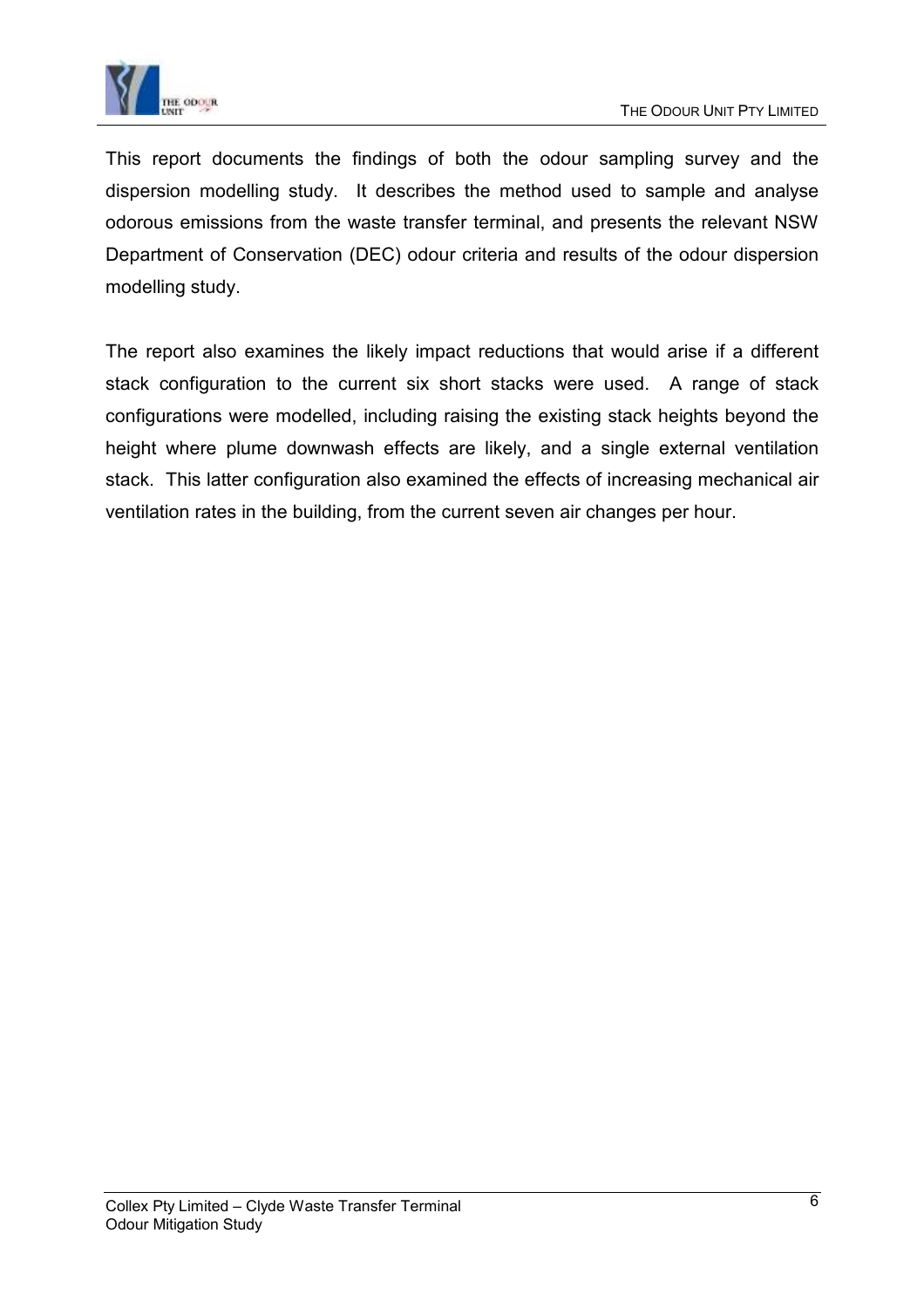<span id="page-6-0"></span>

## **2 SAMPLING PROGRAM**

The sampling program was designed to determine the rate at which odour is produced by the operations at the Clyde Waste Transfer Terminal, and the way in which that odour is dispersed from the main operations building. The building is designed so that the air is extracted from the building via six roof vents, while a large door is kept open for waste truck access. In order to monitor the flow of air through the building at the time of sampling, TOU conducted an airflow analysis using a smoke machine to determine whether the open door provided a net inflow or outflow. The sampling was intentionally conducted during very light winds and no outflow resulted through the open door. Therefore, TOU is confident that all odorous air emissions were exhausted from the building via the six roof vents during the period of sampling.

Sampling from the six stacks was then conducted simultaneously over a period of 20 minutes. The volume of waste present (in tonnes) during sampling was also recorded in order to calculate an odour emission rate (OER) per tonne. This allowed for the correlation of the OER with the variable hourly waste inventory in the building to be accounted for in the dispersion model. Air velocities were also measured at the time of sampling and a volumetric flow rate calculated.

Prior to the sampling, the carbon filter system on each of the stacks was removed, in order to return the airflow rates for the fans to the design value. Previous testing of the system by TOU in August 2005 had shown that the carbon filters and their prefilters had resulted in an excessive pressure loss across the filters and a reduction in total ventilation flow from a design flow of 147,000 m<sup>3</sup>/hr to 22,400 m<sup>3</sup>/hr.

It is clear from these results and Collex's operation and maintenance experience at the site that the selection of the existing carbon filtration system was inappropriate for the Clyde Terminal application. The design of the Clyde carbon filtration system is more suited to indoor air pollution applications.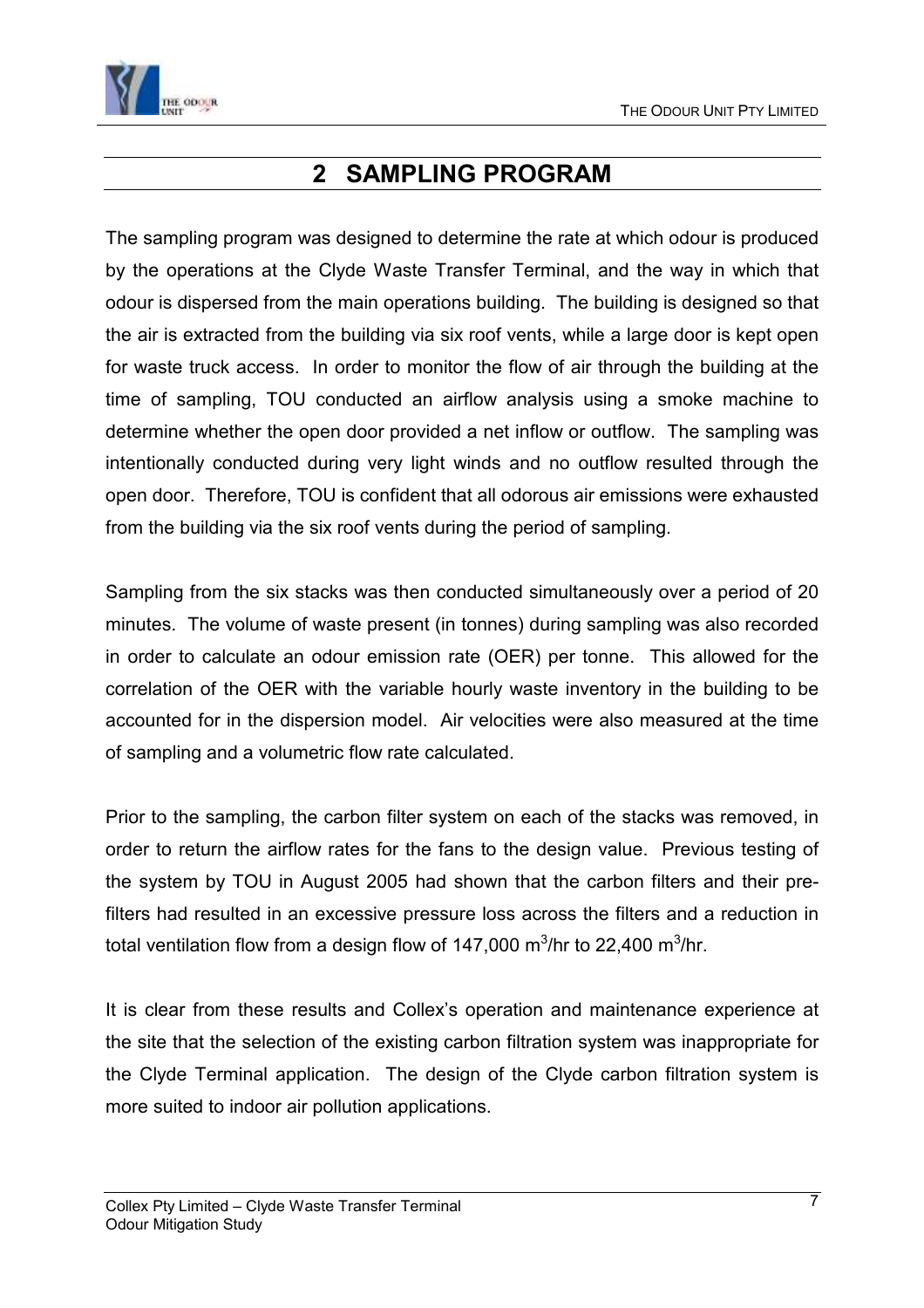<span id="page-7-0"></span>

## **3 ODOUR SAMPLING METHOD**

#### **3.1 POINT SOURCE ODOUR SAMPLING**

The method used for collecting samples from standard point sources involved drawing the sample gas through a Teflon™ sampling tube into a single use, Nalophan sample bag. The bag is housed within a container (sampling drum) that is evacuated with a vacuum pump, and the sample collected by induced flow. The "lung method", by which this sampling procedure is known, allows the sample air to be collected without coming into contact with any potentially odorous material. This method was used to collect samples from the six stack sources on the roof of the main waste transfer building.

At the completion of sampling, all samples were stored in a dark environment as this helps to retain the sample character and strength. The samples were then transported to TOU's Sydney laboratory for analysis within the 30 hour timeframe specified in AS/NZS 4323.3:2001.

#### **3.2 VOLUMETRIC FLOW MEASUREMENT**

The measurement of the air velocity within the six roof vents was conducted using a hot wire anemometer. One traverse was made due to the availability of only one sampling port in each vent. The stability of the velocity measurements for all six stacks indicated that accuracy was not seriously compromised by the lack of a second velocity traverse port. Vent cross sectional area was calculated from the vent diameter, which was both measured and extracted from plant drawings. The volumetric flow  $(m^3 s^{-1})$  was then calculated as the product of the vent cross sectional area (m<sup>2</sup>) and air velocity (m s<sup>-1</sup>) exiting the vent. The volumetric flow was then normalised for temperature.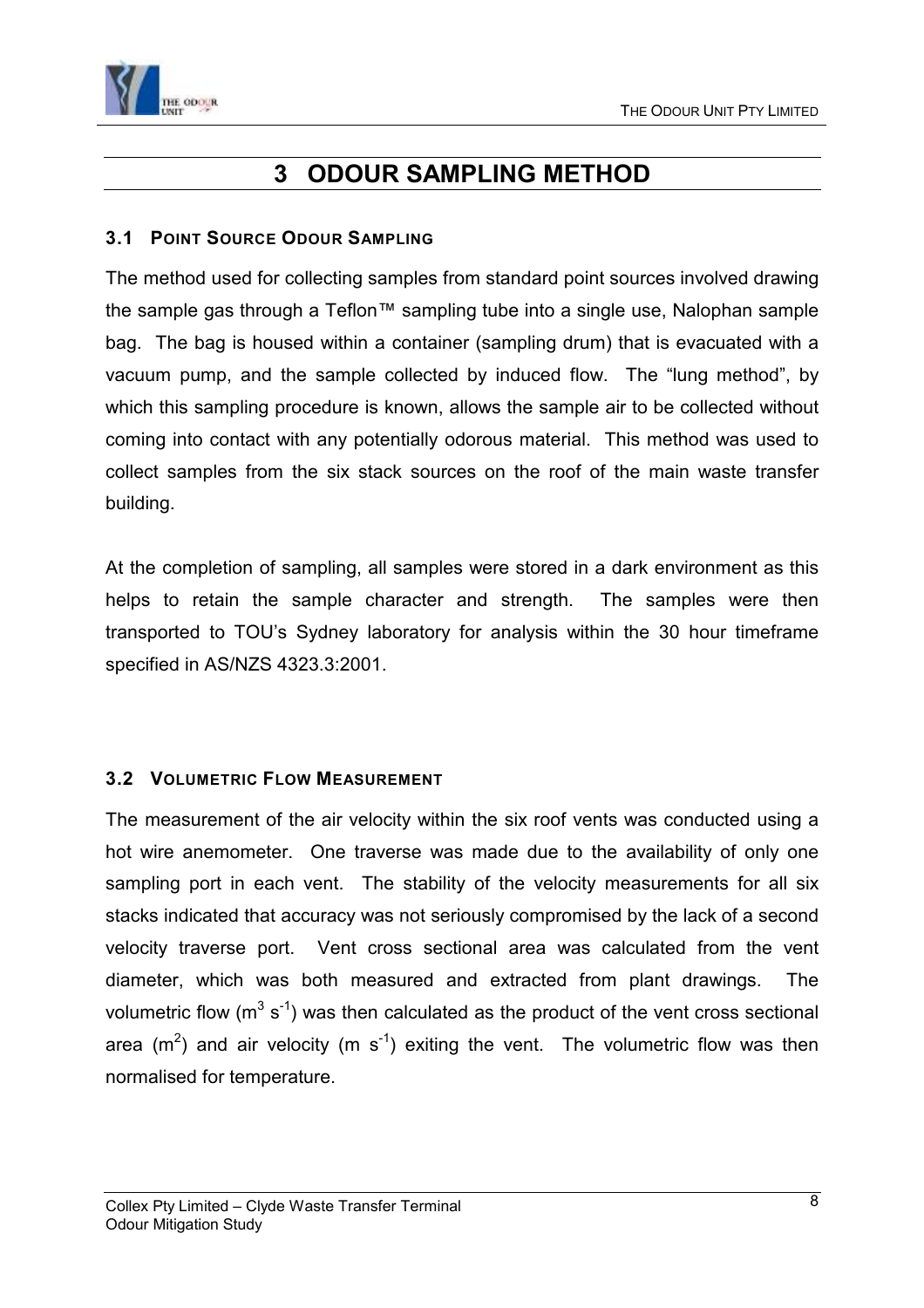<span id="page-8-0"></span>

## **4 ODOUR MEASUREMENT METHOD**

TOU's odour laboratory operates to the Australian Standard for odour measurement 'Determination of odour concentration by dynamic olfactometry' (AS/NZS 4323.3:2001) which prescribes a method for sample analysis that provides quality assurance/quality control and ensures a high degree of confidence in the accuracy, repeatability and reproducibility of results.

The concentration of an odour can be measured using a technique known as dynamic olfactometry. Dynamic olfactometry involves the repeated presentation of both a diluted odour sample and an odour-free air stream to a panel of qualified assessors through two adjacent ports on the olfactometer. TOU utilises four to six trained assessors (or panellists) for sample analysis, with the results from four qualified panellists being the minimum allowed under the Australian Standard AS/NZS 4323.3:2001.

The method for odour concentration analysis involves the odorous gas sample initially being diluted to the point where it cannot be detected by any member of the panel. The assessors step up to the olfactometer in turn, take a sniff from each port, then choose which port contains the odour and enter their response. At each stage of the testing process the concentration of the odorous gas is systematically increased (doubled) and re-presented to the panellists. A round is completed when all assessors have correctly detected the presence of the odour with certainty. The odour is presented to the panel for three rounds and results taken from the latter two rounds, as stated in AS/NZS 4323.3:2001.

The results obtained give an odour measurement measured in odour units (ou). The odour units are then multiplied by an emission rate or volumetric flow to obtain an odour emission rate for each source (ou.m<sup>3</sup> s<sup>-1</sup>).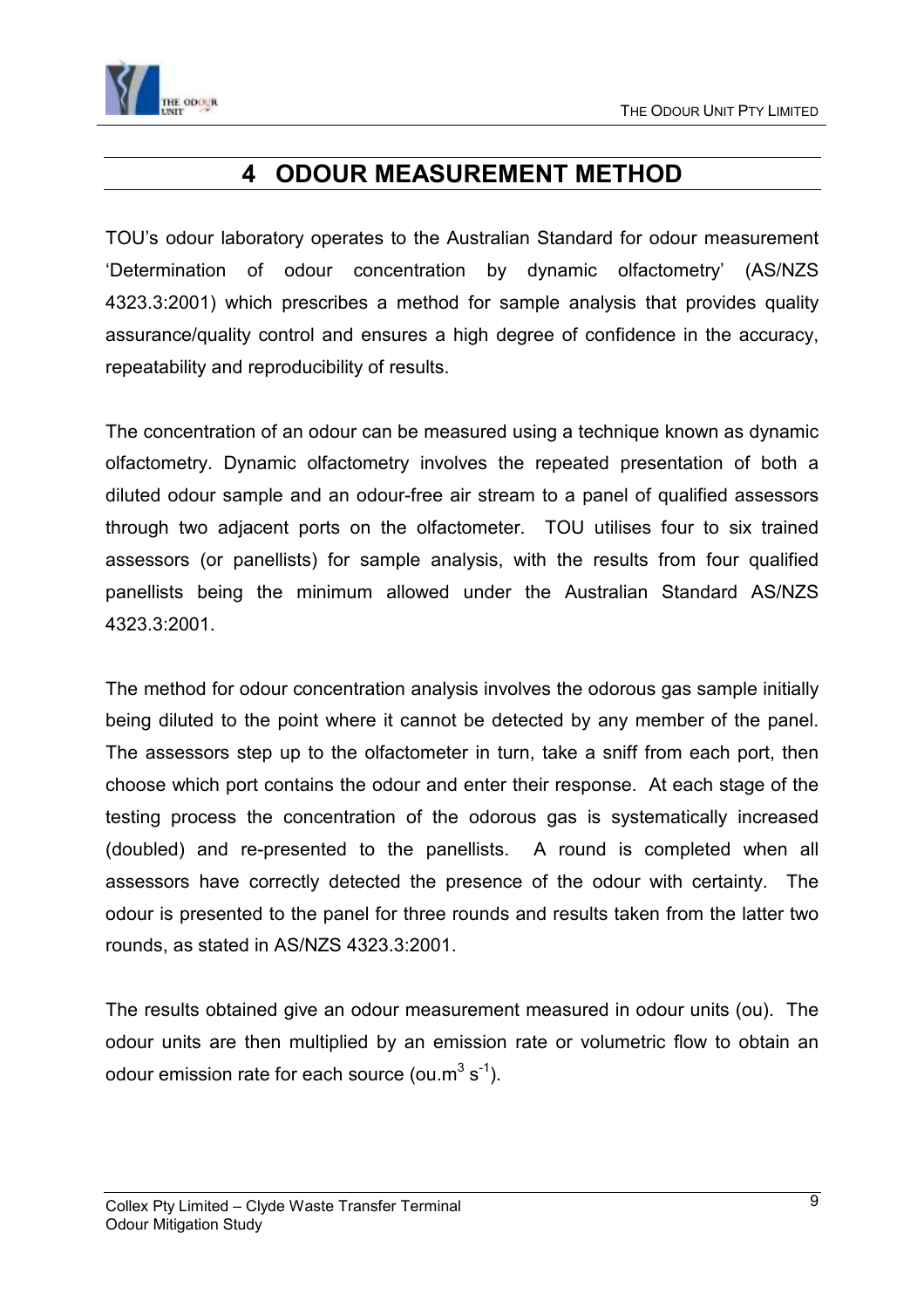<span id="page-9-0"></span>

## **5 ODOUR SURVEY RESULTS**

The results of the odour sampling survey are summarised in **Table 5.1**. The odour concentration results are presented in the official results format in **Appendix A**.

| <b>Table 5.1: Odour Concentration and Emission Rate Results</b> |                                    |                                       |                                                  |                                                |  |  |  |
|-----------------------------------------------------------------|------------------------------------|---------------------------------------|--------------------------------------------------|------------------------------------------------|--|--|--|
| <b>Sample Location</b>                                          | <b>TOU Sample</b><br><b>Number</b> | Odour<br><b>Concentration</b><br>(ou) | <b>Volumetric Flow</b><br>Rate<br>$(m^3 s^{-1})$ | <b>Odour Emission</b><br>Rate<br>$(ou.m3 s-1)$ |  |  |  |
| Roof Vent 1                                                     | SC 50432                           | 610                                   | 7.6                                              | 4.640                                          |  |  |  |
| Roof Vent 2                                                     | SC 50433                           | 558                                   | 7.0                                              | 3,900                                          |  |  |  |
| Roof Vent 3                                                     | SC 50434                           | 558                                   | 6.2                                              | 3,480                                          |  |  |  |
| Roof Vent 4                                                     | SC 50435                           | 609                                   | 5.7                                              | 3,470                                          |  |  |  |
| Roof Vent 5                                                     | SC 50436                           | 558                                   | 7.1                                              | 3.970                                          |  |  |  |
| Roof Vent 6                                                     | SC 50437                           | 512                                   | 7.2                                              | 3.700                                          |  |  |  |
| Total                                                           |                                    |                                       | 40.8                                             | 23,160                                         |  |  |  |

The measured total volumetric flow rate for the six stacks compares very well to the design flow rate of 40  $\mathrm{m}^3$  s<sup>-1</sup>.

At the time of sampling, Collex reported 156.7 tonnes of waste in the receivals building. As the measured OER was  $23,160$  ou.m<sup>3</sup> s<sup>-1</sup>, an OER per tonne was calculated to be 147.8 ou.m<sup>3</sup> s<sup>-1</sup> t<sup>-1</sup>. This value was then applied to the hourly volume of waste present in the building for the odour dispersion modelling study. These hourly values are discussed in Section 7.4.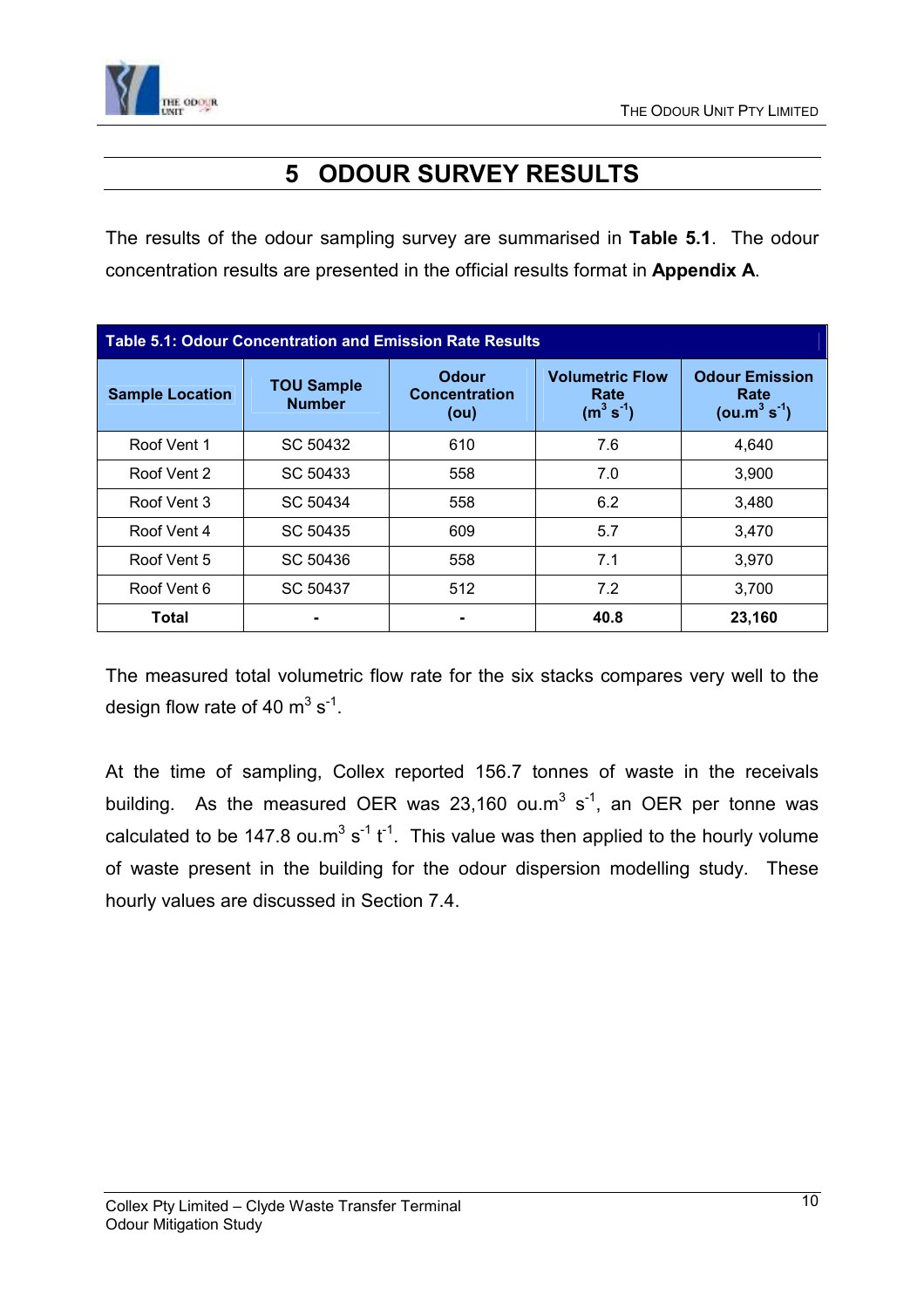<span id="page-10-0"></span>

## **6 NSW ODOUR CRITERIA AND DISPERSION MODEL GUIDELINES**

Regulatory authority guidelines for odorous impacts of gaseous process emissions are designed not to satisfy a 'zero odour concentration criteria', but rather designed to minimise the nuisance effect of these emissions to a large range of odour sensitive receptors within the local community.

In accordance with the requirements of the Director General of the Department of Infrastructure Planning and Natural Resources the odour impact assessment for this project has been carried out in accordance with the methods outlined in the following two DEC documents:

"*Approved Methods for the Modelling and Assessment of Air Pollutants in New South Wales*" (2001), and

"*Draft Policy: Assessment and Management of Odour from Stationary Sources in NSW*" (2001).

The DEC Approved Methods document specifies that the odour modelling upon which the assessment is made be based on the use of:

- $\cdot$  99.0<sup>th</sup> percentile dispersion model predictions for Level 3 impact assessments;
- 1-hour averaging times with built–in peak-to-mean ratios to adjust the averaging time to a 1-second nose-response-time;
- The peak-to-mean ratio in the near-field for a wake-affected stack source for Pasquill-Gifford atmospheric stability classes A-F is 2.3.
- The appropriate odour unit performance criterion, based on the population of the affected community in the vicinity of the development.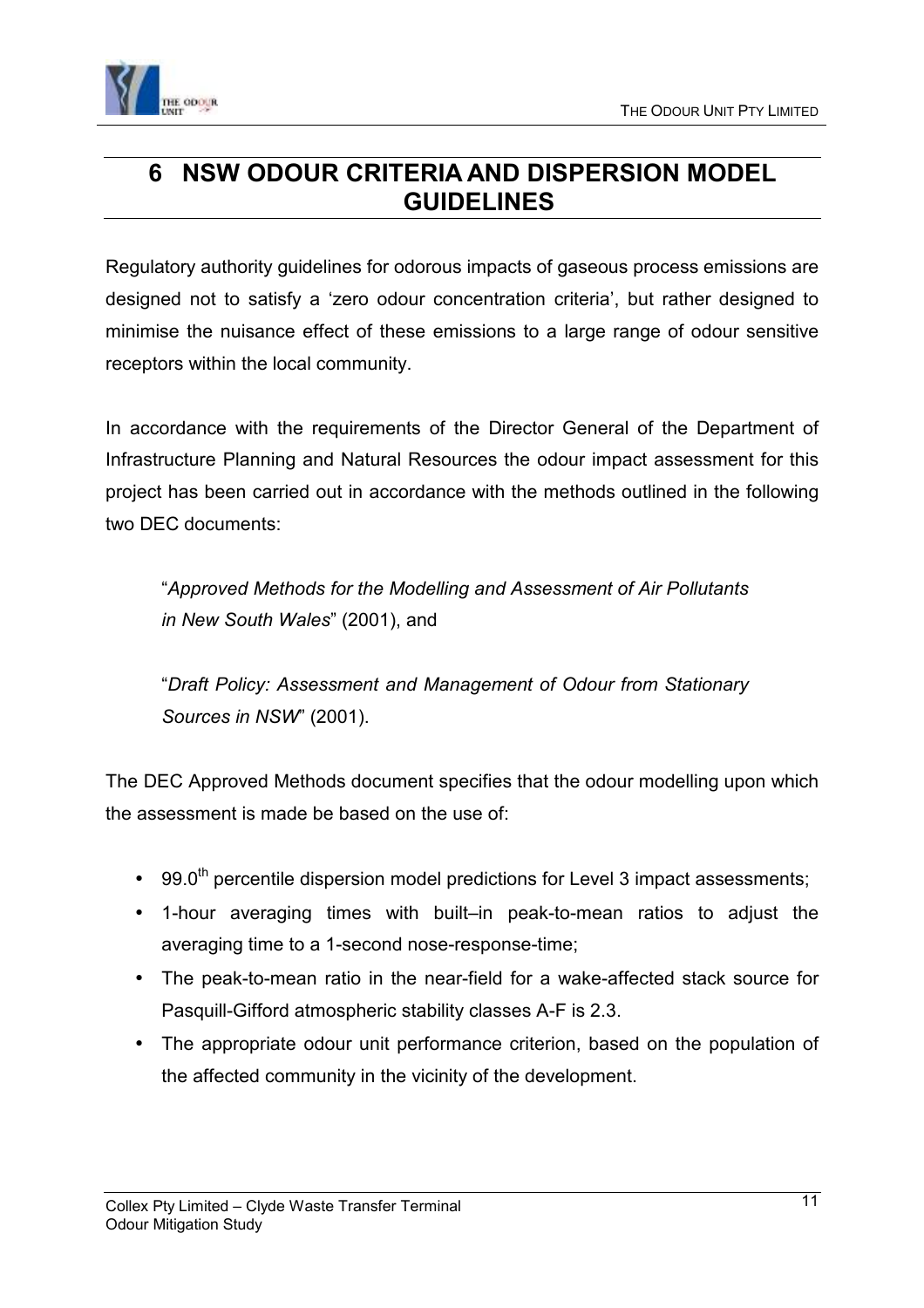

The impact assessment criteria for complex mixtures of odours are designed to include receptors with a range of sensitivities. Therefore a statistical approach is used to determine the acceptable ground level concentration of odour at the nearest sensitive receptor. This criterion is determined by the following equation outlined in the DEC's *Approved Methods for the Modelling and Assessment of Air Pollutants in NSW 2005* (p. 37):

#### **Impact assessment criterion (ou) = (log<sub>10</sub> (population) - 4.5) / -0.6**

Based on this equation, **Table 6.1** outlines the odour performance criteria for six different affected population density categories, and is reproduced from the DEC's Approved Methods document. It states that higher odour concentrations are permitted in lower population density applications.

| Table 6.1: Odour Performance Criteria under Various Population Densities           |     |  |  |  |  |  |
|------------------------------------------------------------------------------------|-----|--|--|--|--|--|
| <b>Odour performance criterion (ou)</b><br><b>Population of affected community</b> |     |  |  |  |  |  |
| Urban Area ( $\ge$ ~2000)                                                          | 2.0 |  |  |  |  |  |
| ~100                                                                               | 3.0 |  |  |  |  |  |
| ~125                                                                               | 4.0 |  |  |  |  |  |
| $~1$ $~30$                                                                         | 5.0 |  |  |  |  |  |
| ~10                                                                                | 6.0 |  |  |  |  |  |
| Single residence $(\leq$ ~2)                                                       |     |  |  |  |  |  |

Source: Department of Environment and Conservation (NSW), 2001, Approved Methods for the Modelling and Assessment of Air Pollutants in New South Wales.

It is apparent from Table 6.1 that the relevant odour performance criterion (OPC) for the Clyde terminal is 2 odour units.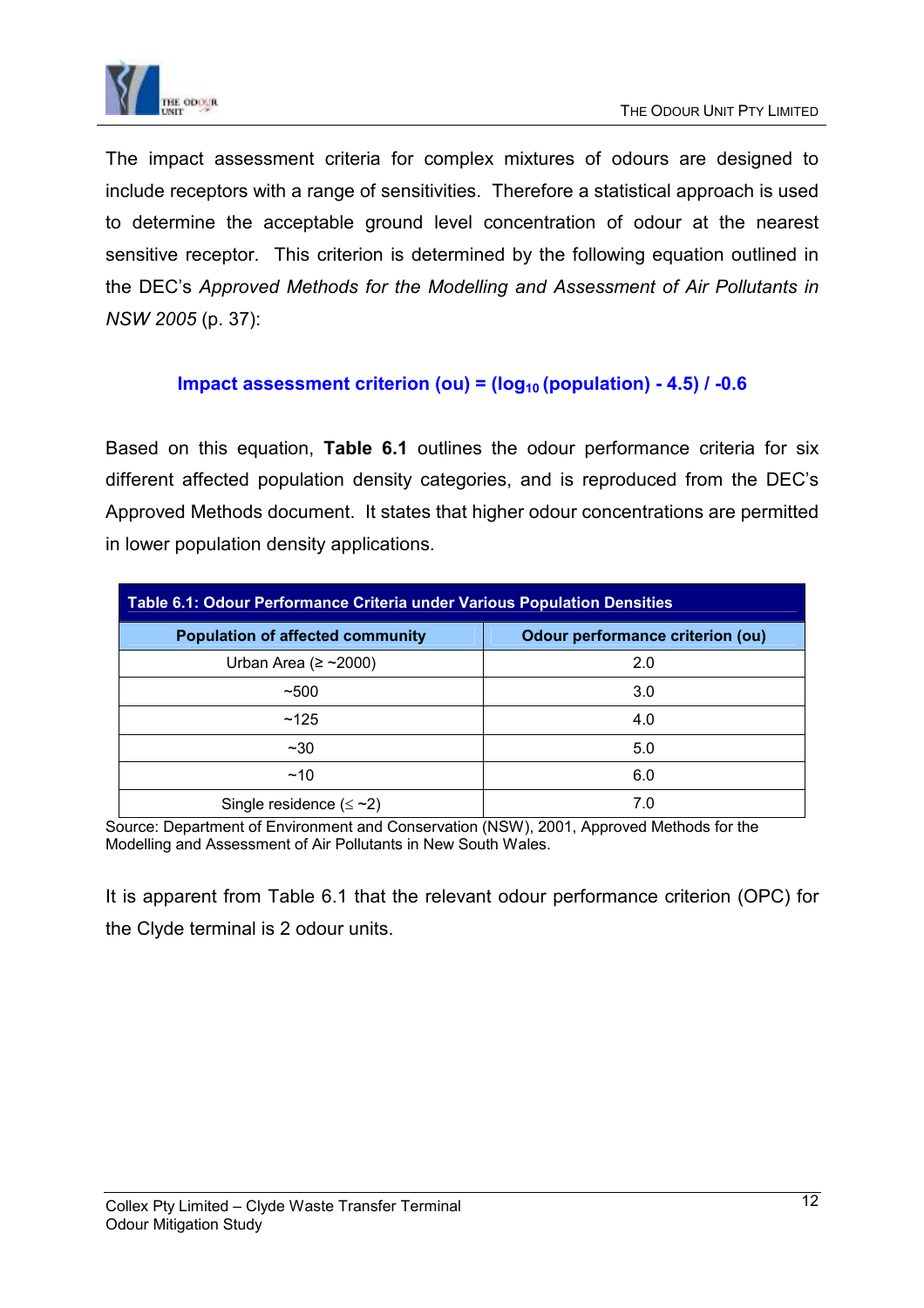<span id="page-12-0"></span>

## **7 ODOUR DISPERSION MODEL CONFIGURATION**

#### **7.1 THE ODOUR DISPERSION MODEL**

The odour dispersion modelling study for Collex's Waste Transfer Terminal at Clyde was carried out using AUSPLUME Version 6.0, a Gaussian steady-state dispersion model developed by the Victorian Environmental Protection Authority (EPA Victoria). Ausplume is the approved dispersion model recommended by the NSW DEC in their document - *Approved Methods and Guidance For the Modelling and Assessment of Air Pollutants in New South Wales (2001)*.

The Ausplume V6.0 atmospheric dispersion model is used to predict downwind ground level concentrations of air contaminants by taking into consideration various factors including:

- Odour emissions data odour emission rate and source dimensions;
- Site specific meteorology;
- Geophysical impact (topography); and
- Building wake effects.

For this study, the air contaminant was odour and ground level concentrations in odour units (ou) have been predicted.

The surface roughness category  $(Z_0)$  used for this study was 0.4m, which equates to a 'residential' land use. The Collex site is surrounded by residential land use, although a distance of between 0.5 – 1 km of rail yards and commercial buildings separates the facility from these households. As a commercial/warehouse type land use equates to a surface roughness factor of 0.8m, and the large rail yard area is flat and unimpeded by structures, equating to a more moderate surface roughness factor of 0.1m, a  $Z_0$  of 0.4m was deemed acceptable. The Building Profile Input Program (BPIP) was also incorporated into the model, with the main waste transfer building dimensions being 48m (long) x 33m (wide) 17m (high).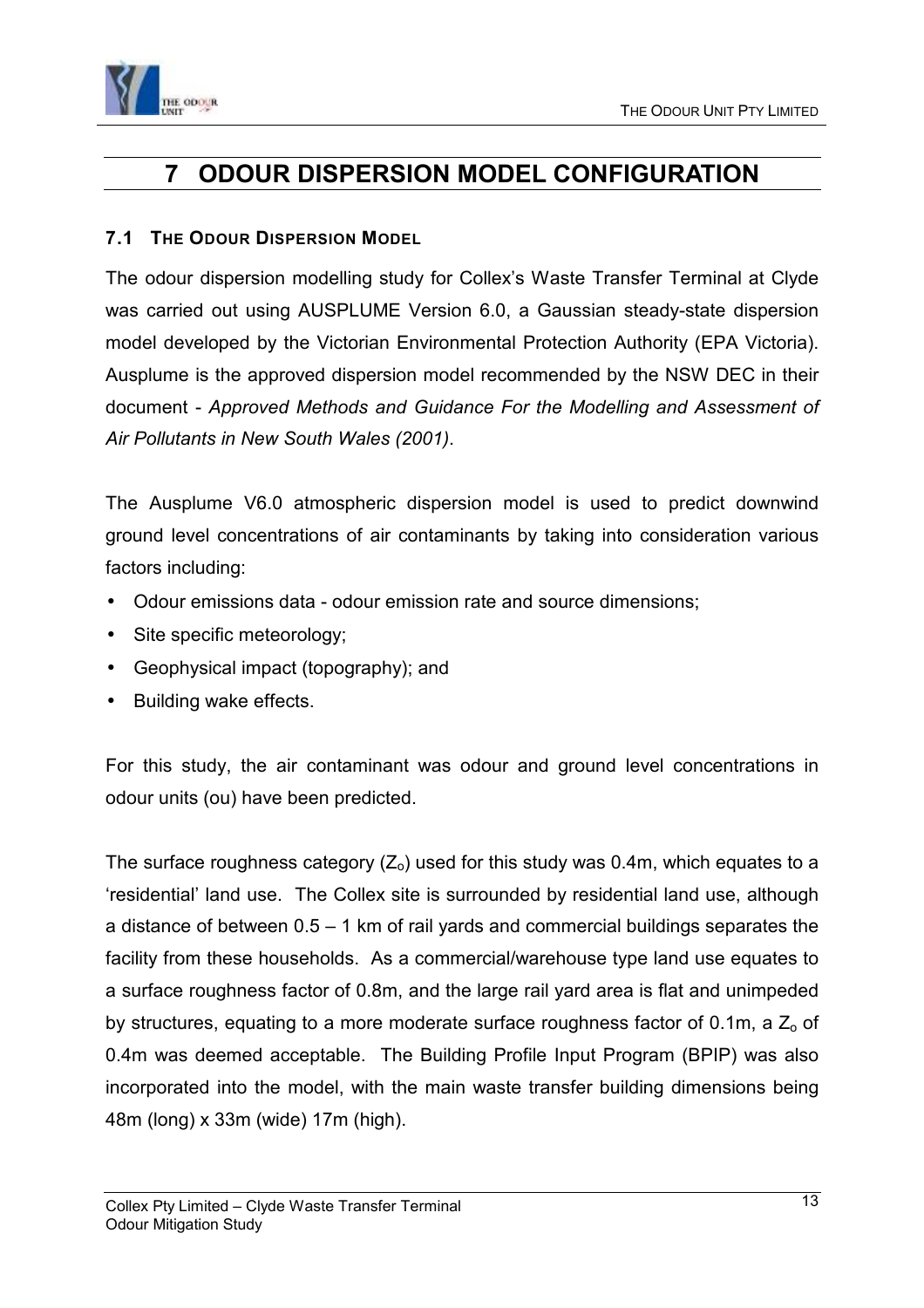<span id="page-13-0"></span>

#### **7.2 METEOROLOGICAL DATA**

The meteorological data used in this study was supplied by the NSW DEC and collected at the DEC's Chullora met station. The DEC supplied data for the period 1 July 2004 to 30 June 2005, as they deemed this to be a representative year. This observed data included hourly wind direction, wind velocity, ambient air temperature, solar radiation and sigma theta values.

In order for the meteorological data to comply with the Ausplume model's formatting, atmospheric stability and mixing height must be included. These parameters were determined by parameterisation of the Chullora observed data provided in the supplied meteorological file. Atmospheric stability was classified under the Pasquill-Gifford scheme by parameterisation using the NSW DEC approved method (*Approved Methods and Guidance – For the Modelling and Assessment of Air Pollutants in New South Wales, 2001*), using the sigma theta method. Mixing height can then be parameterised using the NSW DEC approved method outlined in the above document, which utilises the wind velocity and atmospheric stability.

#### **7.3 TOPOGRAPHICAL DATA**

Topographical information was incorporated into the dispersion model from the topographical map *Parramatta River 9130-3N (Third Edition)*, supplied by the NSW Department of Information, Technology and Management Land Information Centre. In the case of the area of interest in this study, the topography was generally an urban landscape between 0m - 30m above sea level. The confluence of two creeks does occur approximately 2km to the northeast of the Collex site.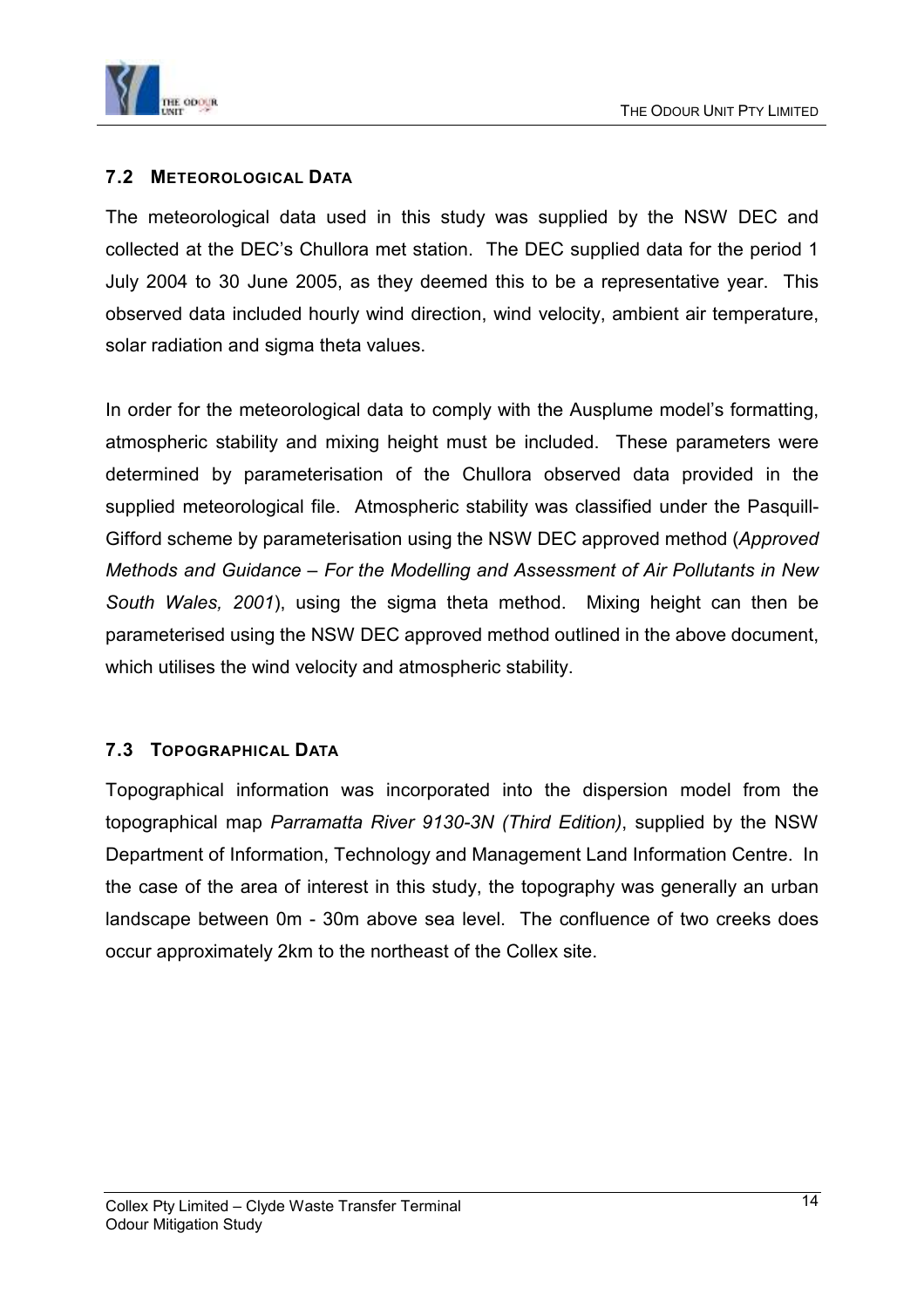<span id="page-14-0"></span>

#### **7.4 DISPERSION MODEL EMISSION RATE INPUT DATA**

As all emission sources are point sources from wake-affected stacks, the emissions have been adjusted for a peak-to-mean factor, in accordance with the NSW DEC regulations. As the emission rate applied varied hourly, the atmospheric stability based odour emission rate option was not used in the model, with the 'hour of day' OER option preferred. A factor of 2.3 was applied to all stability classes (A-F) for the P/M60 in the near-field. **Table 7.1** presents the OERs that have been adjusted for peak-to-mean factors and used in the dispersion model. The hourly waste receivals data provided by Collex are for 28 November 2005, and are representative of an average operating day.

#### **Table 7.1: Modelled vent OERs by hour**

| <b>Hour of Day</b>      | <b>Waste Present in</b><br><b>Building</b><br>(t) | <b>OER</b><br>(based on tonnage)<br>(ou s $^{-1}$ ) | <b>OER per Vent</b><br>(ou $s^{-1}/$ vent) | <b>OER per Vent with</b><br>peak-to-mean<br>(ou $s^{-1}/$ vent) |
|-------------------------|---------------------------------------------------|-----------------------------------------------------|--------------------------------------------|-----------------------------------------------------------------|
| 1                       | 131.188                                           | 19,390                                              | 3,232                                      | 7,433                                                           |
| $\overline{2}$          | 159.748                                           | 23,611                                              | 3,935                                      | 9,051                                                           |
| 3                       | 243.268                                           | 35,955                                              | 5,993                                      | 13,783                                                          |
| $\overline{\mathbf{4}}$ | 336.448                                           | 49,727                                              | 8,288                                      | 19,062                                                          |
| 5                       | 348.734                                           | 51,543                                              | 8,590                                      | 19,758                                                          |
| 6                       | 364.460                                           | 53,867                                              | 8,978                                      | 20,649                                                          |
| $\overline{7}$          | 320.843                                           | 47,421                                              | 7,903                                      | 18,178                                                          |
| 8                       | 368.033                                           | 54,395                                              | 9,066                                      | 20,852                                                          |
| 9                       | 375.290                                           | 55,468                                              | 9,245                                      | 21,263                                                          |
| 10                      | 413.439                                           | 61,106                                              | 10,184                                     | 23,424                                                          |
| 11                      | 484.252                                           | 71,572                                              | 11,929                                     | 27,436                                                          |
| 12                      | 462.000                                           | 68,284                                              | 11,381                                     | 26,175                                                          |
| 13                      | 456.584                                           | 67,483                                              | 11,247                                     | 25,869                                                          |
| 14                      | 497.855                                           | 73,583                                              | 12,264                                     | 28,207                                                          |
| 15                      | 382.885                                           | 56,590                                              | 9,432                                      | 21,693                                                          |
| 16                      | 257.263                                           | 38,023                                              | 6,337                                      | 14,576                                                          |
| 17                      | 106.776                                           | 15,781                                              | 2,630                                      | 6,050                                                           |
| 18                      | 92.809                                            | 13,717                                              | 2,286                                      | 5,258                                                           |
| 19                      | 70.374                                            | 10,401                                              | 1,734                                      | 3,987                                                           |
| 20                      | 15.852                                            | 2,343                                               | 390                                        | 898                                                             |
| 21                      | 0.000                                             | $\Omega$                                            | $\Omega$                                   | $\Omega$                                                        |
| 22                      | 4.920                                             | 727                                                 | 121                                        | 279                                                             |
| 23                      | 43.940                                            | 6,494                                               | 1,082                                      | 2,489                                                           |
| 24                      | 43.940                                            | 6,494                                               | 1,082                                      | 2,489                                                           |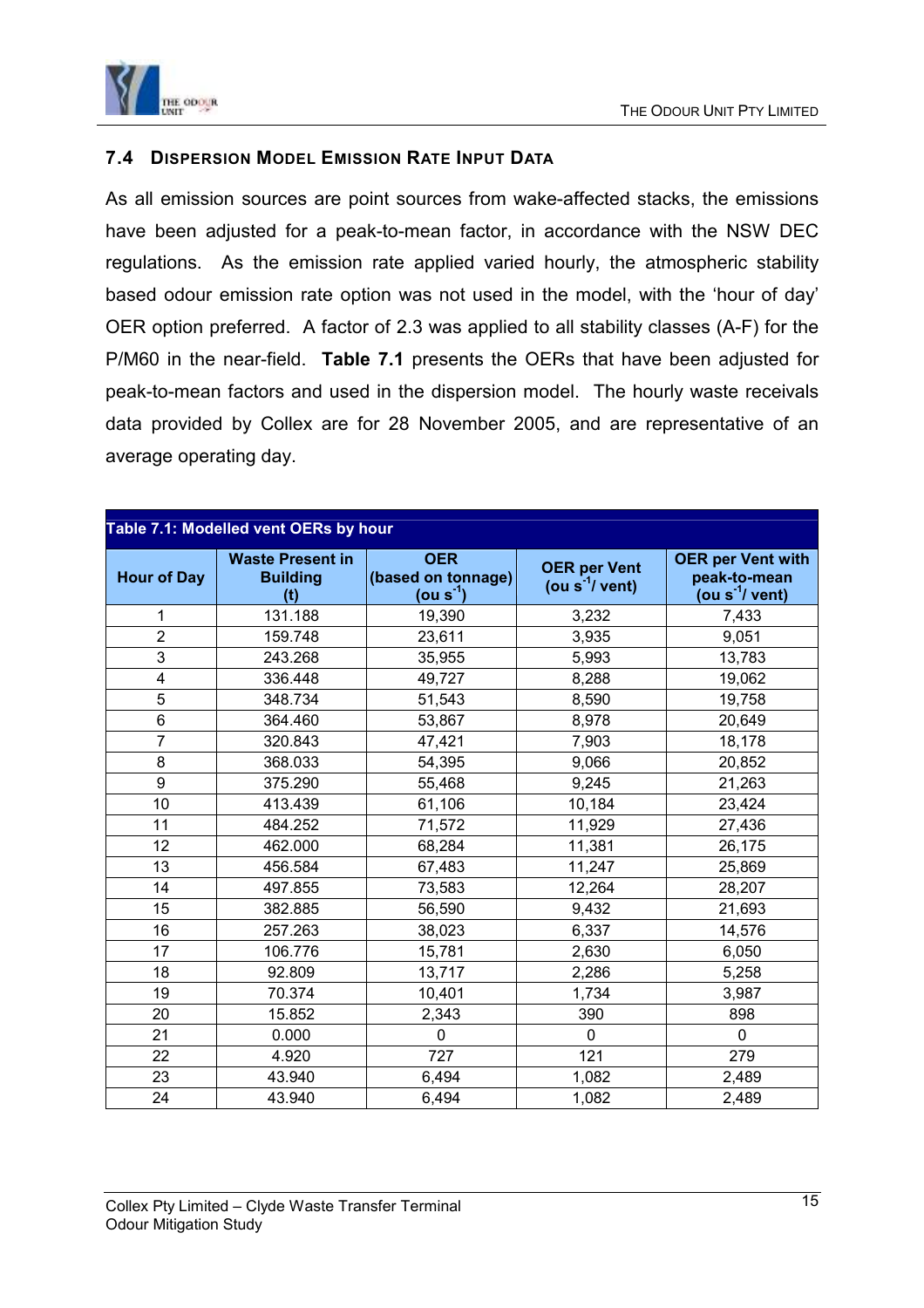<span id="page-15-0"></span>

#### **7.5 ODOUR DISPERSION MODELLING SCENARIOS – EXISTING STACKS**

These modelling scenarios were designed to address the two main issues related to the operation and possible modification to the existing stacks.

**Scenario 1A:** To determine the extent of the odour impacts around the waste facility at various ground level concentrations, i.e., 2, 5, 7, 10 and 12 ou.

**Scenario 1B**: To determine the reduction in ground level concentrations through an increase in the height of the six stacks from the current height, and then adding 3m, 6m, 9m and 12m.

**Table 7.2** presents the vent diameter, mean source gas velocity and location of each roof vent odour source in Map Grid of Australia (MGA) co-ordinates.

| <b>Table 7.2: Six Roof Vents Source Configurations</b> |                             |                                                      |               |               |  |  |  |  |
|--------------------------------------------------------|-----------------------------|------------------------------------------------------|---------------|---------------|--|--|--|--|
| <b>Odour Source</b>                                    | <b>Vent Diameter</b><br>(m) | <b>Modelled Mean</b><br><b>Velocity</b><br>$(m s-1)$ | X Co-ordinate | Y Co-ordinate |  |  |  |  |
| Roof vent 1                                            | 0.7                         | 17.9                                                 | 317146        | 6254108       |  |  |  |  |
| Roof vent 2                                            | 0.7                         | 17.9                                                 | 317152        | 6254100       |  |  |  |  |
| Roof vent 3                                            | 0.7                         | 17.9                                                 | 317159        | 6254091       |  |  |  |  |
| Roof vent 4                                            | 0.7                         | 17.9                                                 | 317166        | 6254081       |  |  |  |  |
| Roof vent 5                                            | 0.7                         | 17.9                                                 | 317171        | 6254074       |  |  |  |  |
| Roof vent 6                                            | 0.7                         | 17.9                                                 | 317175        | 6254065       |  |  |  |  |

In examining the results from the Scenario 1A modelling (the emissions from existing plant configuration) it is possible to determine a site-specific odour performance criterion (OPC) for the facility, based on known odour impact data since the plant was opened. The fact that a site-specific OPC can often differ from the DEC criterion will be discussed later in this report.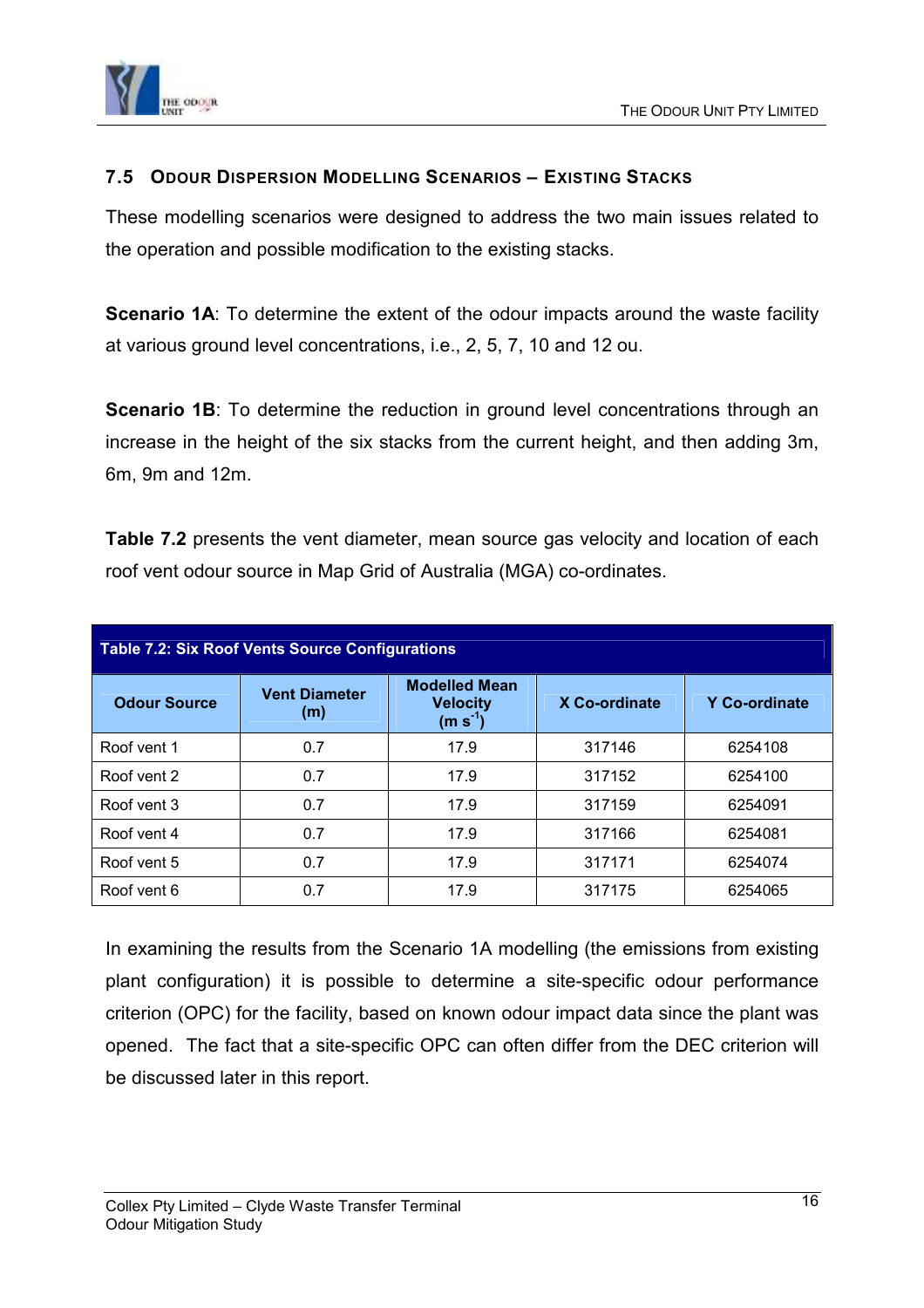<span id="page-16-0"></span>

In modelling the impacts of an increase in stack heights (Secnario 1B), both the 2 and 5 ou contours were produced. In addition, a 7 ou contour was also modelled for the +9m stack extension scenario, as a 9m stack height is currently included in the Collex Waste Transfer Terminal's DEC emissions licence. For this scenario, a frequency distribution was produced showing the timing across a production day of the 100 worst hours of odour impact for the year being modelled.

#### **7.6 ODOUR DISPERSION MODELLING SCENARIOS – SINGLE EXTERNAL VENT STACK**

These modelling scenarios were designed to assess the performance and viability of replacing the existing six short stacks with a single large ventilation stack, located external to the terminal building. Of particular interest to the study was whether this type of stack would achieve the desired performance at a lower overall stack height, and therefore with an improved visual impact.

A range of stack height/airflow rate scenarios were modelled. Increased air flow rates, from the seven air changes per hour currently in use, were assessed, in the expectation that increased ventilation rates in the building would have the double benefit of reducing fugitive odour emissions from the building and improving initial dispersion from the stack. The configuration of the single stack is summarised in **Table 7.3**.

| <b>Table 7.3: Single Stack Source Configuration</b> |                                        |                                                         |               |               |  |  |  |  |
|-----------------------------------------------------|----------------------------------------|---------------------------------------------------------|---------------|---------------|--|--|--|--|
| <b>Odour Source</b>                                 | <b>Stack</b><br><b>Diameter</b><br>(m) | <b>Modelled</b><br>Mean<br><b>Velocity</b><br>$(m s-1)$ | X Co-ordinate | Y Co-ordinate |  |  |  |  |
| Single external stack -<br>5.6 air changes per hour | 1.6                                    | 20.0                                                    | 317141        | 6254126       |  |  |  |  |
| Single external stack -<br>8 air changes per hour   | 1.9                                    | 20.0                                                    | 317141        | 6254126       |  |  |  |  |
| Single external stack -<br>12 air changes per hour  | 2.4                                    | 20.0                                                    | 317141        | 6254126       |  |  |  |  |
| Single external stack -<br>16 air changes per hour  | 2.7                                    | 20.0                                                    | 317141        | 6254126       |  |  |  |  |
| Single external stack -<br>24 air changes per hour  | 3.3                                    | 20.0                                                    | 317141        | 6254126       |  |  |  |  |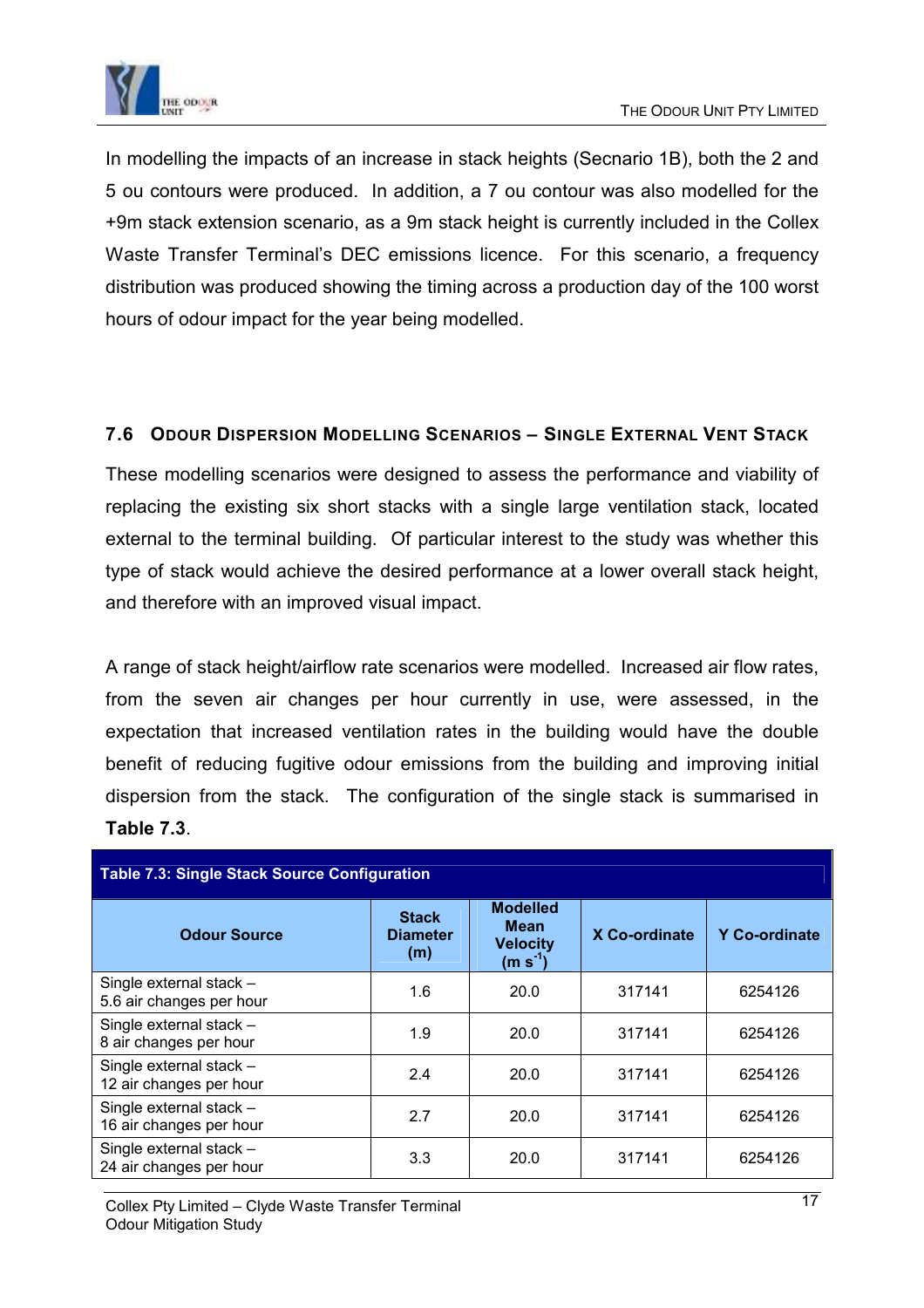

The five scenarios using different air ventilation rates through the terminal building were modelled with stack heights varying from 18m, 21m, 24m and 27m.

**Scenario 2A** – Single external stack in the northwest corner of the terminal building with 5.6 air changes per hour (40.8 m<sup>3</sup>/s). . Stack heights modelled for a 2 ou ground level concentration were 18m (and 5 ou), 21m, 24m and 27m.

**Scenario 2B** – Single external stack in the northwest corner of the terminal building with 8 air changes per hour (58 m<sup>3</sup>/s). Stack heights modelled for a 2 ou ground level concentration were 18m, 21m, 24m and 27m.

**Scenario 2C** – Single external stack in the northwest corner of the terminal building with 12 air changes per hour (87.5 m<sup>3</sup>/s). . Stack heights modelled 18m, 21m, 24m and 27m.

**Scenario 2D** – Single external stack in the northwest corner of the terminal building with 16 air changes per hour (117 m<sup>3</sup>/s). . Stack heights modelled for a 2 ou ground level concentration contour were 18m, 21m, 24m and 27m.

**Scenario 2E** – Single external stack in the northwest corner of the terminal building with 24 air changes per hour (175 m<sup>3</sup>/s). . Stack heights modelled for a 2 ou ground level concentration were 18m, 21m, 24m and 27m.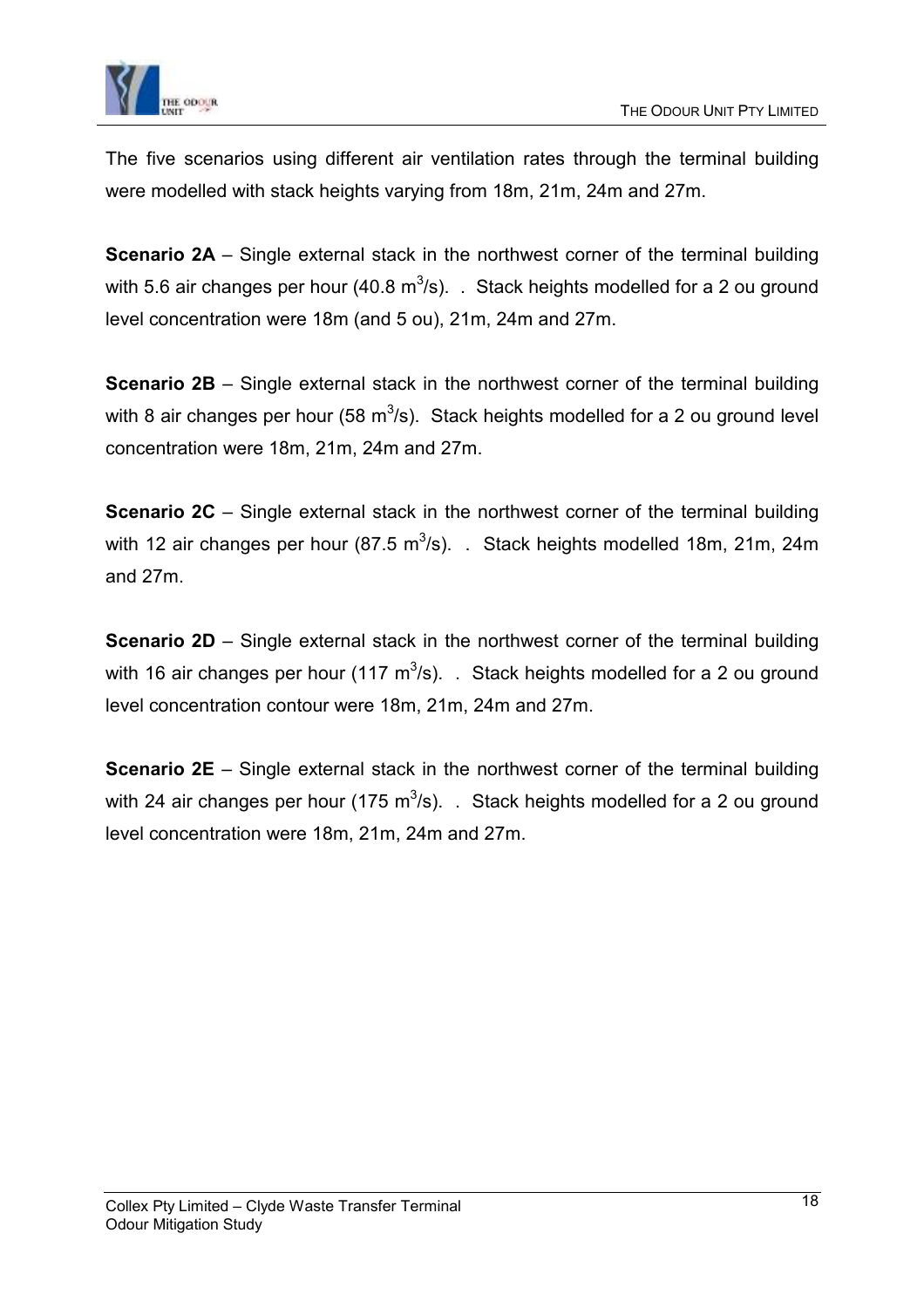<span id="page-18-0"></span>

## **8 ODOUR DISPERSION MODELLING RESULTS**

The results of the odour dispersion modelling study are presented in the following odour contour plots:

- Scenario 1A **Figure 8.1**
- Scenario 1B **Figure 8.2**
- Scenario 2A **Figure 8.3**
- Scenario 2B **Figure 8.4**
- Scenario 2C **Figure 8.5**
- Scenario 2D **Figure 8.6**
- Scenario 2E **Figure 8.7**

The frequency distribution of the 100 worst hours for the 7 ou ground level concentration contour (from Figure 8.1) for the current six stack configuration with nine metre stack extensions is presented in **Figure 8.8**. The chart shows that 74% of the worst 100 hours occur before 8am.

An example of the Ausplume V6.0 output file is presented in **Appendix B**.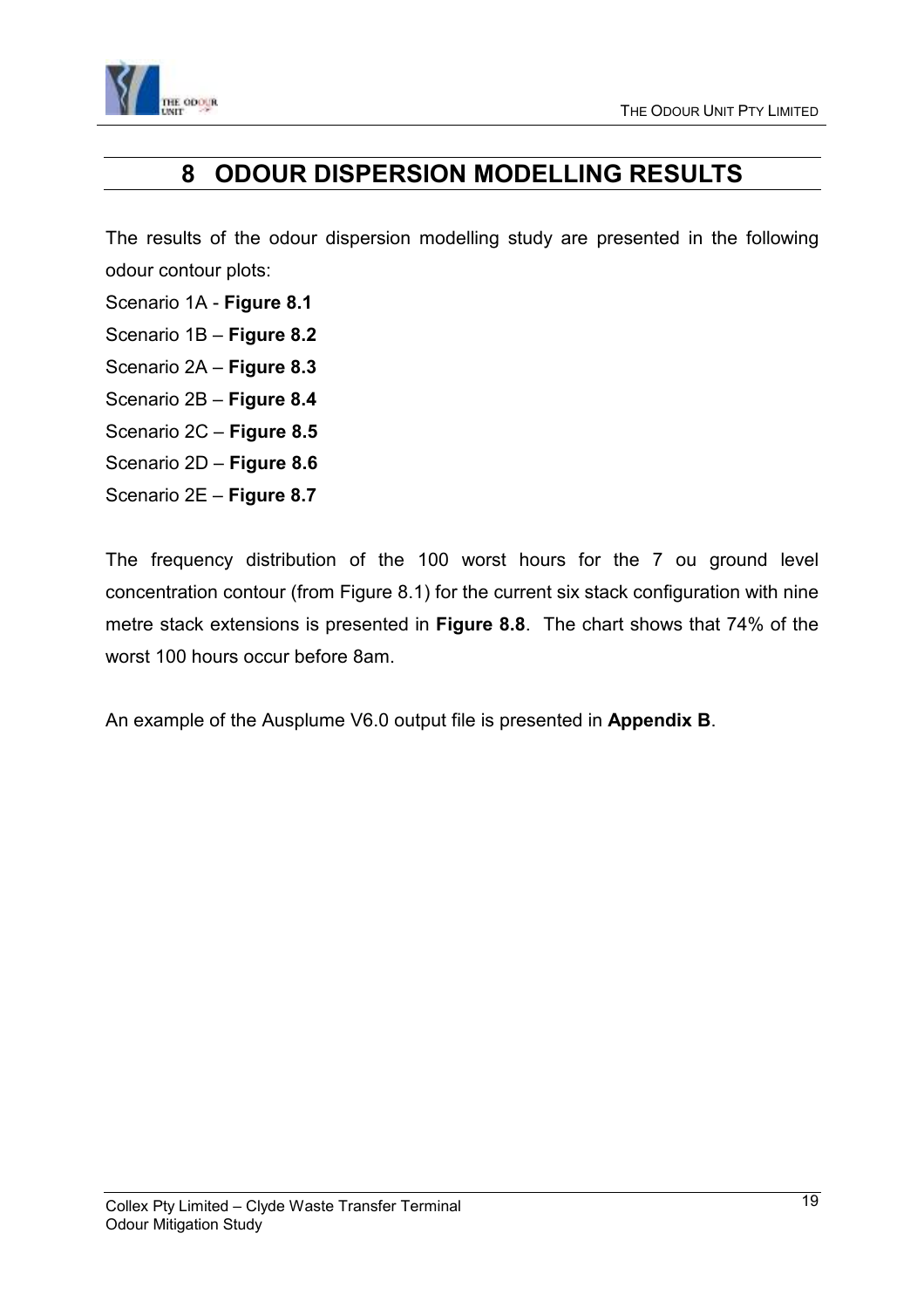

**Figure 8.1**: Scenario 1A Odour Contour Plot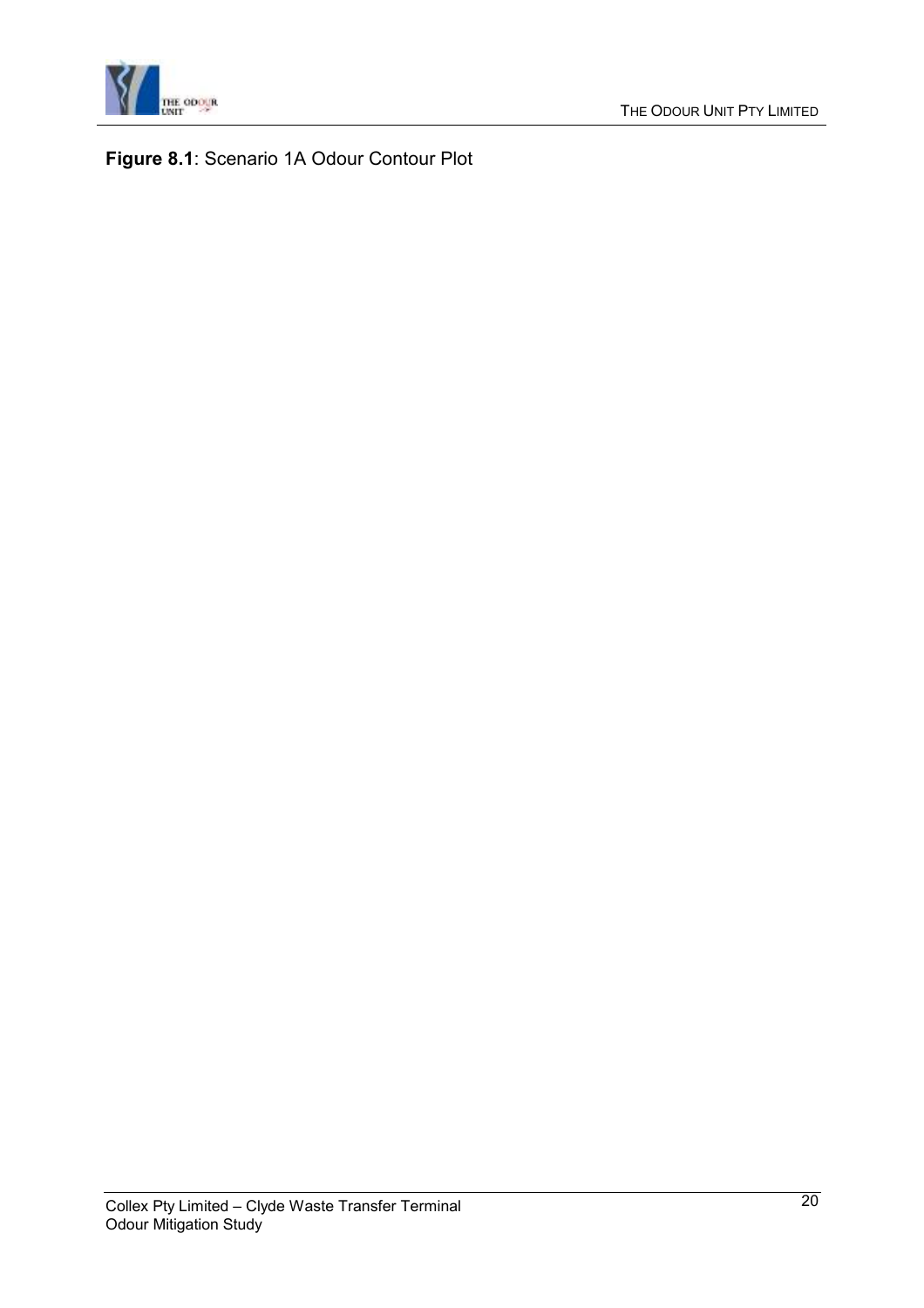

**Figure 8.2**: Scenario 1B Odour Contour Plot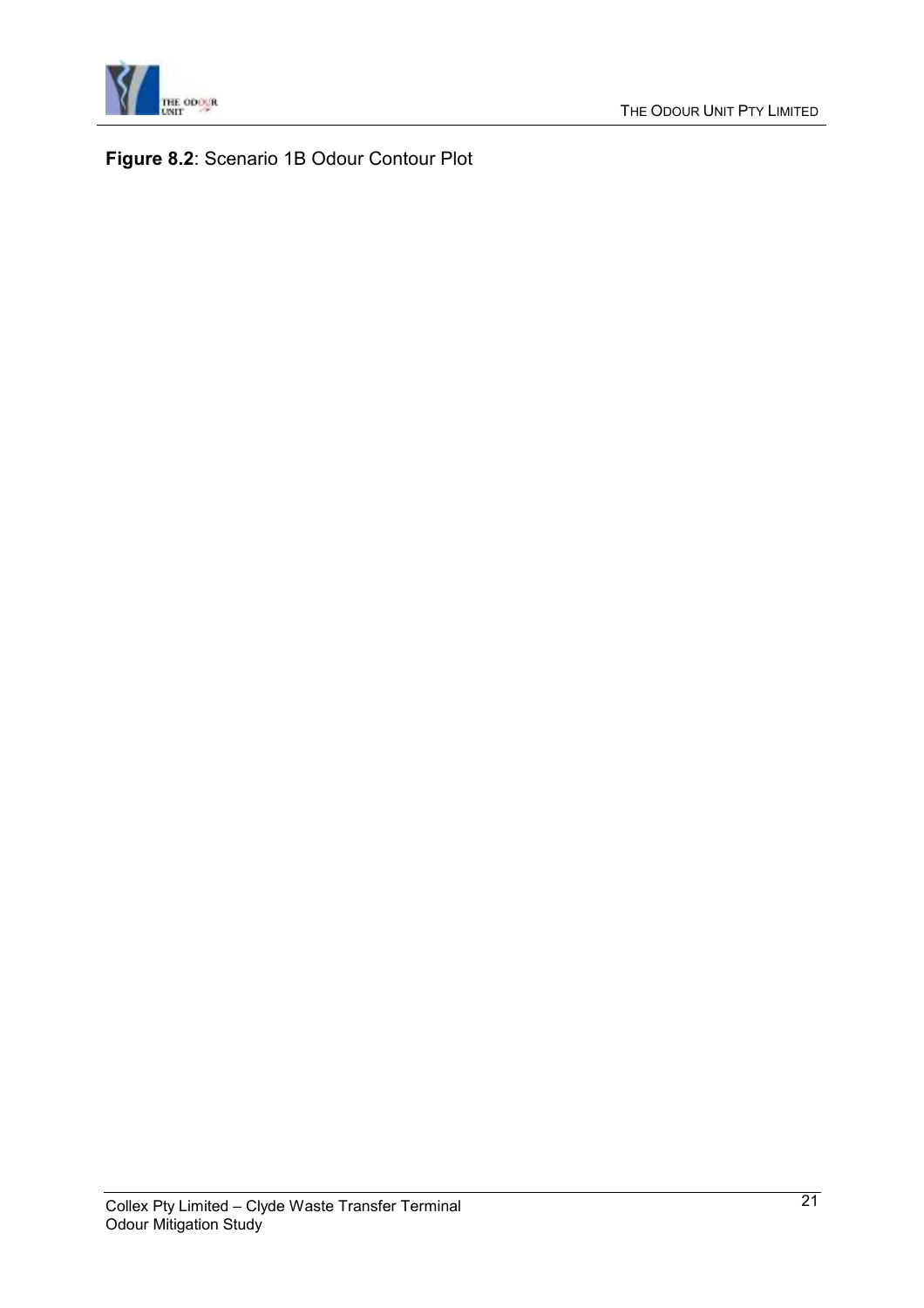

**Figure 8.3**: Scenario 2A Odour Contour Plot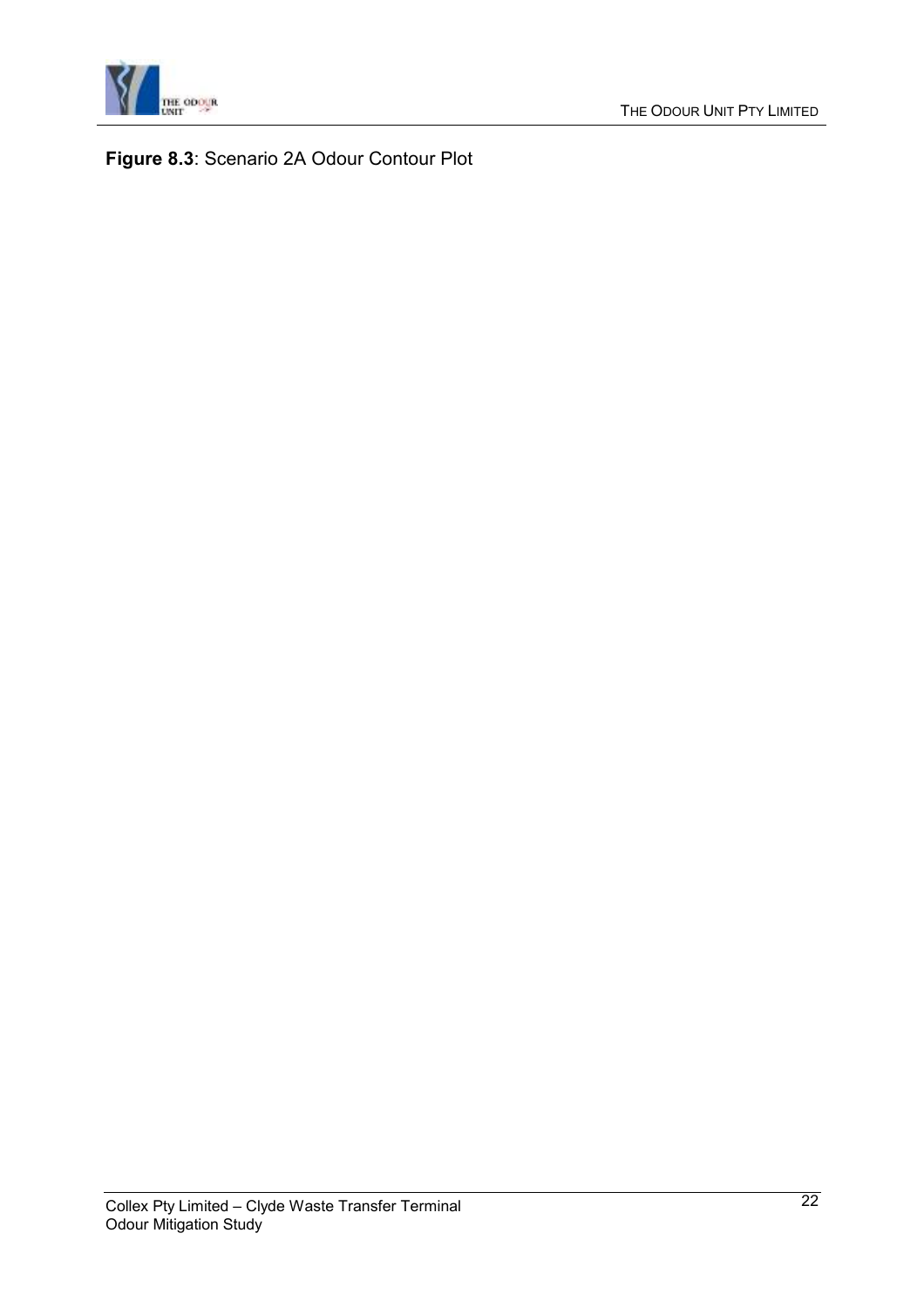

**Figure 8.4**: Scenario 2B Odour Contour Plot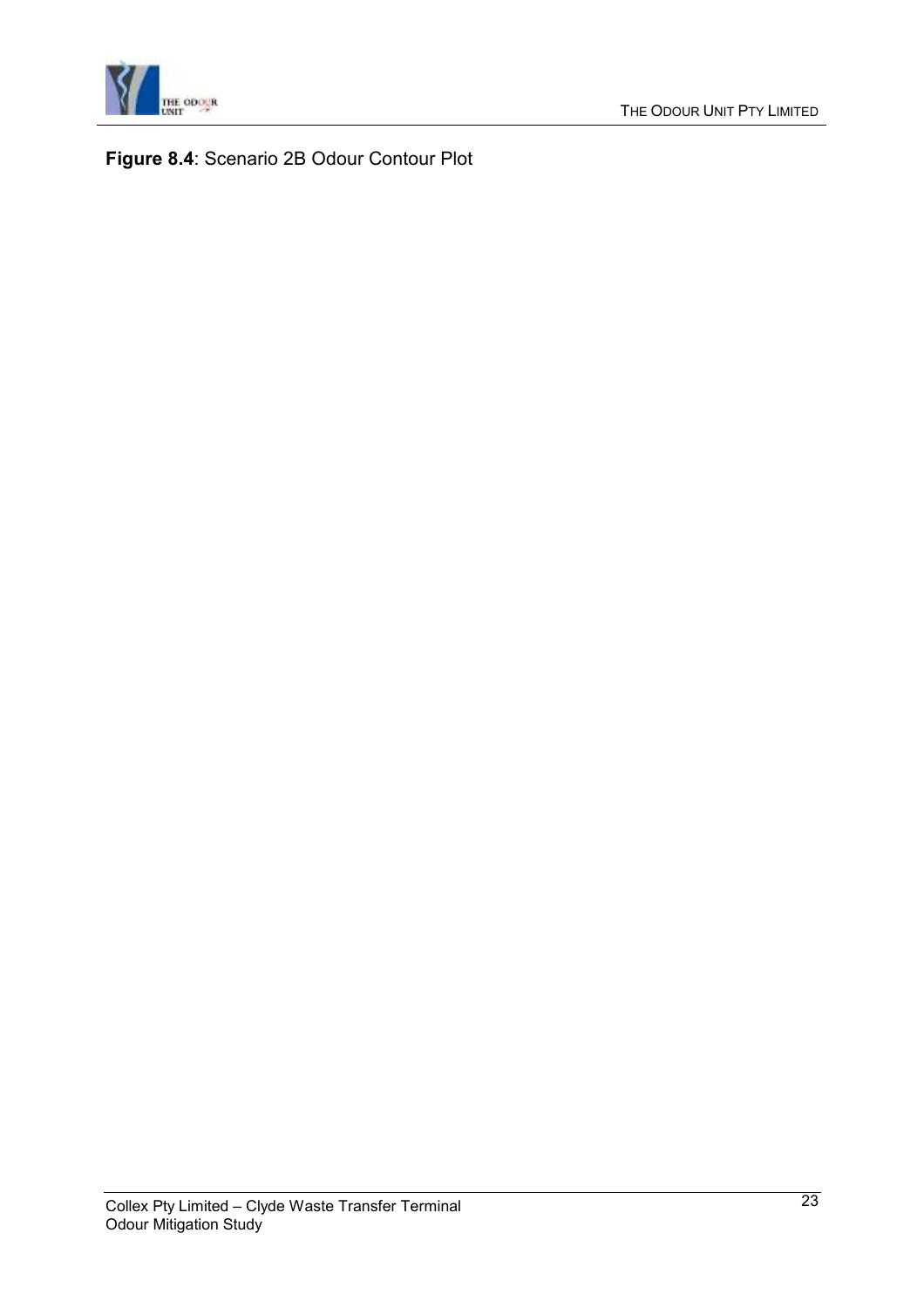

**Figure 8.5**: Scenario 2C Odour Contour Plot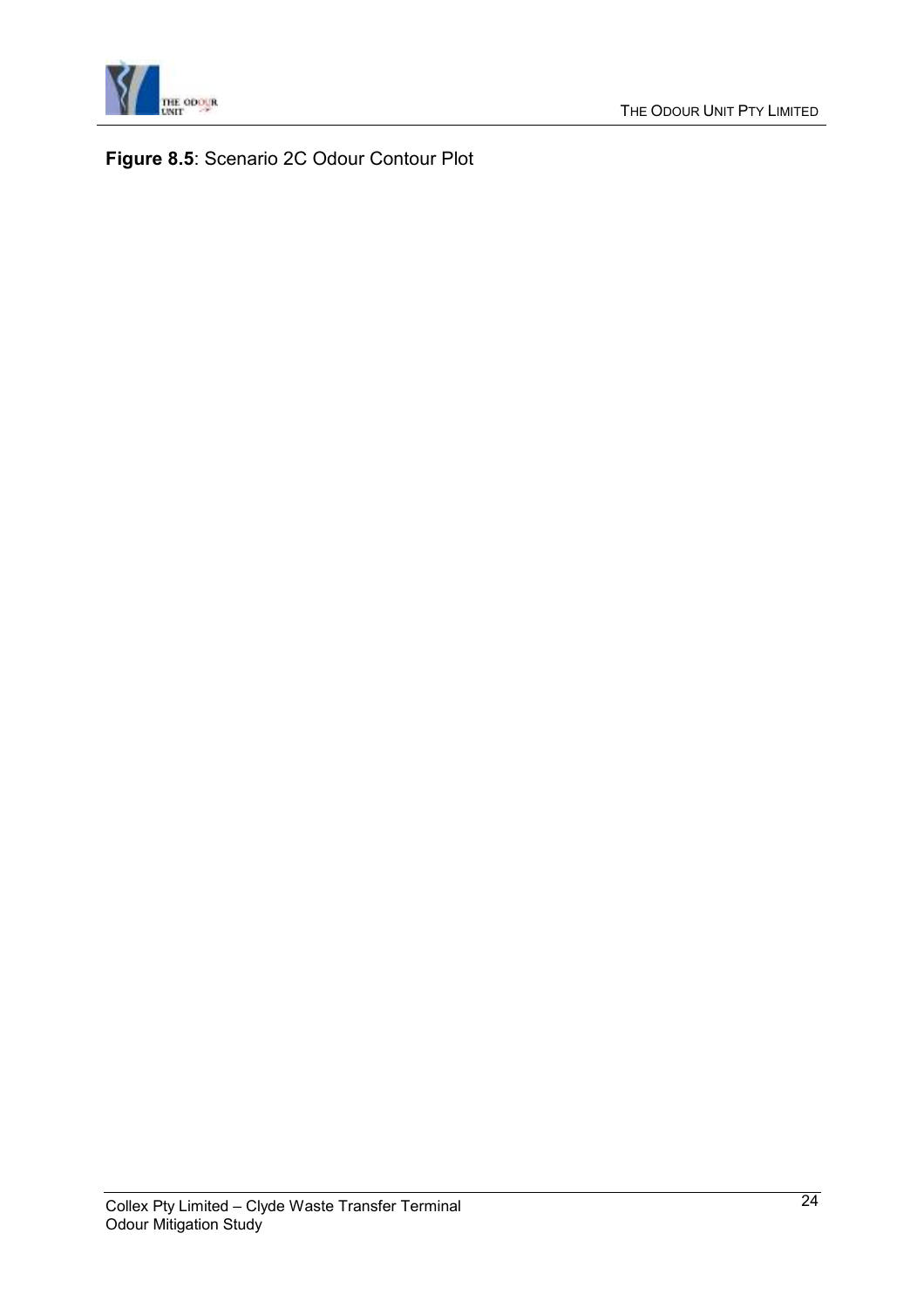

**Figure 8.6**: Scenario 2D Odour Contour Plot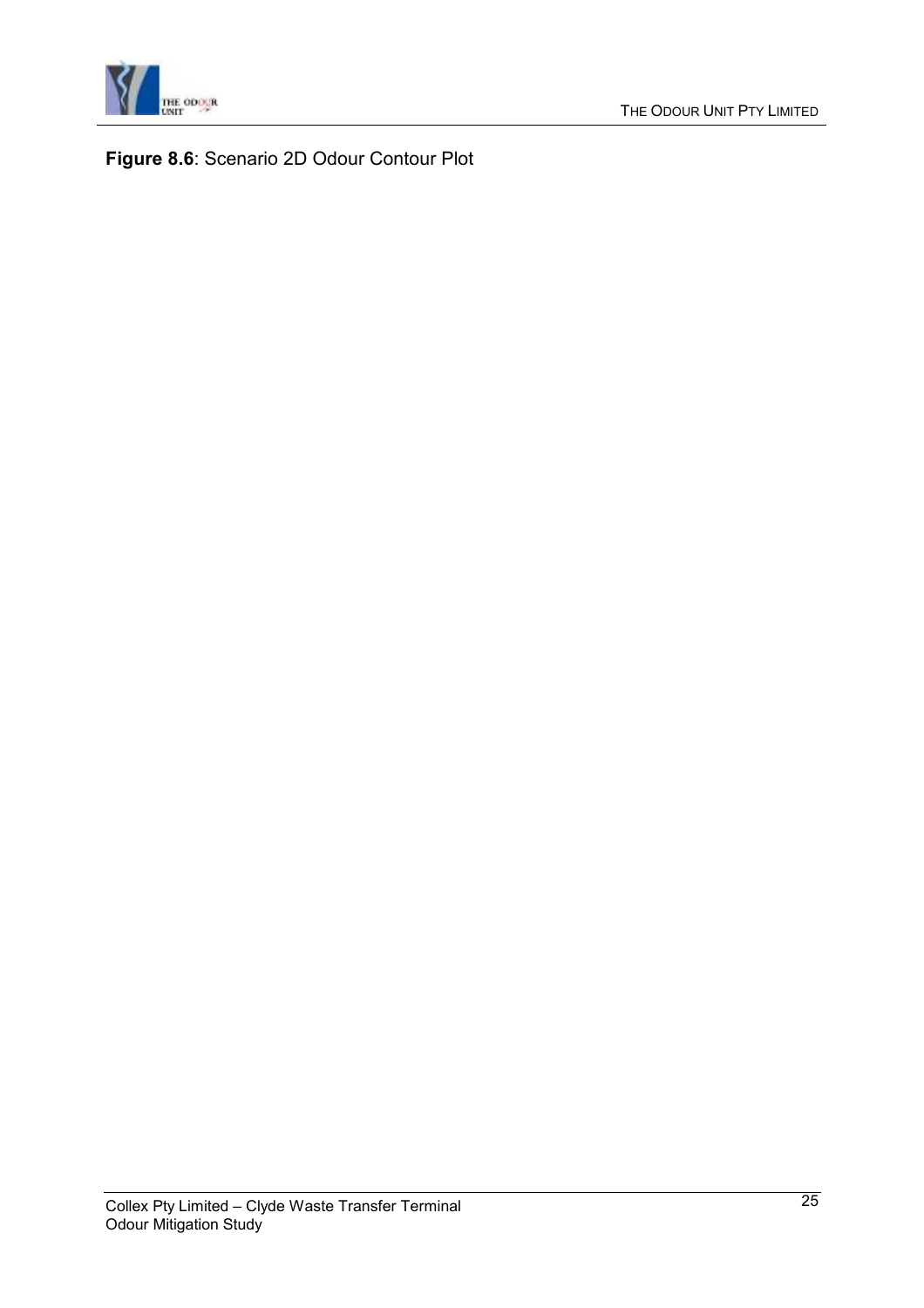

**Figure 8.7**: Scenario 2E Odour Contour Plot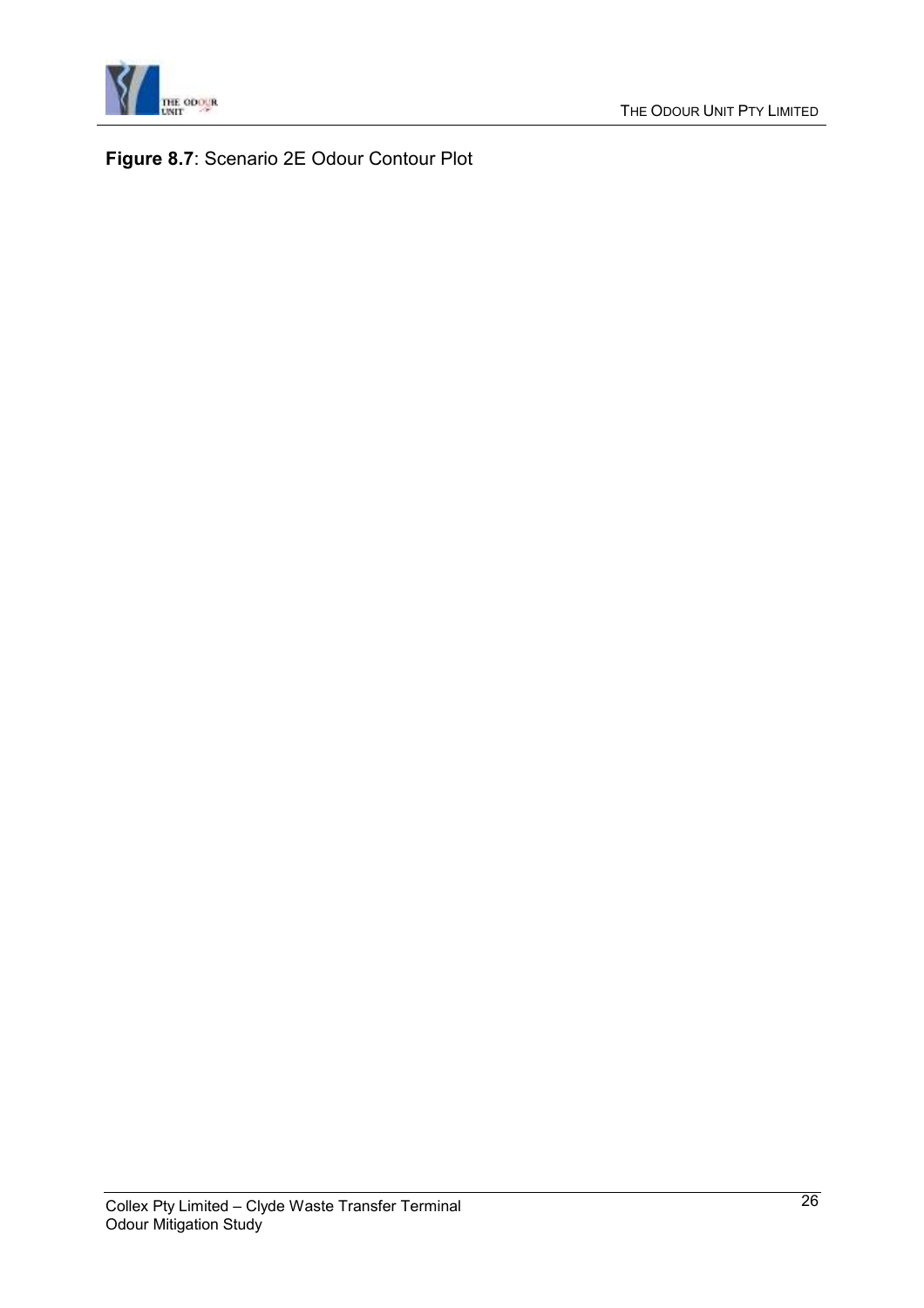



**Figure 8.8**: Frequency distribution for the 100 worst hours for 7 ou glc with 9m extensions to the current 6 stacks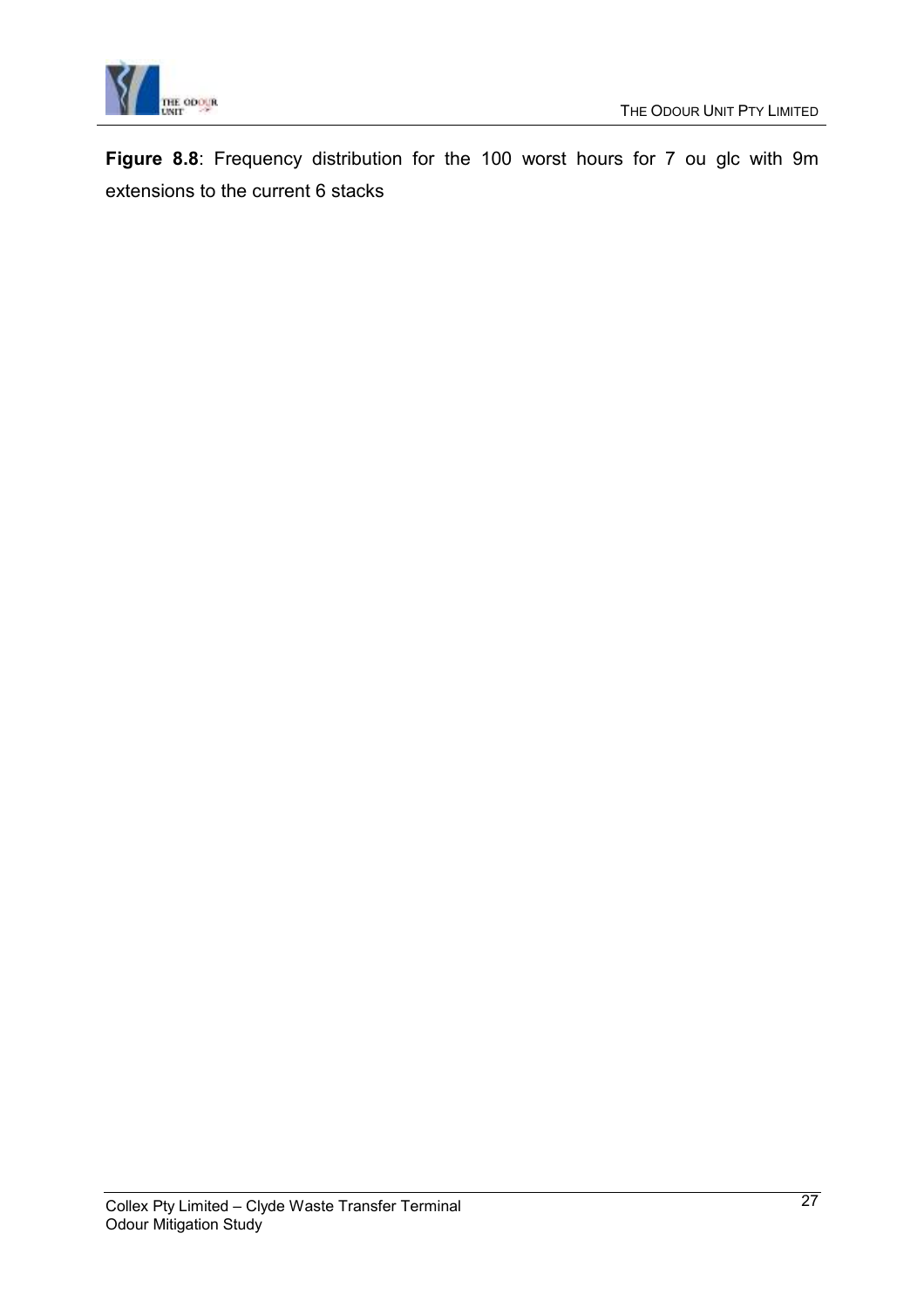<span id="page-27-0"></span>

## **9 DISCUSSION OF RESULTS**

Before interpreting the results of the various stack scenarios modelled in this study it is necessary to examine the odour emissions testing and dispersion modelling results for the current plant. As has been mentioned previously TOU has a high level of confidence in the measurement of the total odour emission rate (23,160 ou.m<sup>3</sup> s<sup>-1</sup>) and the tonnage-specific OER from the tipping floor (148 ou.m<sup>3</sup> s<sup>-1</sup> t<sup>-1</sup>), due to the ideal atmospheric conditions that were prevailing during the sampling. While this total OER greatly exceeds the maximum OER specified in the Consent and the DEC licence  $(7,160 \text{ ou.m}^3 \text{ s}^{-1})$  it is highly significant that the approved OER was based on data provided by Collex at the application stage of the project. That early data was, in turn, based on odour measurements taken using the Isolation Flux Hood (IFH) method of odour sampling, which collected the samples from directly over the surface of the MSW material. It is a widely known feature of the IFH method of OER determination that the method underestimates the true OER, particularly when compared to pointsource emission rates. As will be discussed below, this discrepancy between the approved and measured OERs for the facility has implications when it comes to complying with DEC odour performance criteria.

The modelling results for the current plant (**Figure 8.1**), when assessed against the DEC criterion of 2 ou, indicates a vast odour impact zone around the site – far larger than is known to be occurring. It is clear that a site-specific OPC less than 2 ou is indicated by this modelling result. On the basis of anecdotal odour nuisance information available, and ambient odour assessments carried out by TOU an OPC of not less than 7 ou is indicated by this result. It is possible that this discrepancy on OPC values may be due to the abovementioned different odour emission measurement methods used. Notwithstanding this issue, it is apparent that the existing stacks do not have sufficient elevation above the roof height to provide adequate initial dispersion and prevent plume downwash effects that prematurely drag the odour plume to ground level. Significantly, the development was approved with a minimum specified stack height of 9 metres (presumably above roof level). The existing stacks barely reach the maximum height of the roof.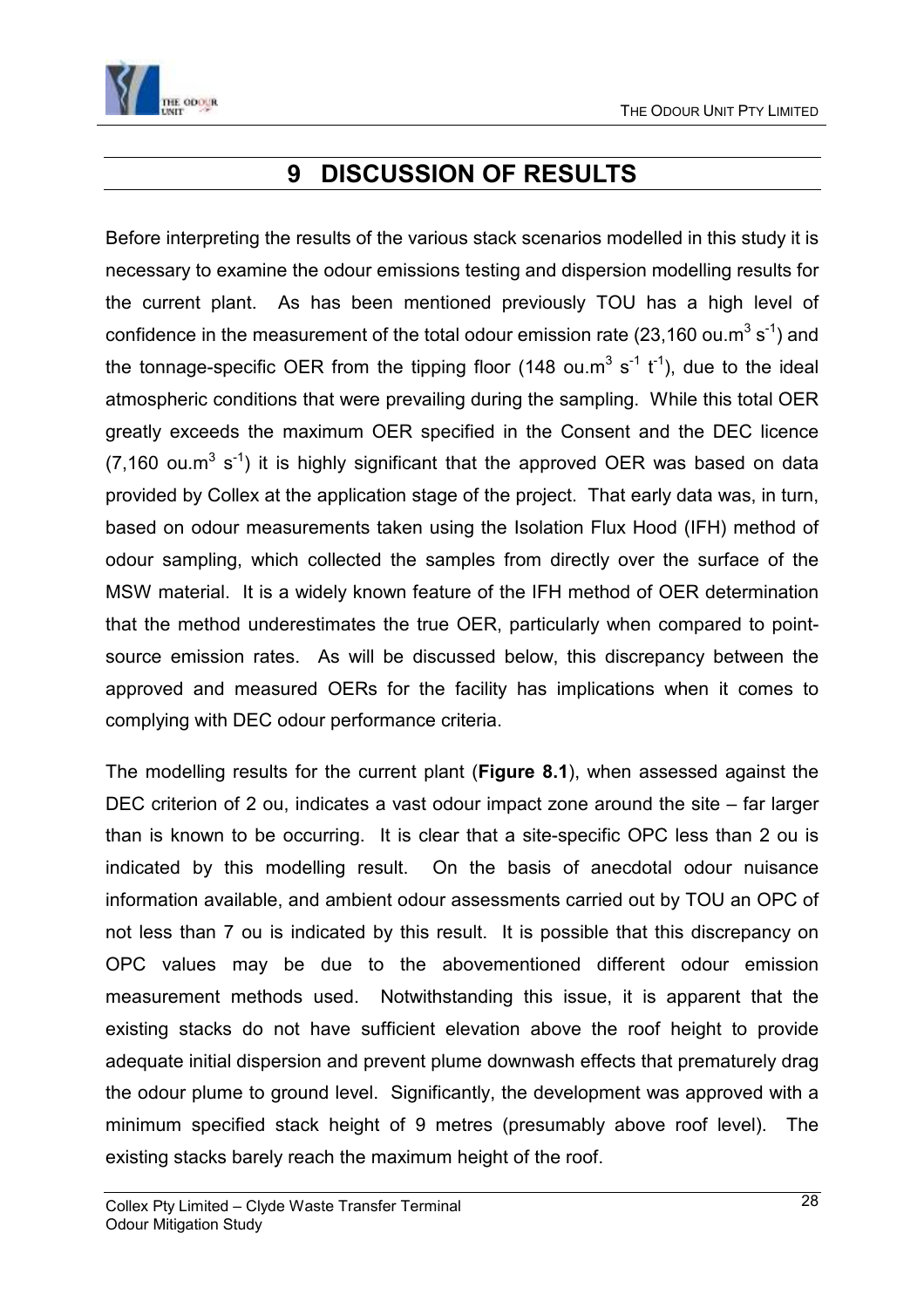

Another key finding from the modelling of the current plant, and depicted in **Figure 8.8**, is that the most problematical times for adverse odour impact from the existing stacks occur in the period between 4 am and 8 am. This period accounts for 70 per cent of the total daily hours. The remaining 30 per cent are shown to occur between 8 am and 3 pm. Adverse impacts are not indicated beyond 3 pm. The significance of this result is twofold: the bulk of the nuisance is occurring before most local businesses start operations, and there is no 'late afternoon/early evening' odour nuisance period, commonly found in other industries.

The modelling of the various increased stack height scenarios (**Figure 8.2**) indicates that substantial impact reduction would be achieved and the site-specific OPC of 7 ou could be met if the stacks were raised by 9 metres. This height is considered to be close to the maximum practically and aesthetically achievable. Even at this height the DEC OPC of 2 ou is not achievable, although the site-specific OPC of 7 ou can be met for all areas except the adjoining property owned and operated by the principal complainant (The Manildra Group). At this stack height increase TOU considers that a practical solution to the existing odour nuisance problem would occur, to the extent that adverse impacts from the stack emissions would reduce to acceptable and minimal levels.

When assessing the results of the modelling of a new, free-standing ventilation stack located at the north-western corner of the terminal building a very different picture emerges. A range of ventilation rates were modelled, from the current 5.6 per hour, through 8, 12, 16 and up to 24 per hour, at stack heights of 18 metres (marginally above current roof height), 21 metres and 24 metres.

When modelling the current ventilation airflow rate of 5.6 air changes per hour (40.8 m<sup>3</sup> /sec) the results (**Figure 8.3**) show a greatly reduced odour impact zone around the plant. This result indicates that a single large stack located on the north-west corner of the building would disperse the current odour emissions far more effectively that the existing six smaller stacks on the roof. This effect is believed to be due to a decrease or elimination of the plume downwash/building wake effect that is currently occurring with the existing stack locations. Significantly this new stack configuration is able to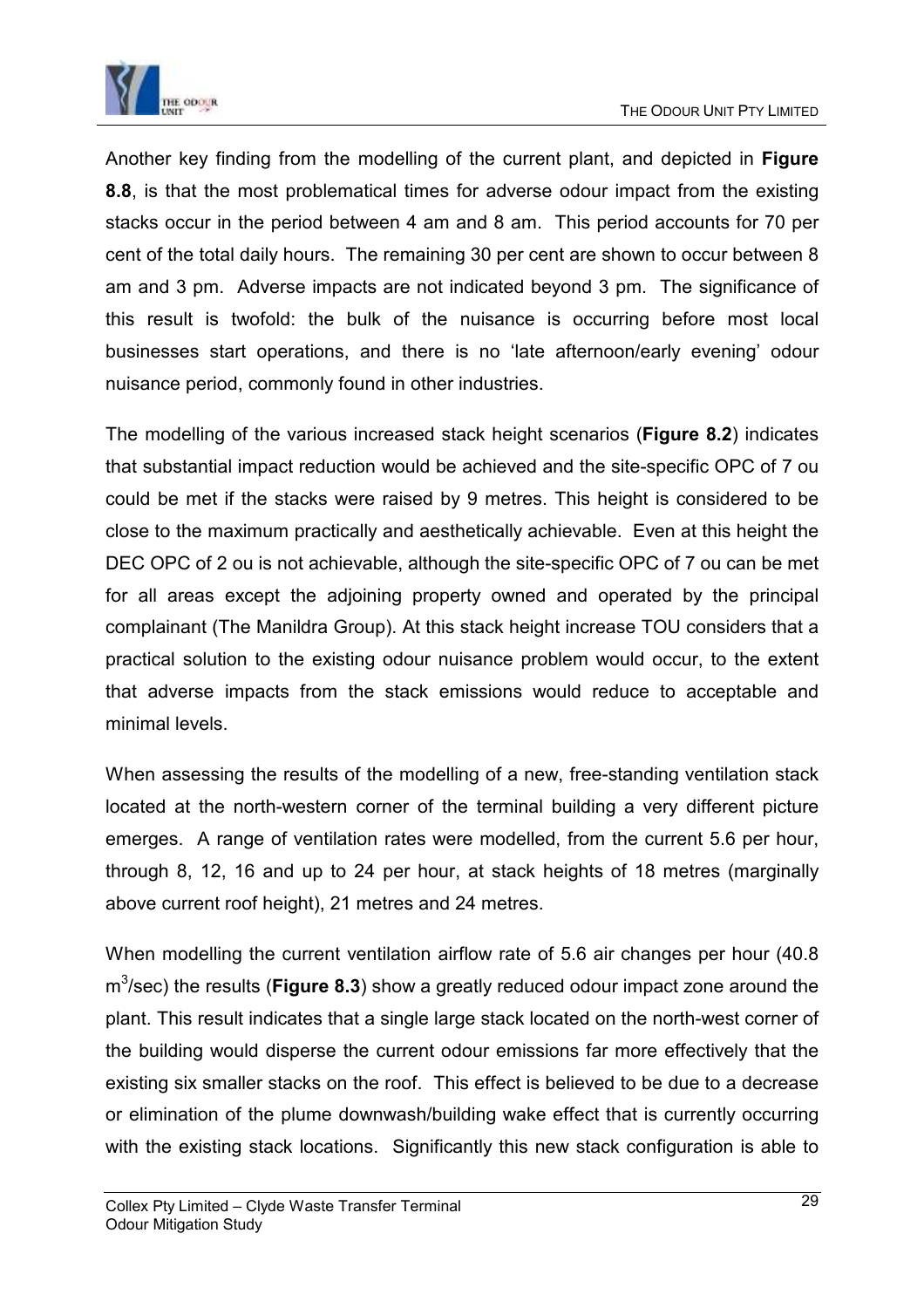

meet the site-specific OPC of 7 ou but is unable to meet the DEC OPC of 2 ou. Stack height increases to 21 and 24 metres (**Figure 8.3**) further decrease the impact area but still fail to meet the 2 ou OPC. A stack height of 27 m is required to meet the DEC criterion, at an airflow rate of 5.6 air changes per hour.

The remaining scenarios modelled in this study (**Figures 8.4 - 8.7**) show decreasing impacts as both the air change rate and stack height increase. While the results in **Figure 8.5** show that a stack height of 18 metres and an air change rate of 12 per hour will meet the DEC OPC of 2 ou, it is recommended that Collex adopt a conservative approach to designing this new stack arrangement, should it choose this as its preferred option for odour impact reduction. These design values, corresponding to stack diameter of 2.5 m and an airflow rate of 87.5  $m^3$ /second, should be the minimum considered for the site.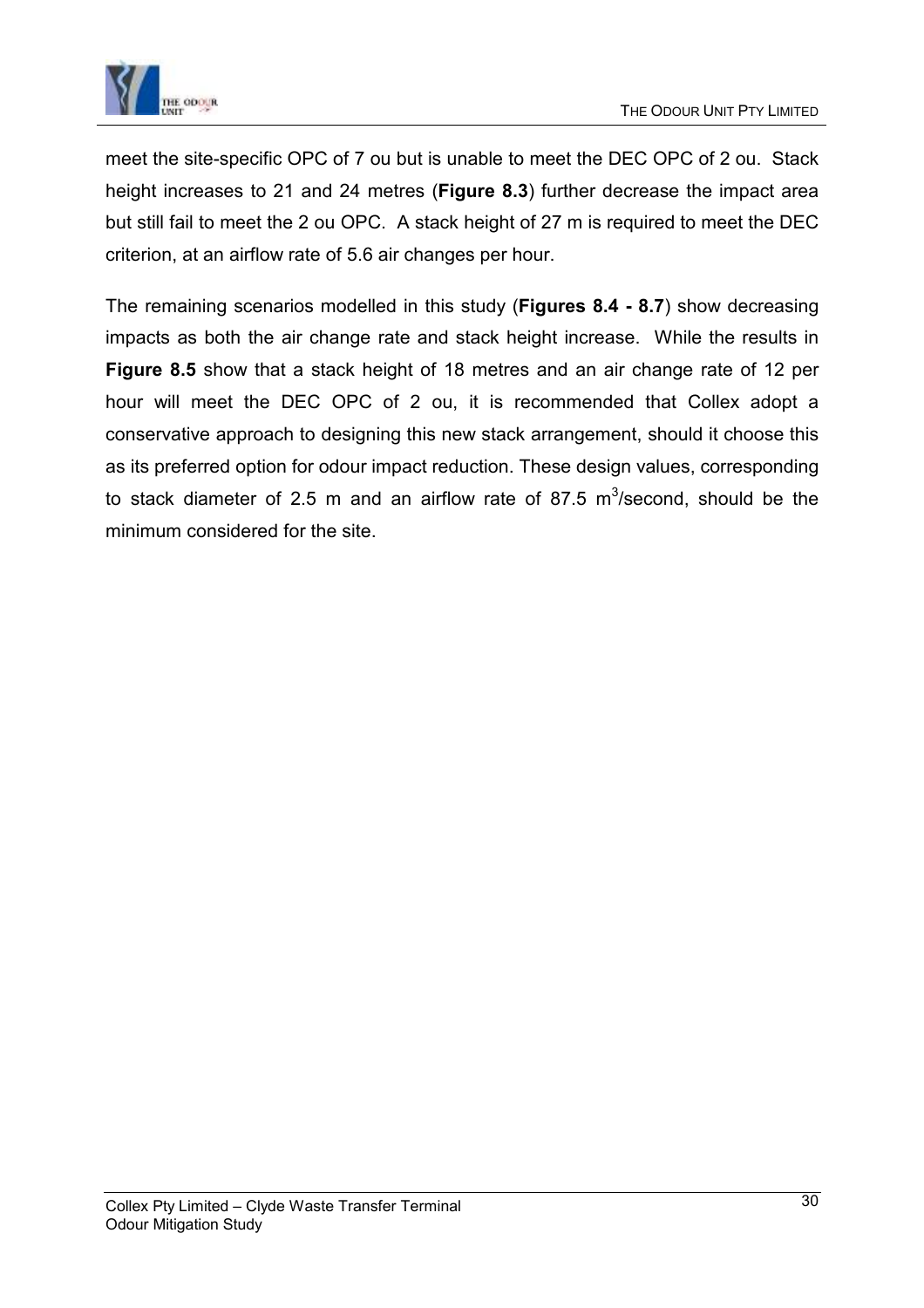

## **Appendix A**

## **Odour Concentration Results**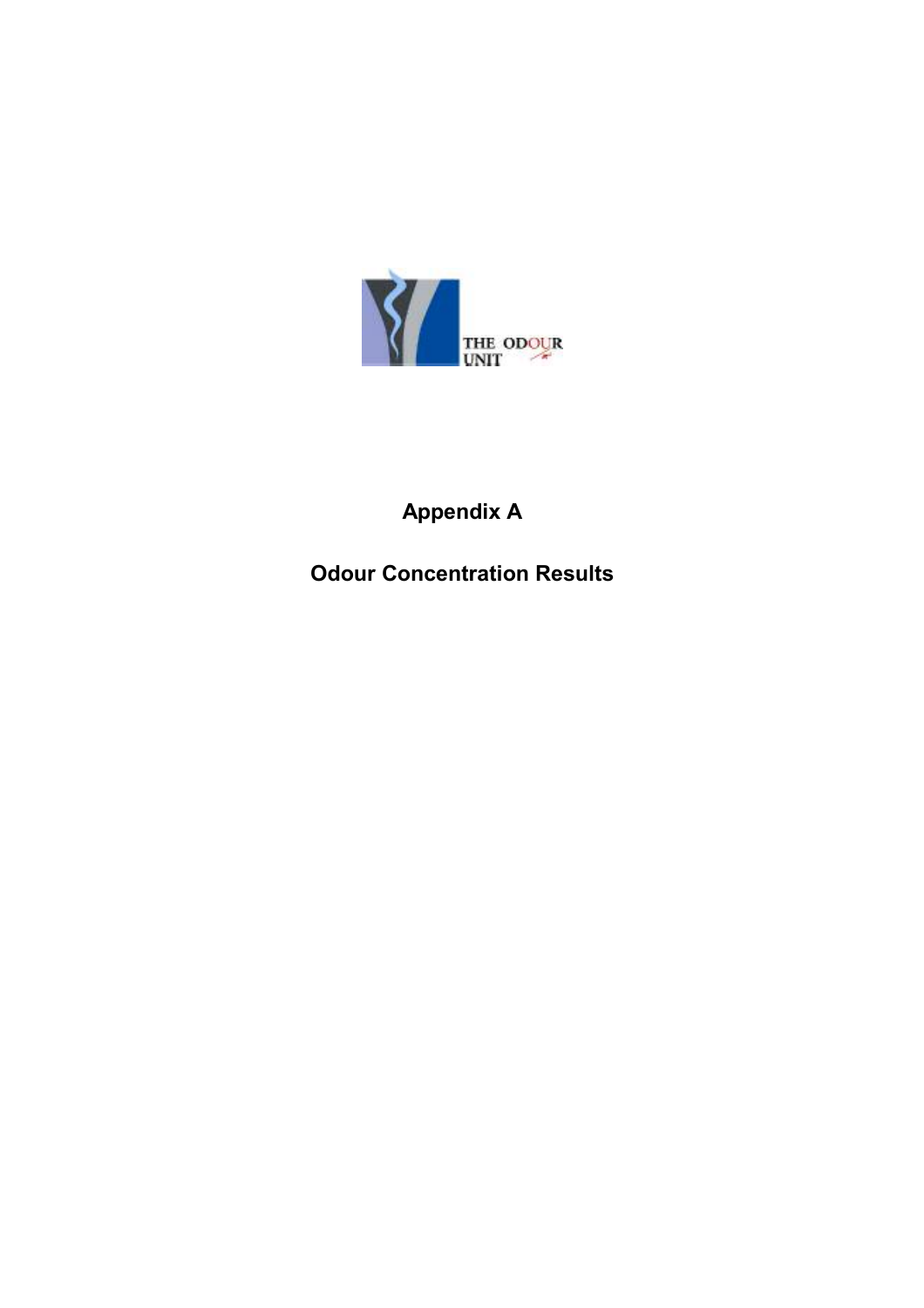

## **Appendix B**

## **Ausplume Configuration Output File Example**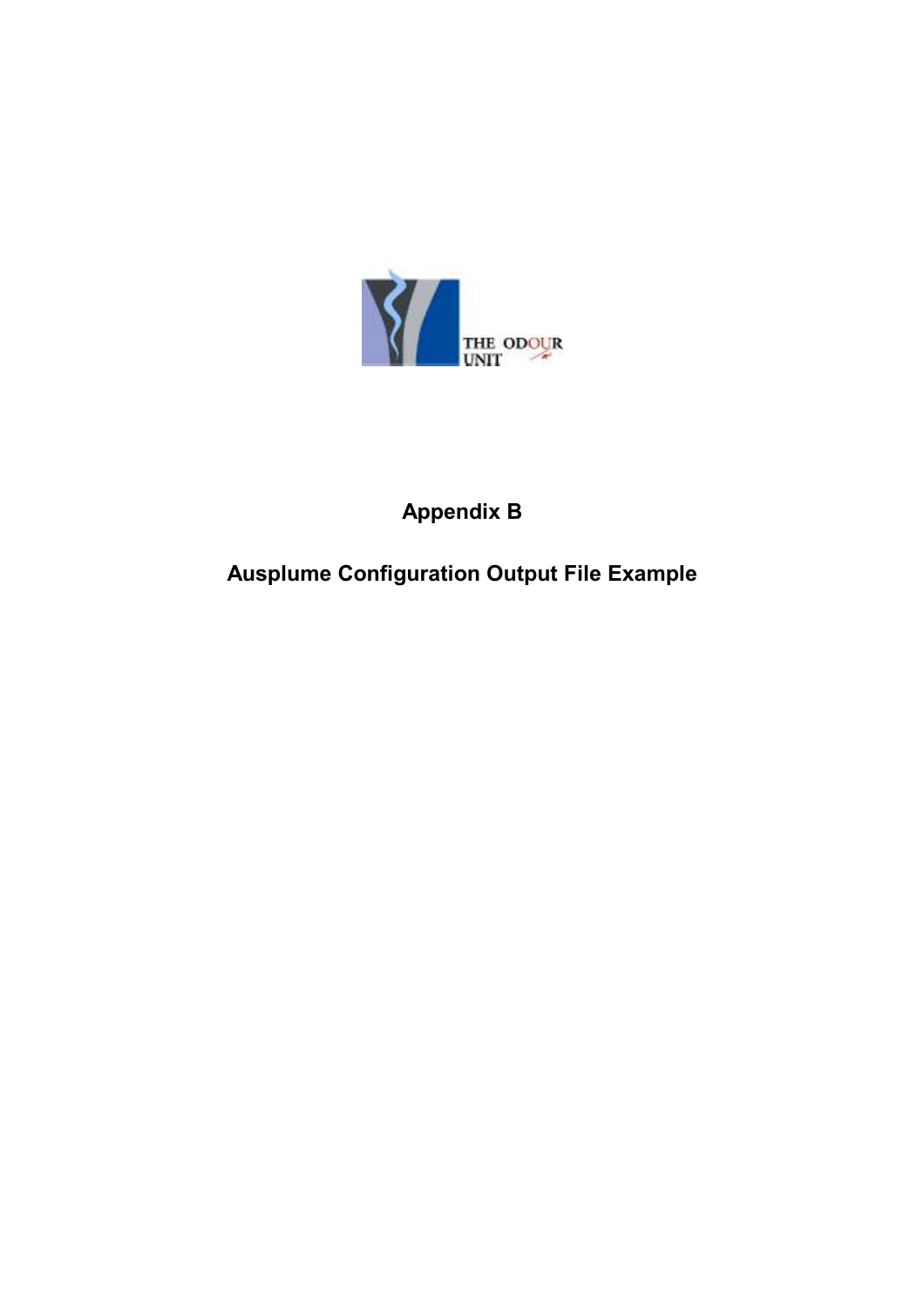# **THE ODOUR UNIT PTY LIMITED**



Suite G03 Bay 16 Phone: +61 2 9209 4420 Australian Technology Park Facsimile: +61 2 9209 4421 Locomotive Street Email: tschulz@odourunit.com.au Eveleigh Internet: www.odourunit.com.au NSW 1430 ABN: 53 091 165 061

## **Form 06 - Sydney Laboratory Odour Concentration Measurement Results**

|                                                                                       | The measurement was commissioned by:                                                                                                                                                                                                                                                                                                                                                                                                                               |                         |                  |  |  |  |
|---------------------------------------------------------------------------------------|--------------------------------------------------------------------------------------------------------------------------------------------------------------------------------------------------------------------------------------------------------------------------------------------------------------------------------------------------------------------------------------------------------------------------------------------------------------------|-------------------------|------------------|--|--|--|
| Organisation                                                                          | <b>Collex Pty Ltd</b>                                                                                                                                                                                                                                                                                                                                                                                                                                              | Telephone               | 02 8571 0000     |  |  |  |
| Contact                                                                               | Eric Le Provost                                                                                                                                                                                                                                                                                                                                                                                                                                                    | Facsimile               | 02 8571 0210     |  |  |  |
| <b>Sampling Site</b>                                                                  | Clyde                                                                                                                                                                                                                                                                                                                                                                                                                                                              | Email                   |                  |  |  |  |
| <b>Sampling Method</b>                                                                | Drum and Pump                                                                                                                                                                                                                                                                                                                                                                                                                                                      | Sampling Team           | <b>TOU</b>       |  |  |  |
| Order details:                                                                        |                                                                                                                                                                                                                                                                                                                                                                                                                                                                    |                         |                  |  |  |  |
| Order requested by                                                                    | E Le Provost                                                                                                                                                                                                                                                                                                                                                                                                                                                       | Order accepted by       | T. Schulz        |  |  |  |
| Date of order                                                                         | October 2005                                                                                                                                                                                                                                                                                                                                                                                                                                                       | <b>TOU Project #</b>    | 1230             |  |  |  |
| Order number                                                                          | <b>TBA</b>                                                                                                                                                                                                                                                                                                                                                                                                                                                         | Project Manager         | T. Schulz        |  |  |  |
| Signed by                                                                             | <b>TBA</b>                                                                                                                                                                                                                                                                                                                                                                                                                                                         | <b>Testing operator</b> | D. Hepple        |  |  |  |
| Investigated Item                                                                     | Odour concentration in odour units 'ou', determined by sensory odour concentration<br>measurements, of an odour sample supplied in a sampling bag. Odour character is also<br>assessed, however, this assessment is not covered by AS4323.3:2001.                                                                                                                                                                                                                  |                         |                  |  |  |  |
| Identification                                                                        | The odour sample bags were labelled individually. Each label recorded the testing laboratory,<br>sample number, sampling location (or Identification), sampling date and time, dilution ratio (if<br>dilution was used) and whether further chemical analysis was required.                                                                                                                                                                                        |                         |                  |  |  |  |
| Method                                                                                | The odour concentration measurements were performed using dynamic olfactometry<br>according to the Australian Standard 'Determination of Odour Concentration by Dynamic<br>Olfactometry AS/NZS4323.3:2001. The odour perception characteristics of the panel within<br>the presentation series for the samples were analogous to that for butanol calibration. Any<br>deviation from the Australian standard is recorded in the 'Comments' section of this report. |                         |                  |  |  |  |
| <b>Measuring Range</b>                                                                | The measuring range of the olfactometer is $2^2 \le \chi \le 2^{18}$ ou. If the measuring range was<br>insufficient the odour samples will have been pre-diluted. The machine is not calibrated<br>beyond dilution setting $2^{17}$ . This is specifically mentioned with the results.                                                                                                                                                                             |                         |                  |  |  |  |
| Environment                                                                           | The measurements were performed in an air- and odour-conditioned room. The room<br>temperature is maintained between 22°C and 25°C.                                                                                                                                                                                                                                                                                                                                |                         |                  |  |  |  |
| <b>Measuring Dates</b>                                                                | The date of each measurement is specified with the results.                                                                                                                                                                                                                                                                                                                                                                                                        |                         |                  |  |  |  |
| <b>Instrument Used</b>                                                                | The olfactometer used during this testing session was:<br><b>ODORMAT SERIES V02</b>                                                                                                                                                                                                                                                                                                                                                                                |                         |                  |  |  |  |
| Instrumental<br>Precision                                                             | The precision of this instrument (expressed as repeatability) for a sensory calibration must be<br>$r \leq 0.477$ in accordance with the Australian Standard AS/NZS4323.3:2001.<br>ODORMAT SERIES V02: r = 0.3313 (6/12 July, 2005)                                                                                                                                                                                                                                |                         | Compliance - Yes |  |  |  |
| Instrumental<br>Accuracy                                                              | The accuracy of this instrument for a sensory calibration must be $A \le 0.217$ in accordance<br>with the Australian Standard AS/NZS4323.3:2001.<br>ODORMAT SERIES V02: A = 0.1872 (6/12 July, 2005)                                                                                                                                                                                                                                                               |                         | Compliance - Yes |  |  |  |
| <b>Lower Detection</b><br>Limit (LDL)                                                 | The LDL for the olfactometer has been determined to be 16 ou (four times the lowest dilution<br>setting)                                                                                                                                                                                                                                                                                                                                                           |                         |                  |  |  |  |
| Traceability                                                                          | The measurements have been performed using standards for which the traceability to the<br>national standard has been demonstrated. The assessors are individually selected to comply<br>with fixed criteria and are monitored in time to keep within the limits of the standard. The<br>results from the assessors are traceable to primary standards of n-butanol in nitrogen.                                                                                    |                         |                  |  |  |  |
| Date: Friday, 4 November 2005<br>Report Number / Panel Roster Number: SYD20051101 080 |                                                                                                                                                                                                                                                                                                                                                                                                                                                                    |                         |                  |  |  |  |

**T. Schulz**  Principal and Managing Director

**D. Hepple**  Authorised Signatory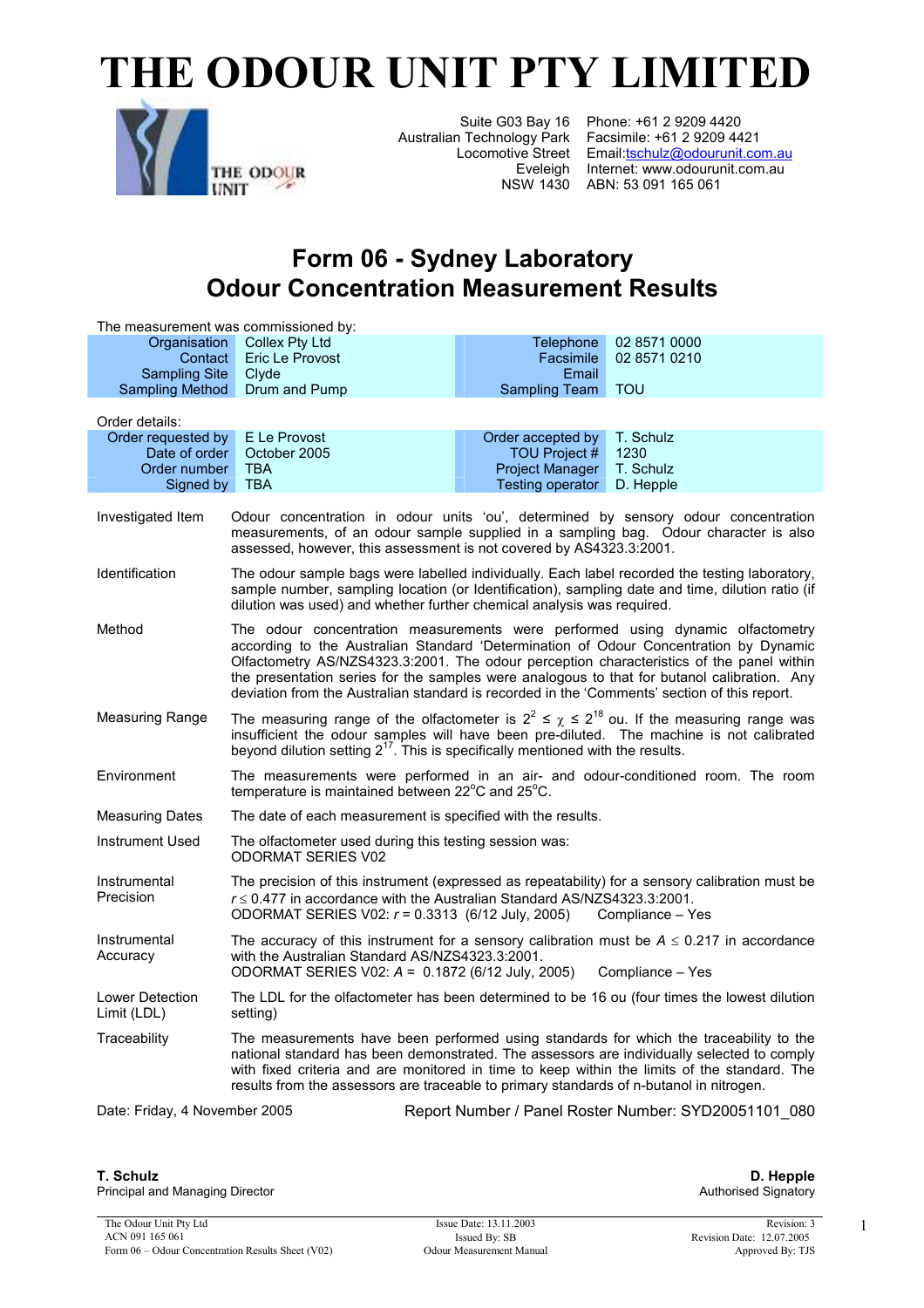

# **THE ODOUR UNIT PTY LIMITED**

#### **Odour Sample Measurement Results**

| <b>Sample Location</b> | ΤΟυ<br><b>Sample</b><br>ID | <b>Sampling</b><br>Date &<br>Time | <b>Analysis</b><br>Date &<br>Time | Pane<br><b>Size</b> | <b>Valid</b><br><b>ITEs</b> | <b>Nominal</b><br><b>Sample</b><br><b>Dilution</b> | <b>Actual Sample</b><br><b>Dilution</b><br>(Adjusted for<br><b>Temperature)</b> | <b>Sample Odour</b><br><b>Concentration</b><br>(as received,<br>in the bag)<br>(ou) | <b>Sample Odour</b><br><b>Concentration</b><br>(Final, allowing<br>for dilution)<br>(ou) | <b>Odour Character</b> |
|------------------------|----------------------------|-----------------------------------|-----------------------------------|---------------------|-----------------------------|----------------------------------------------------|---------------------------------------------------------------------------------|-------------------------------------------------------------------------------------|------------------------------------------------------------------------------------------|------------------------|
| Stack #1               | SC 50432                   | 31/10/2005<br>10:55               | 01/11/2005<br>10:19               | 4                   | 8                           | $\overline{\phantom{0}}$                           | $\overline{\phantom{a}}$                                                        | 609                                                                                 | 609                                                                                      | Garbage                |
| Stack #2               | SC 50433                   | 31/10/2005<br>10:58               | 01/11/2005                        | 4                   | 8                           |                                                    | $\equiv$                                                                        | 558                                                                                 | 558                                                                                      | Garbage                |
| Stack #3               | SC 50434                   | 31/10/2005<br>11:02               | 01/11/2005<br>10:49               | 4                   | 8                           |                                                    | $\overline{\phantom{a}}$                                                        | 558                                                                                 | 558                                                                                      | Garbage                |
| Stack #4               | SC 50435                   | 31/10/2005<br>11:05               | 01/11/2005<br>11:14               | $\overline{4}$      | 8                           | $\overline{\phantom{a}}$                           | $\overline{\phantom{0}}$                                                        | 609                                                                                 | 609                                                                                      | Garbage                |
| Stack #5               | SC 50436                   | 31/10/2005<br>11:08               | 01/11/2005<br>11:48               | $\overline{4}$      | 8                           |                                                    | $\overline{\phantom{a}}$                                                        | 558                                                                                 | 558                                                                                      | Garbage                |
| Stack #6               | <b>SC 50437</b>            | 31/10/2005<br>11:10               | 01/11/2005<br>12:14               | 4                   | 8                           | $\overline{\phantom{a}}$                           | $\sim$                                                                          | 512                                                                                 | 512                                                                                      | Garbage                |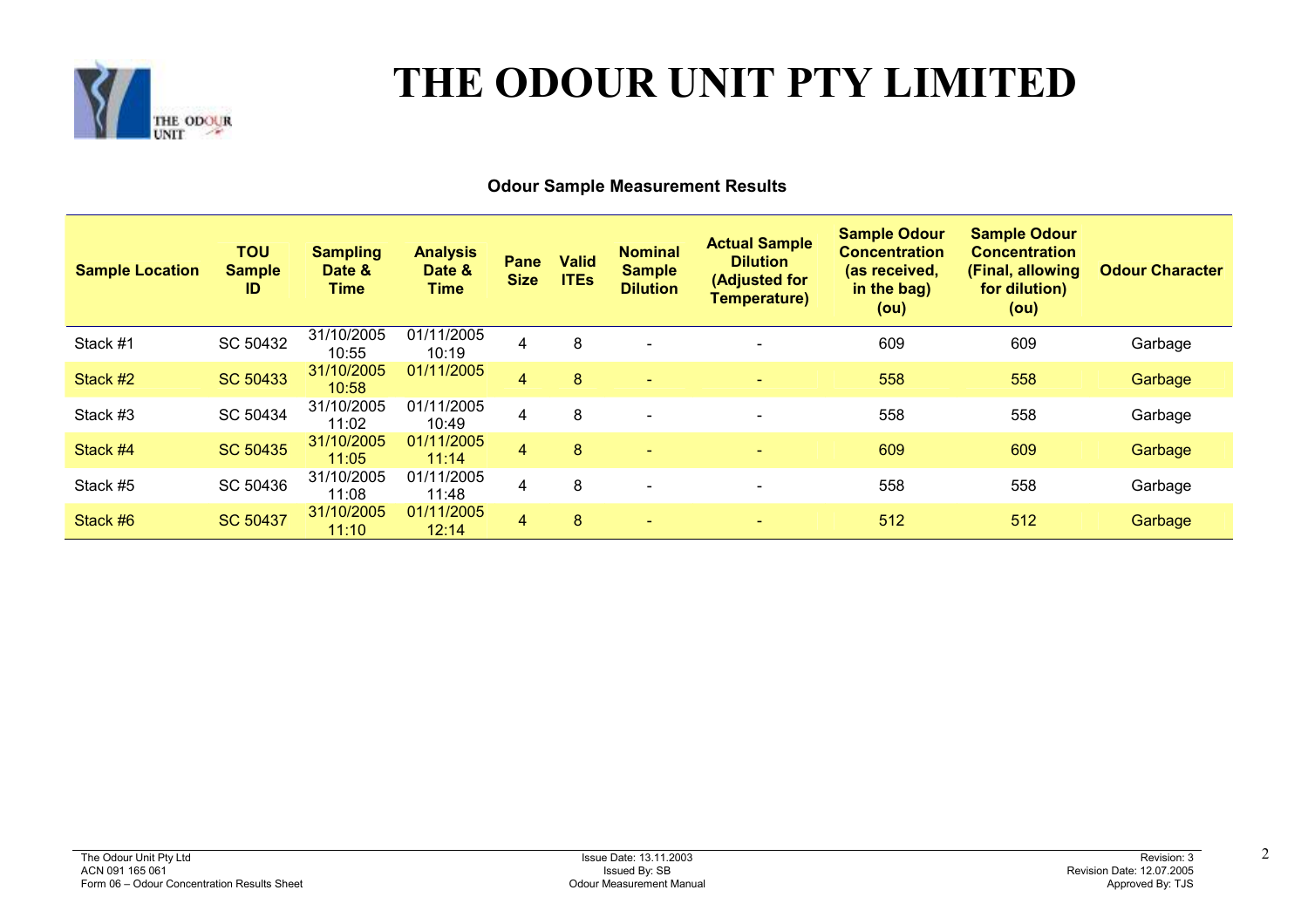

# **THE ODOUR UNIT PTY LIMITED**

#### **Odour Panel Calibration Results**

| <b>Reference Odorant</b> | <b>Reference Odorant</b><br><b>Panel Roster</b><br><b>Number</b> | <b>Concentration of</b><br>Reference gas<br>(ppb) | <b>Panel Target Range</b><br>for n-butanol<br>(ppb) | <b>Measured</b><br><b>Concentration</b><br>(ou) | <b>Measured</b><br><b>Panel Threshold</b><br>(ppb) | Does this panel<br>calibration<br>measurement<br>comply with<br>AS/NZS4323.3:2001<br>(Yes / No) |
|--------------------------|------------------------------------------------------------------|---------------------------------------------------|-----------------------------------------------------|-------------------------------------------------|----------------------------------------------------|-------------------------------------------------------------------------------------------------|
| n-butanol                | SYD20051101 080                                                  | 51,000                                            | $20 \leq \chi \leq 80$                              | 724                                             | 68                                                 | Yes                                                                                             |

**Comments** Sample for Stack 2 was lost. Result shown was geometric mean of the results for the other five stacks.

- DisclaimerParties, other than TOU, responsible for collecting odour samples hereby certify that they have voluntarily furnished these odour samples, appropriately collected and labelled, to The Odour Unit Pty Limited for the purpose of odour testing. The collection of odour samples by parties other than The Odour Unit Pty Limited relinquishes The Odour Unit Pty Limited from all responsibility for the sample collection and any effects or actions that the results from the test(s) may have.
- NoteThis report shall not be reproduced, except in full, without written approval of The Odour Unit Pty Limited.

**END OF DOCUMENT**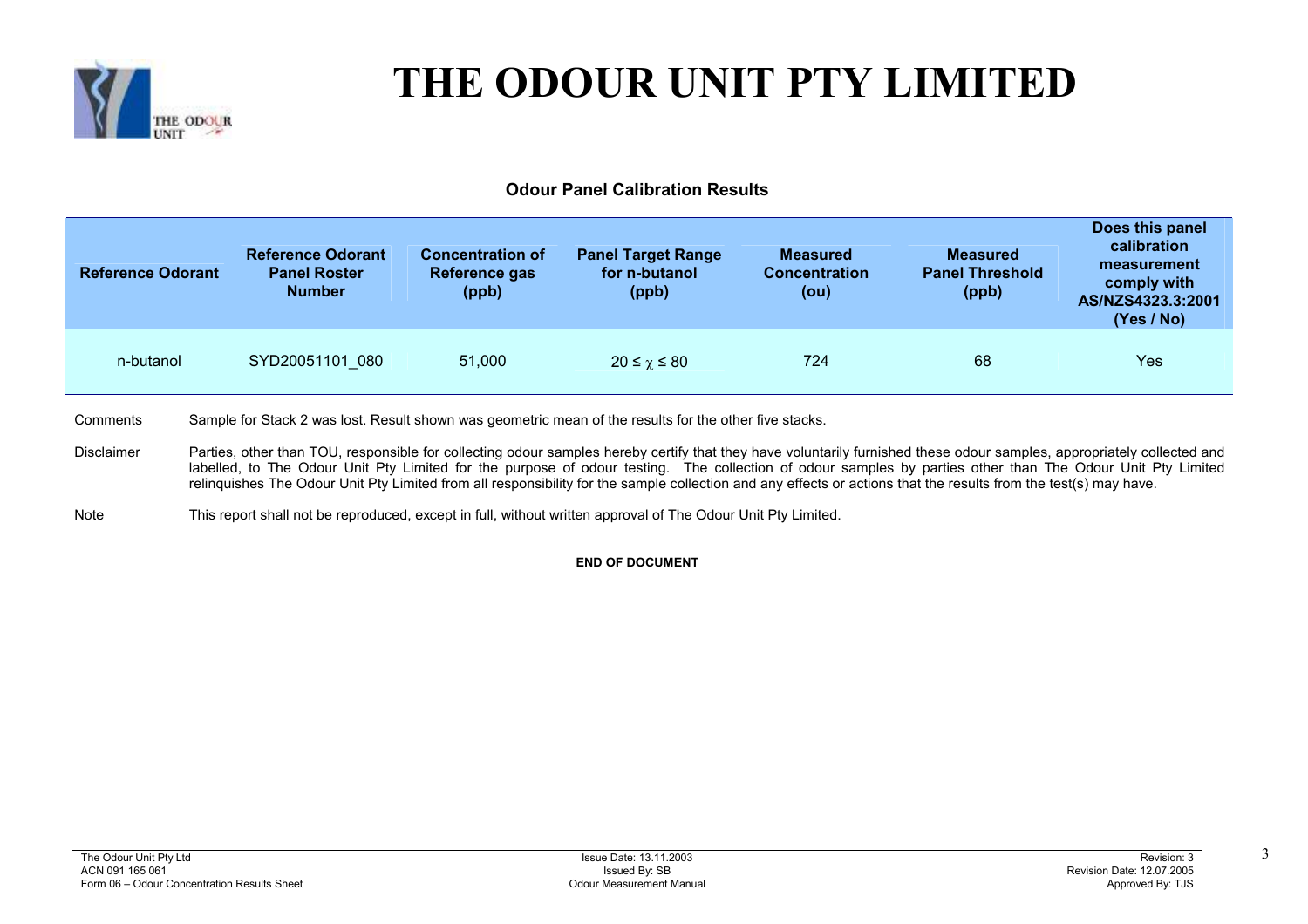

# **Veolia Environmental Services (Aust.) Pty Limited**

**Odour Mitigation Study** 

**Clyde Waste Transfer Terminal** 

**Second Addendum to Final Report August 2007**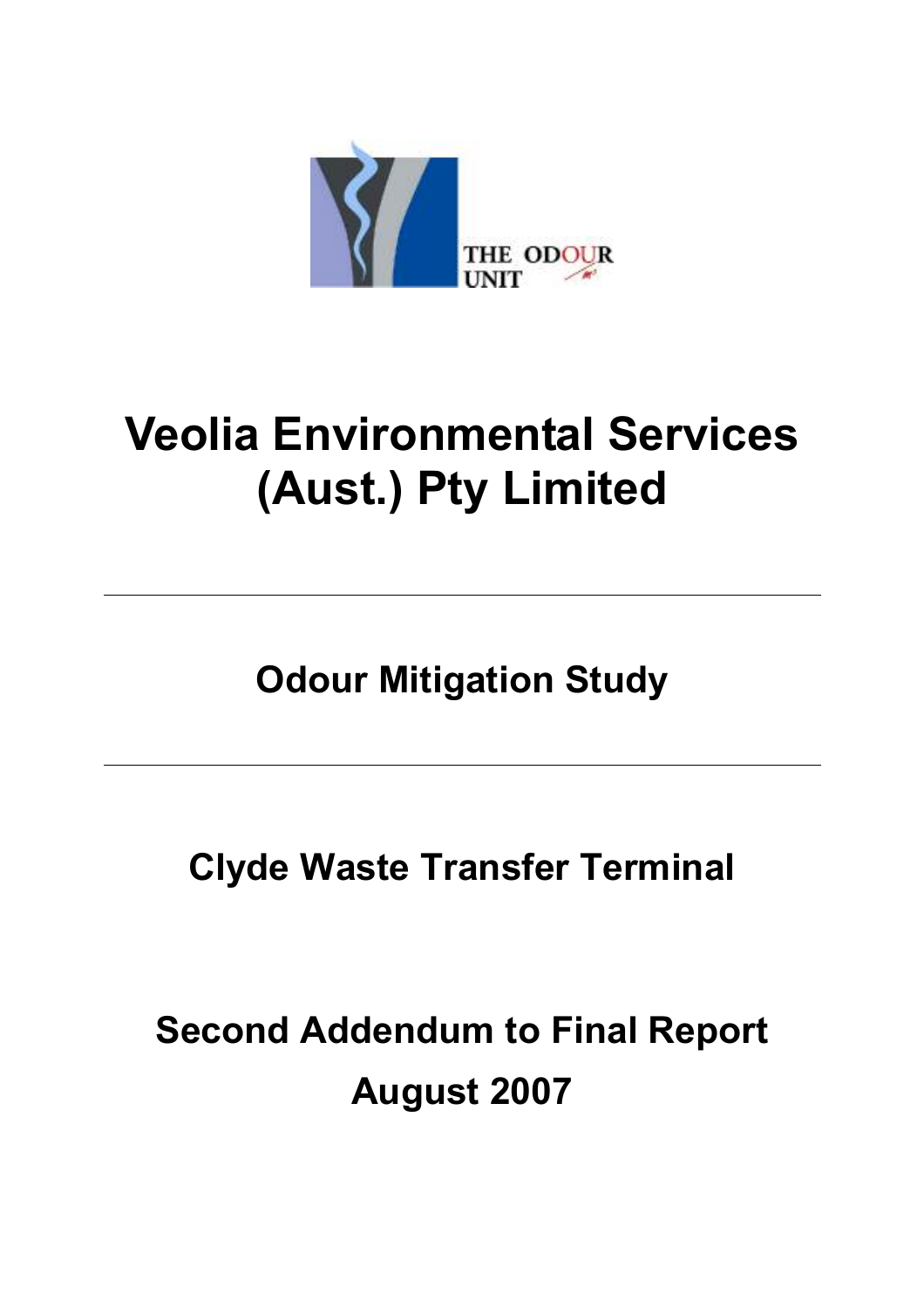#### **THE ODOUR UNIT PTY LTD**

#### **ACN 091 165 061**  Suite G03, Bay 16 Locomotive Workshop Building Australian Technology Park Locomotive St, Eveleigh, NSW 1430

This document may only be used for the purpose for which it was commissioned and in accordance with the Terms of Engagement for the commission. This document should not be used or copied without written authorisation from VEOLIA ENVIRONMENTAL SERVICES (AUST.) PTY LTD.

Project Number: 1230

| <b>Report Revision</b>                                                                                                       |             |                                                                      |                        |  |
|------------------------------------------------------------------------------------------------------------------------------|-------------|----------------------------------------------------------------------|------------------------|--|
| <b>Revision Number</b>                                                                                                       | <b>Date</b> | <b>Description</b>                                                   |                        |  |
| Draft (Version 1)                                                                                                            | 21.12.2005  | Draft Report for Review by Collex Pty Ltd                            |                        |  |
| Final                                                                                                                        | 13.02.2006  | Final Report for Collex Pty Ltd                                      |                        |  |
| 1 <sup>st</sup> Addendum to<br>Final Report                                                                                  | 17.07.2006  | Addendum to Final Report For Collex Pty Ltd                          |                        |  |
| 2 <sup>ND</sup> Addendum to<br><b>Final Report</b>                                                                           | 27.08.2007  | Second Addendum to Final Report For Veolia Environmental<br>Services |                        |  |
| <b>Report Preparation</b>                                                                                                    |             |                                                                      |                        |  |
| Report Prepared By: S. Hayes, T. Schulz                                                                                      |             |                                                                      | Approved By: T. Schulz |  |
| Report Title: Veolia Environmental Services (Aust.) Pty Limited – Clyde Transfer Terminal - Odour<br><b>Mitigation Study</b> |             |                                                                      |                        |  |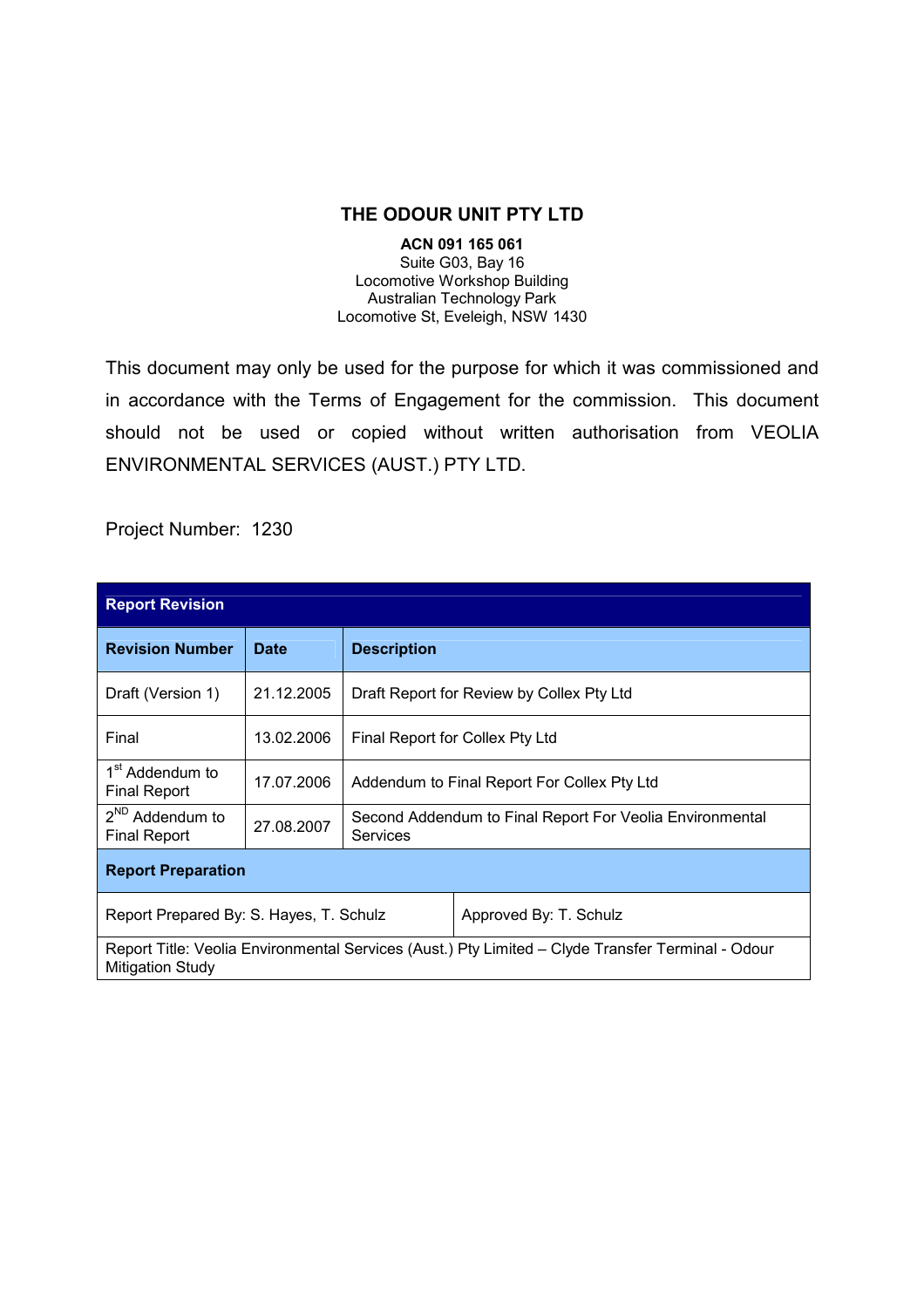

### **TABLE OF CONTENTS**

| 4           |                                                                    | 14 |
|-------------|--------------------------------------------------------------------|----|
| 3           |                                                                    |    |
|             | 2 THE ODOUR DISPERSION MODEL METHOD, CONFIGURATION AND CRITERIA  6 |    |
| $\mathbf 1$ |                                                                    |    |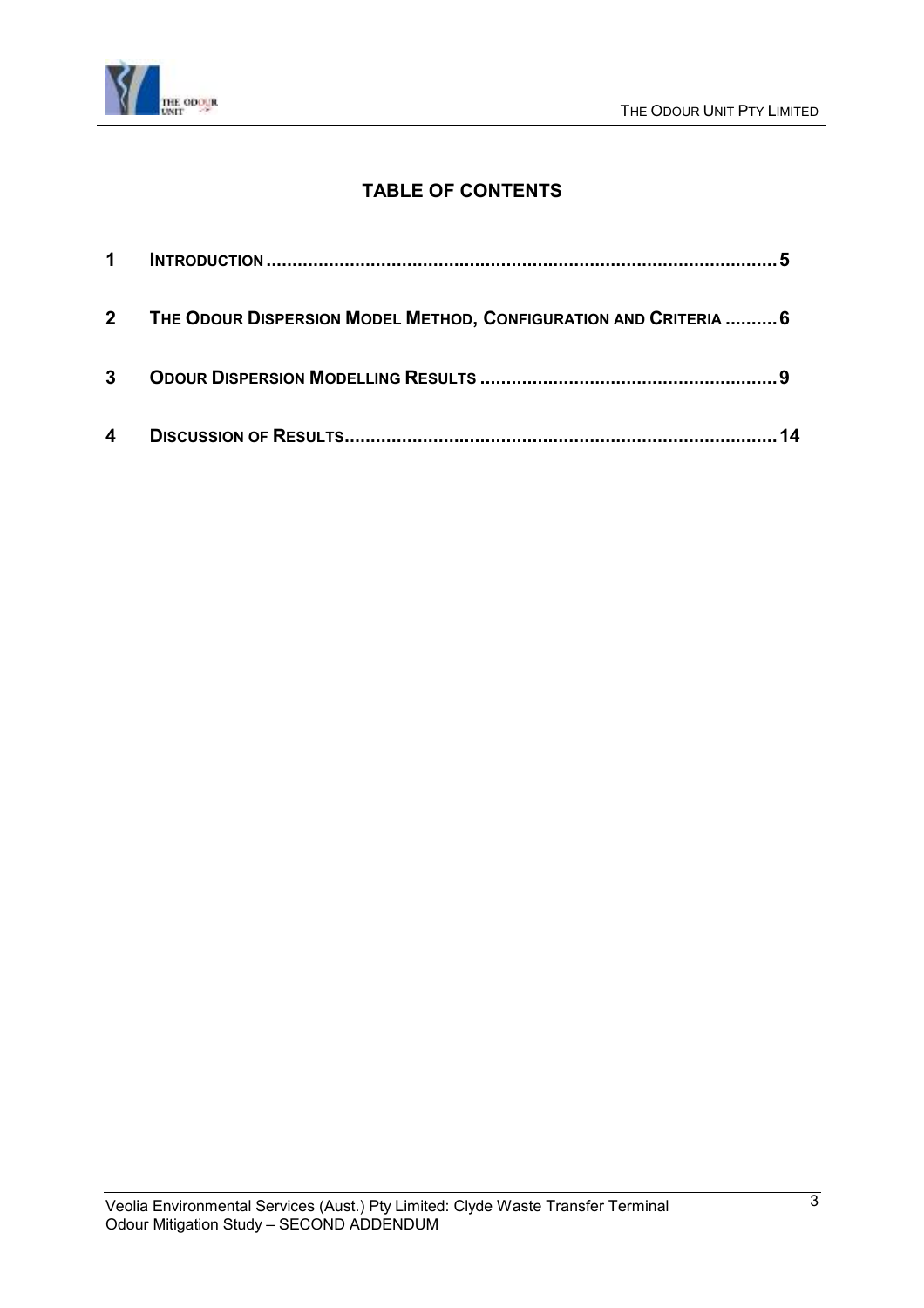

#### **List of Tables**

| Table 2.1: Summary of odour dispersion model configuration               | 6. |
|--------------------------------------------------------------------------|----|
| Table 2.2: Scenario stack flow exit rate (based on design of 109.48m3/s) | 6. |
| Table 2.3: Table 2.3: Building corner coordinates input to the BPIP      |    |

### **List of Figures**

| Figure 2.1: Potential impact zones based on wind direction     |                 |
|----------------------------------------------------------------|-----------------|
| Figure 2.2: VES CWTT Building and Stack Location configuration | 8               |
| Figure 3.1: Scenario 1 odour contour plot                      | 10              |
| Figure 3.2: Scenario 2 odour contour plot                      | 11              |
| Figure 3.3: Scenario 3 odour contour plot                      | 12 <sup>°</sup> |
| Figure 3.4: Scenario 4 odour contour plot                      | 13              |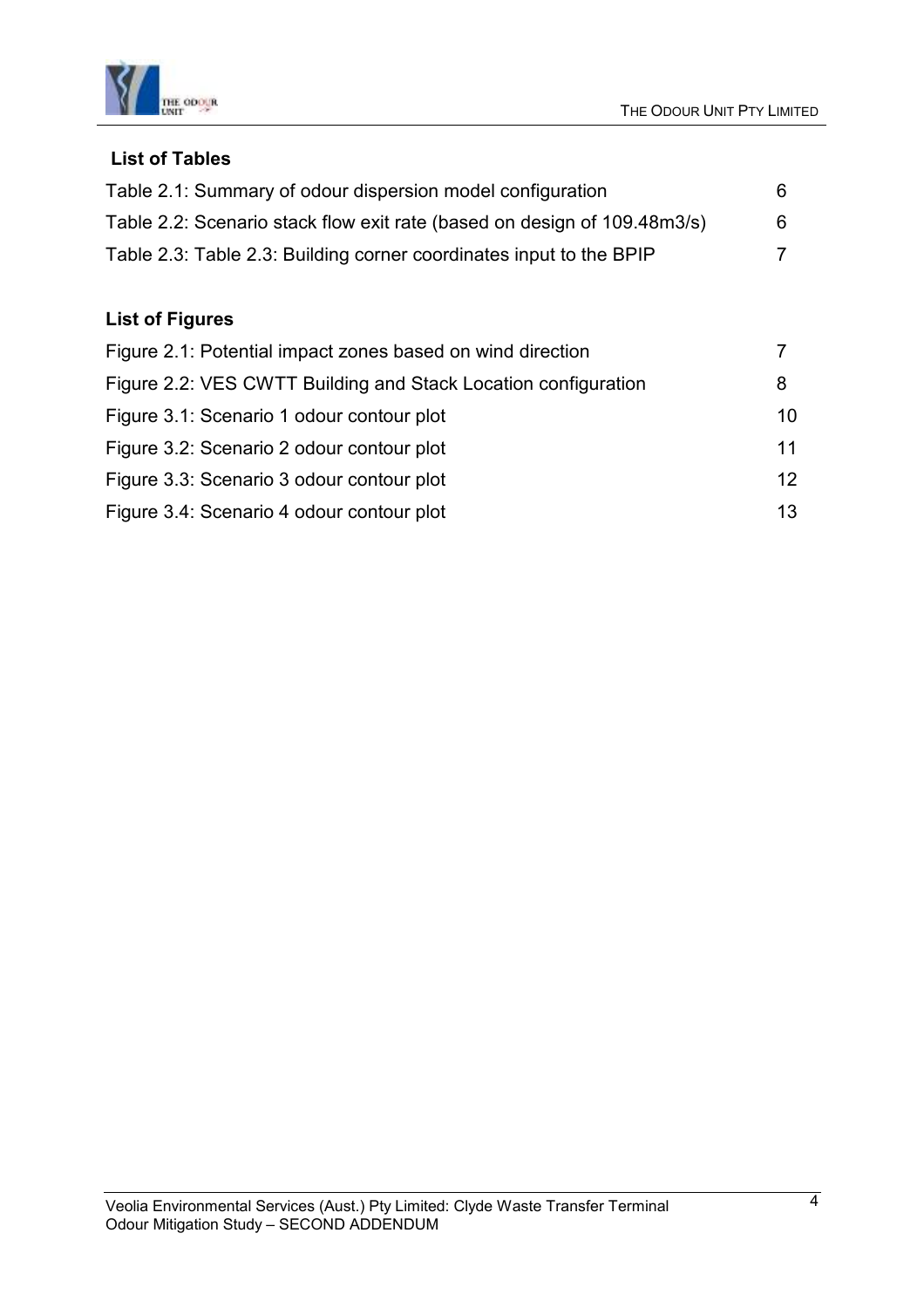<span id="page-39-0"></span>

## **1 INTRODUCTION**

In February 2006, The Odour Unit Pty Limited (TOU) issued Collex Pty Limited (Collex) with their report *Collex Pty Limited – Clyde Waste Transfer Terminal - Odour Mitigation Study*, which presented the findings of an odour sampling and testing study conducted by TOU, and subsequent dispersion modelling to project the likely odour impact in the local area. The atmospheric dispersion modelling study was also used to determine a mitigation strategy based on the release of process emissions from a single tall stack, rather than the six short roof vents currently operating at the Clyde Waste Transfer Terminal. The modelling study analysed different stack configurations including stack height, stack diameter, stack velocity and various building hourly air changes.

In July 2006, an addendum was issued to TOU's February 2006 report: *Collex Pty Limited – Clyde Waste Transfer Terminal - Odour Mitigation Study*. The addendum presented the findings of an additional dispersion modelling study outcome where a single scenario was based on the final stack design height and flow.

In June 2007 Veolia Environmental Services (Australia) Pty Limited (VES), who had acquired the Clyde facility from Collex, commissioned a further modelling study examining the relocation of the stack to a new position at the centre of the longitudinal northeast-facing wall of the building.

This report is a second addendum to TOU's February 2006 report: *Collex Pty Limited – Clyde Waste Transfer Terminal - Odour Mitigation Study*. This addendum presents findings of four additional dispersion modelling stack operational scenarios where the final design flow rate of the single stack is varied depending on environmental wind direction. The aim is identify operating regimes that have the potential to reduce the Clyde Waste Transfer Terminal power consumption and thus greenhouse gas emissions while achieving ground level odour concentrations that meet the NSW DECC Odour Performance Criteria.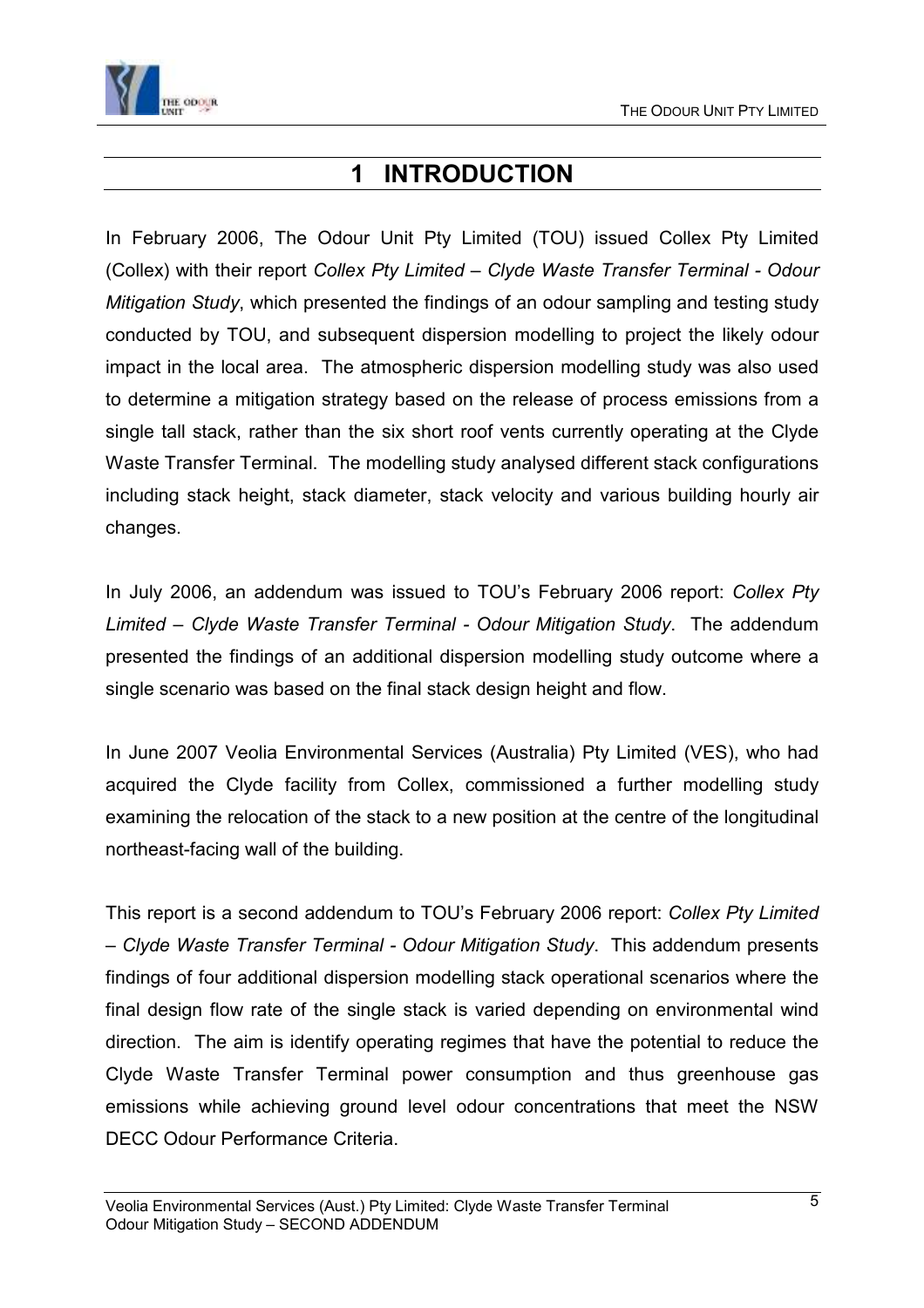<span id="page-40-0"></span>

## **2 THE ODOUR DISPERSION MODEL METHOD, CONFIGURATION AND CRITERIA**

The odour dispersion modelling method employed in this additional study for the VES Waste Transfer Terminal at Clyde was similar to that carried out in the previous addendum report *Collex Pty Limited – Clyde Waste Transfer Terminal - Odour Mitigation Study Addendum July 2006*. **Table 2.1** summarises the stack configuration and input into the dispersion model used in this study. **Table 2.2** summarises the scenarios investigated based on proportion of design flow of 109.48 $m<sup>3</sup>/s$  and wind direction. **Figure 2.1** illustrates the potential impact zones where different flow configurations apply based on two wind direction aspects. The red sector shows the potentially problematic zone when southerly aspect winds including west to northwesterly winds are apparent. The remaining northerly aspect winds are represented by the green sector. **Table 2.3** and **Figure 2.2** summarises the BPIP building coordinate, dimension and stack location configuration.

| Table 2.1: Summary of odour dispersion model configuration. |                                                          |                              |                                         |                                         |
|-------------------------------------------------------------|----------------------------------------------------------|------------------------------|-----------------------------------------|-----------------------------------------|
| <b>Stack height</b><br>(metres above<br>ground level)       | <b>Stack height</b><br>(metres above<br>mean roof level) | <b>Stack Diameter</b><br>(m) | <b>Stack Location</b><br>X - coordinate | <b>Stack Location</b><br>Y - coordinate |
| 21                                                          | 4                                                        | 2.64                         | 316983.5                                | 6254101.5                               |

| Table 2.2: Scenario stack flow exit rate (based on design of 109.48m <sup>3</sup> /s) |                                                                         |                                                                         |  |  |
|---------------------------------------------------------------------------------------|-------------------------------------------------------------------------|-------------------------------------------------------------------------|--|--|
| <b>Scenario</b>                                                                       | Percentage of design flow<br>Wind directions $90^{\circ} - 315^{\circ}$ | Percentage of design flow<br>Wind directions $316^{\circ} - 89^{\circ}$ |  |  |
|                                                                                       | 100%                                                                    | $0\%$                                                                   |  |  |
|                                                                                       | 100%                                                                    | 50%                                                                     |  |  |
| 3                                                                                     | 75%                                                                     | 50%                                                                     |  |  |
| 4                                                                                     | 50%                                                                     | 50%                                                                     |  |  |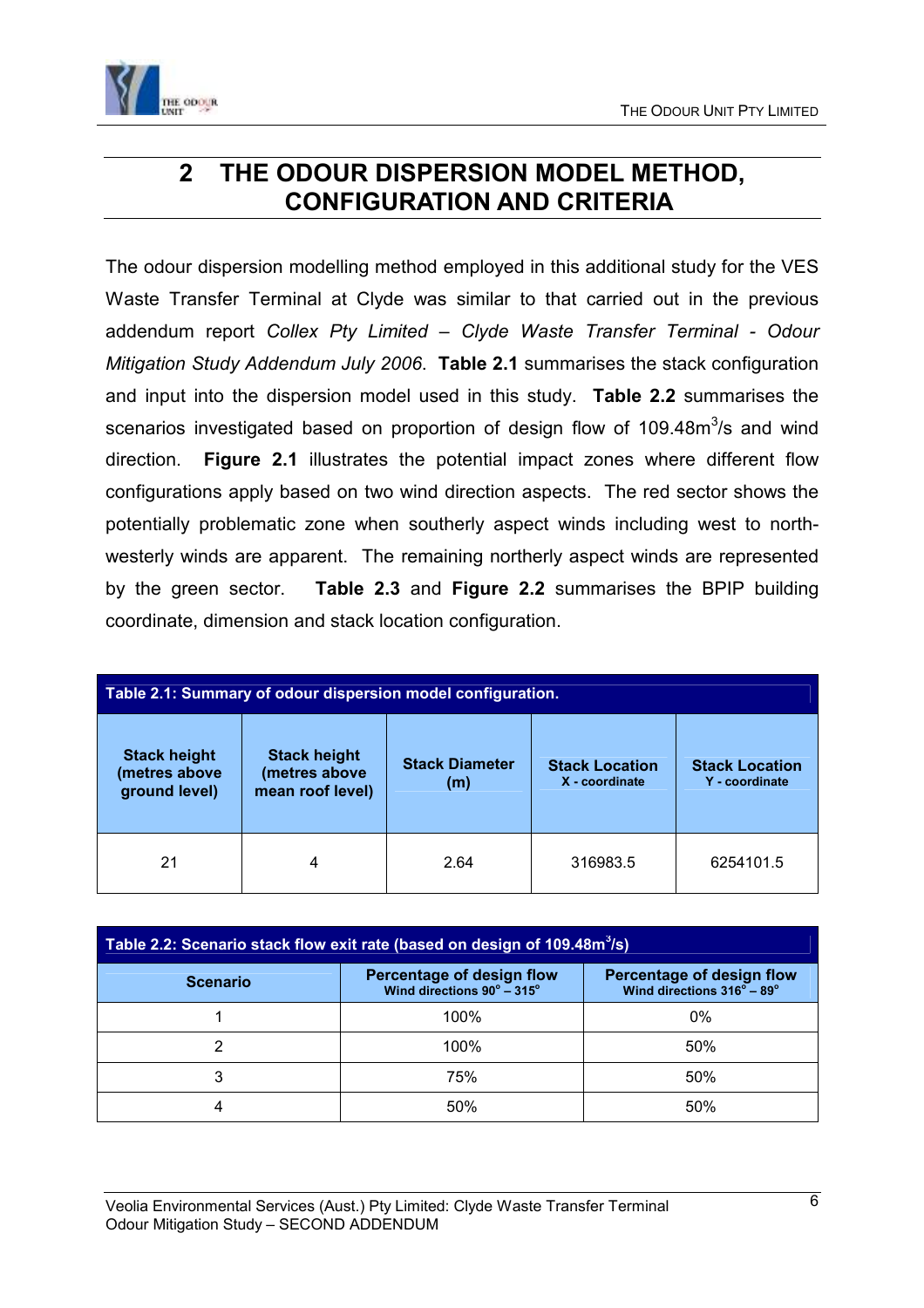

It can be seen from **Table 2.2** that only four different wind direction/airflow scenarios were investigated in this study. In reality there are many other combinations of these two parameters that could have been modelled. However, given that the purpose of this study is to assess the viability of the approach involving varying airflows with wind direction, it was felt that the scenarios modelled were sufficient for this purpose.



**Figure 2.1:** Potential impact zones based on wind direction and receptor distance from CWTT. The circumference does not represent the limit of the zones..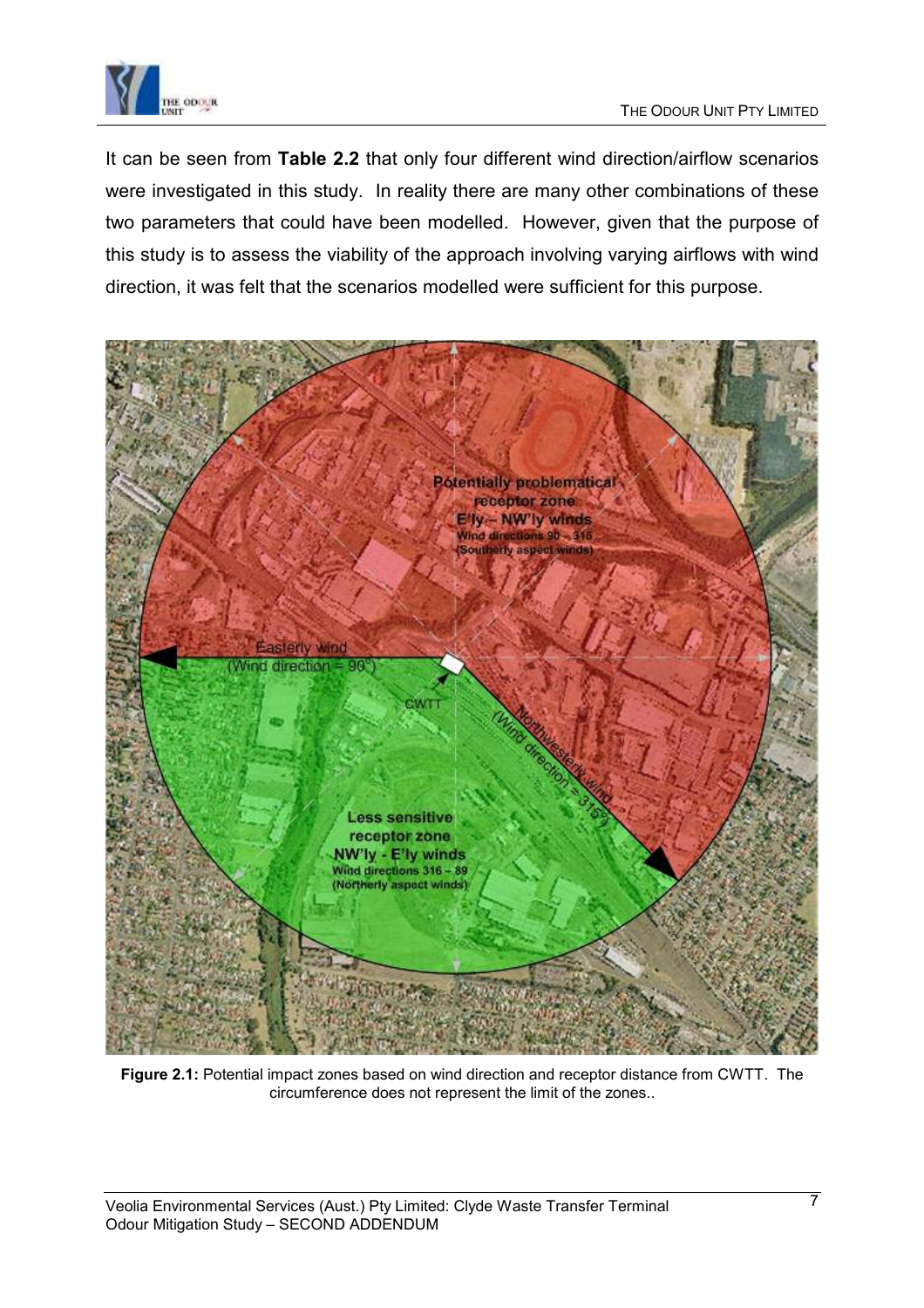

| Table 2.3: Building corner coordinates input to the BPIP. |                |                |  |
|-----------------------------------------------------------|----------------|----------------|--|
| <b>Building corner</b>                                    | X - coordinate | Y - coordinate |  |
| <b>Northwest</b>                                          | 316963         | 6254119        |  |
| <b>Northeast</b>                                          | 317004         | 6254090        |  |
| Southeast                                                 | 316985         | 6254063        |  |
| Southwest                                                 | 316944         | 6254092        |  |

The modelling criteria used in this study was the same as that used in the previous reports, with the AUSPLUME v6.0 model used to project the 1 ou and 2 ou ground level concentration contours at the  $99.0<sup>th</sup>$  percentile frequency with a 1-second averaging time - 2 ou being the appropriate odour performance criterion for the facility. The same hourly odour emission rate profile was used to reflect the variable volumes of waste material present each hour. The Building Profile Input Program (BPIP) was used to predict the effects of wake turbulence produced by the terminal building.



**Figure 2.2:** VES Waste Transfer Terminal Building and Stack Location as configured in Dispersion Model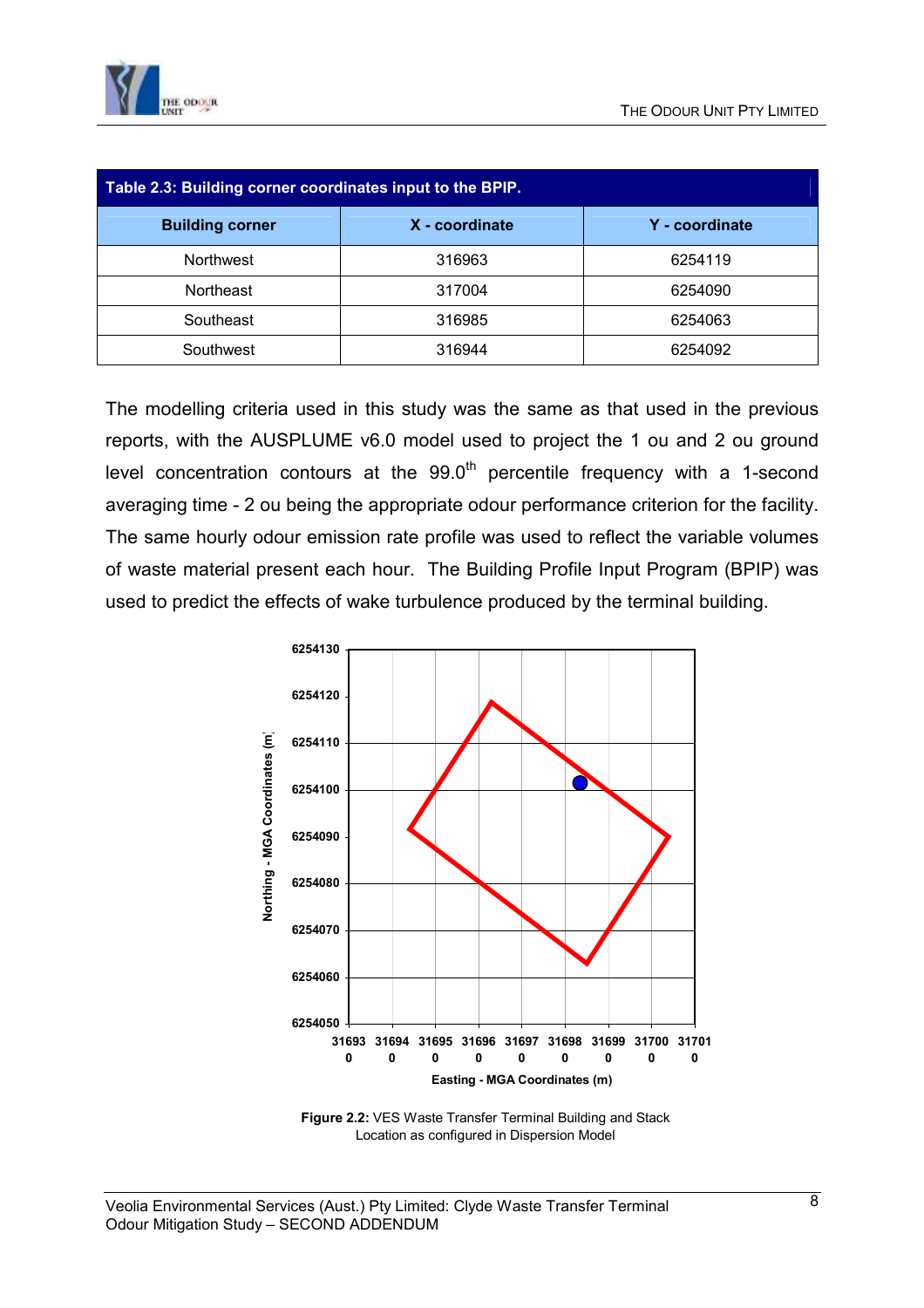<span id="page-43-0"></span>

## **3 ODOUR DISPERSION MODELLING RESULTS**

The results of this odour dispersion modelling study are presented in **Figure 3.1**, **Figure 3.2**, **Figure 3.3** and **Figure 3.4** for scenarios 1, 2, 3 and 4 respectively.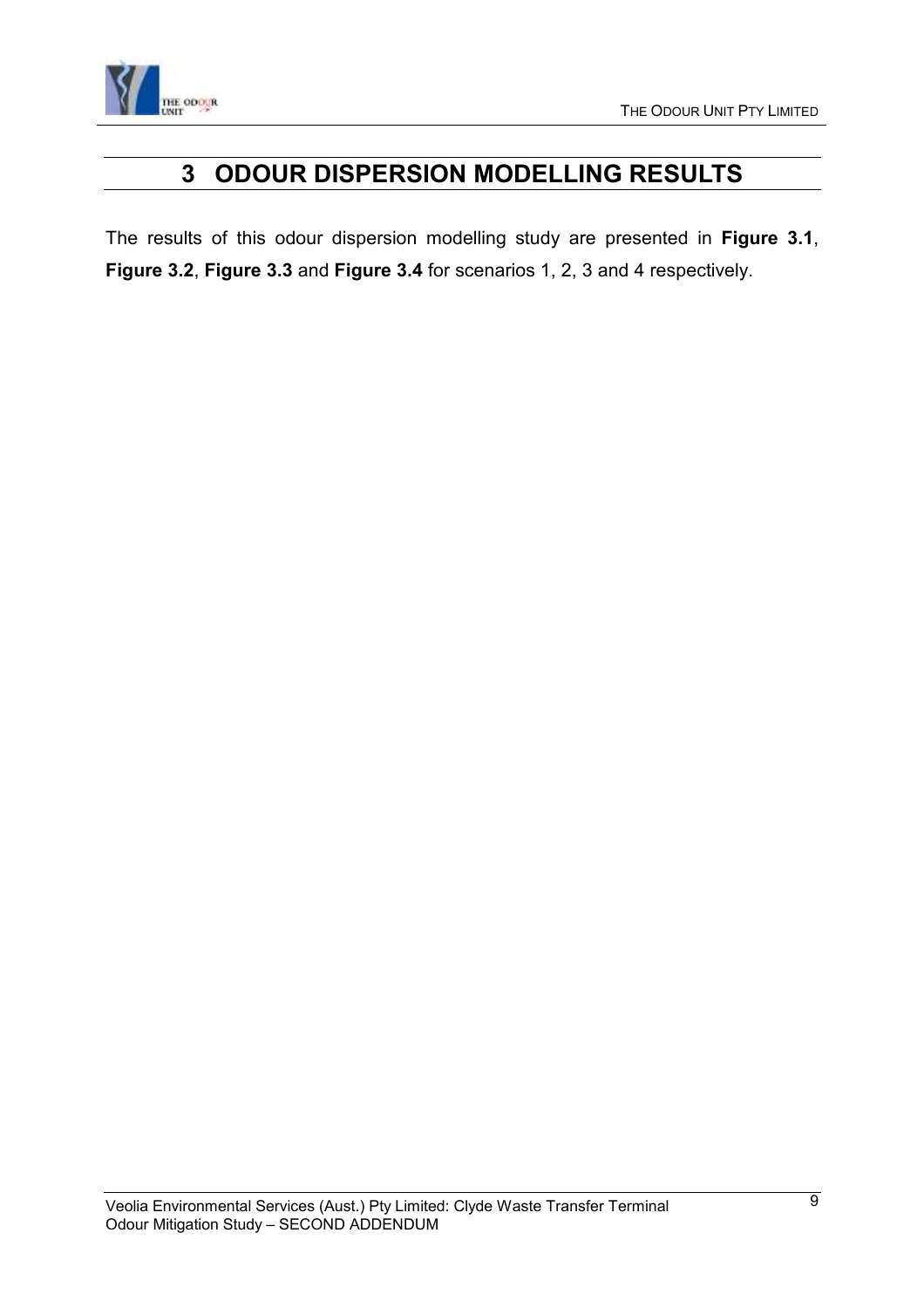





Veolia Environmental Services (Aust.) Pty Limited: Clyde Waste Transfer Terminal Odour Mitigation Study – SECOND ADDENDUM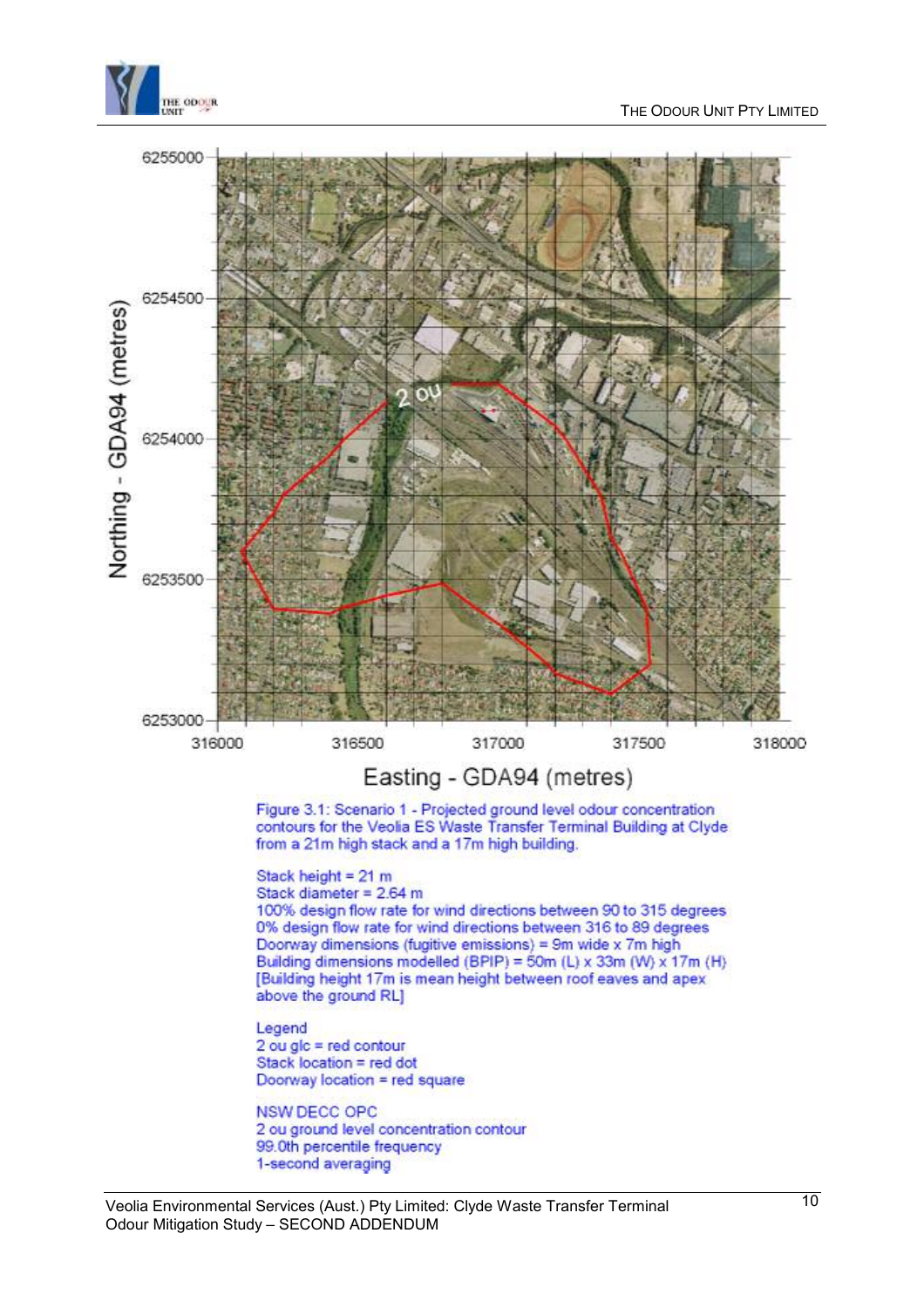

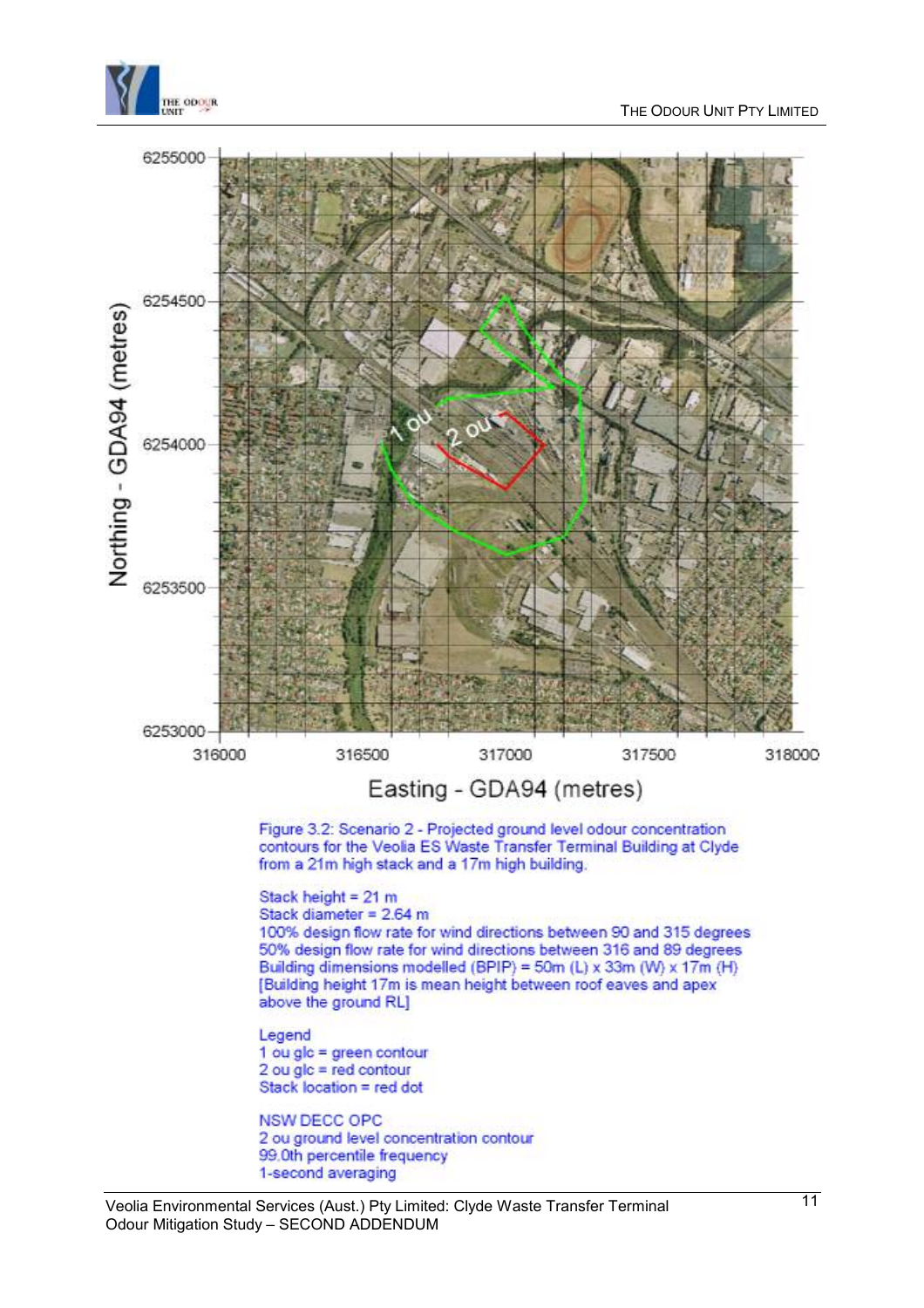

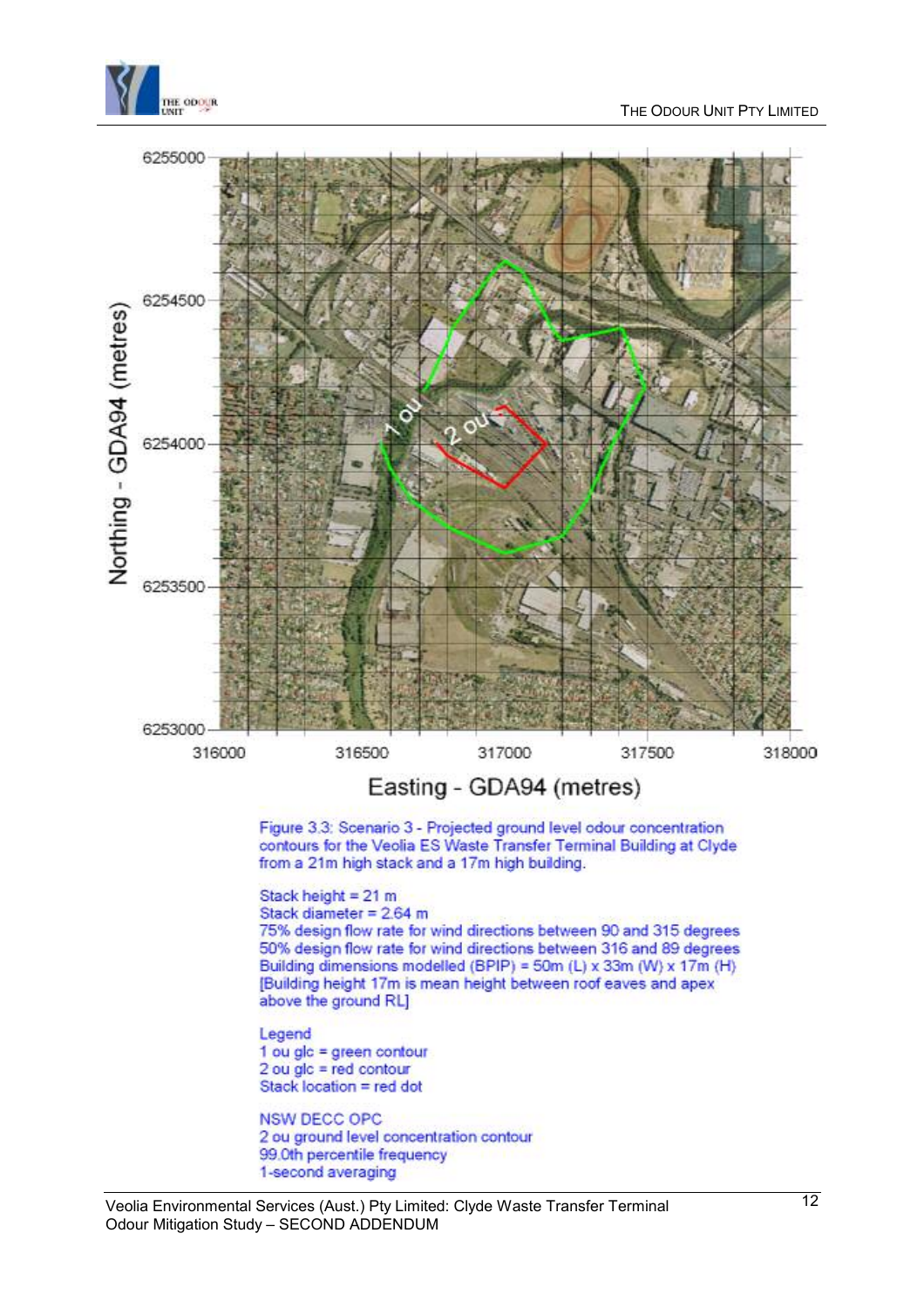

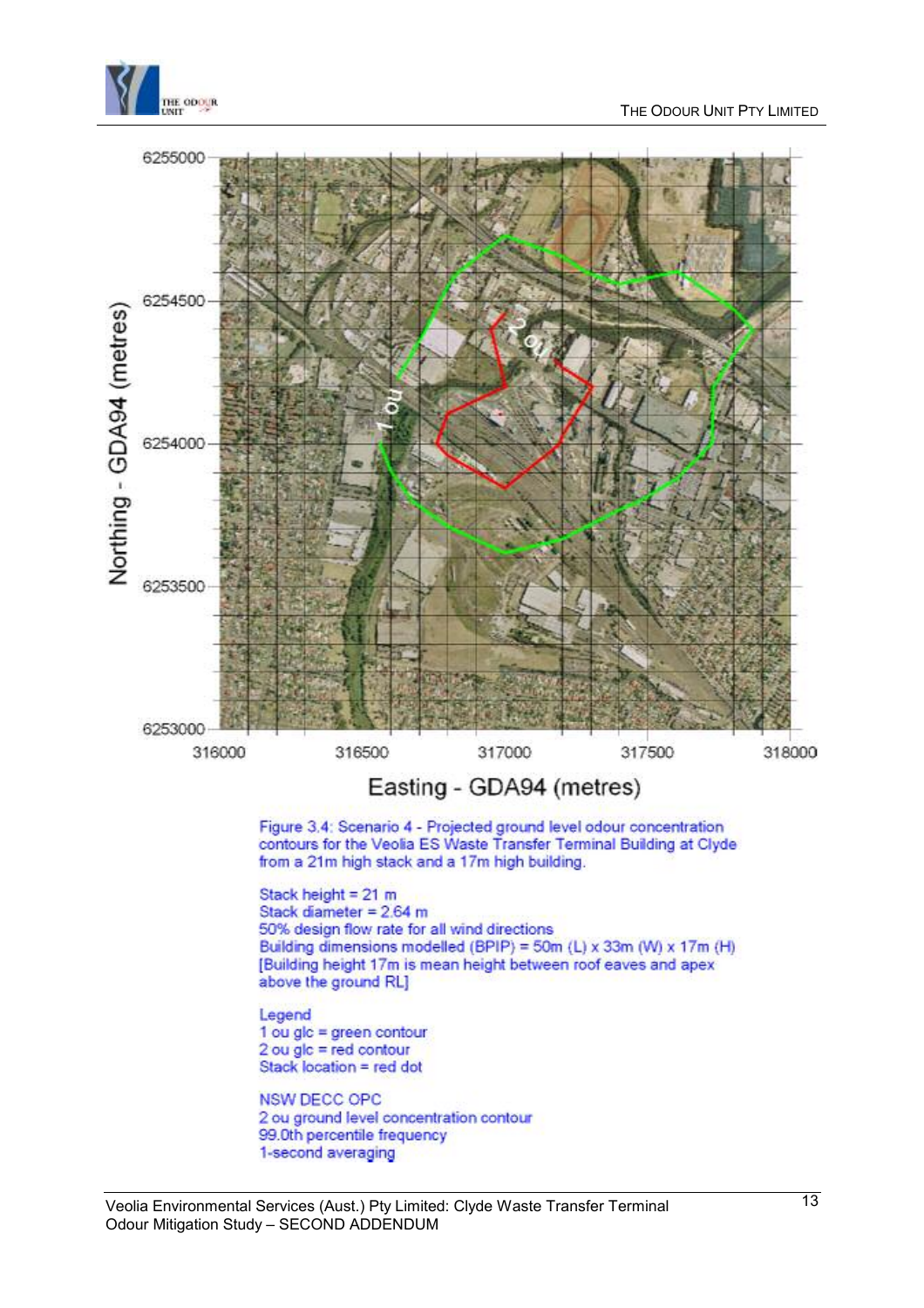<span id="page-48-0"></span>

## **4 DISCUSSION OF RESULTS**

The results of the dispersion modelling carried in July 2006 out as part of the original design of the ventilation stack at the Clyde facility indicated that a stack 18 metres high and located in the north-western corner of the main building, emitting air at a rate of 87.5 m<sup>3</sup>/second would result in ground level odour concentrations that easily complied with the DECC Odour Performance Criterion of 2 ou at the nearest receptor. In subsequent correspondence TOU's recommended that the design of the stack include an additional 3 metres of stack height, as a measure of conservatism in the design. This recommendation was adopted by Collex/Veolia, and the stack was ultimately designed with a total height of 21 metres and an air emission rate of 109.5 m<sup>3</sup>/second.

A subsequent investigation in June 2007 showed that the relocation of this 21 m stack to a location mid-point along the northern wall of the building would achieve similar compliance with the DECC Odour Performance Criterion.

This current investigation has examined the possibility of adjusting air discharge rates, by decreasing fan speeds, as a means of decreasing power consumption and thus greenhouse gas emissions, while adhering to the NSW DECC Odour Performance Criterion. The concept was initially developed on the basis that the stack height selected was greater than theoretically needed, and therefore was likely to be able to achieve the required level of plume dispersion at lower airflows than originally modelled.

The results of the modelling confirm the hypothesis that lower-than-design airflows are possible under certain wind conditions. When assessed against the DECC 2 ou Odour Performance Criterion at the nearest sensitive receptor, the scenario depicted in Figure 3.3, representing decreasing stack airflows to 75% and 50% of design flows during winds from 90 to 315 degrees and 316 to 89 degrees respectively, can be seen to represent a viable operational regime for the Clyde facility. Not surprisingly, it was also found that 100 percentile and 50 percentile airflows in these directions also